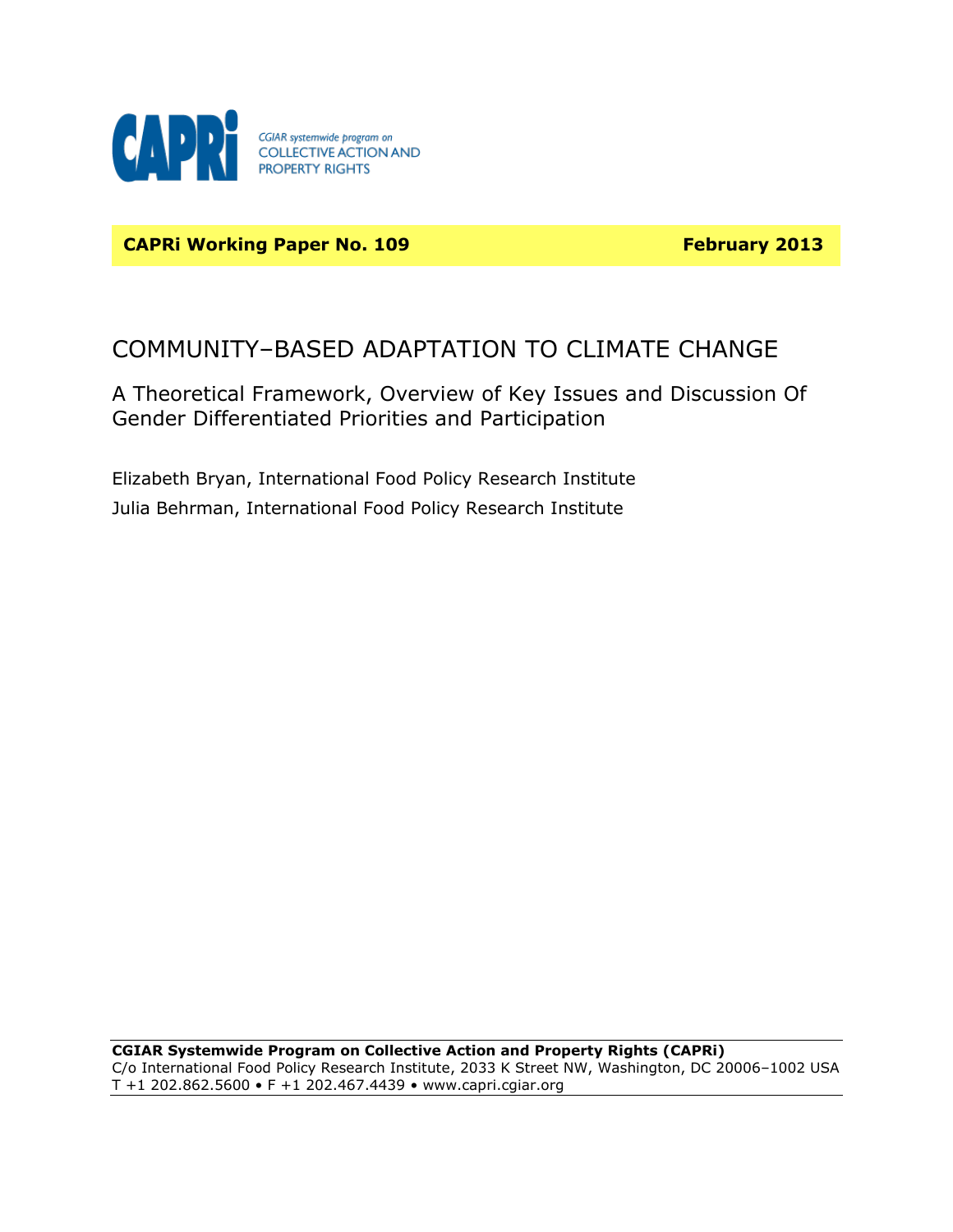The CGIAR Systemwide Program on Collective Action and Property Rights (CAPRi) is an initiative of the 15 centers of the Consultative Group on International Agricultural Research (CGIAR). The initiative promotes comparative research on the role of property rights and collective action institutions in shaping the efficiency, sustainability, and equity of natural resource systems. CAPRi's Secretariat is hosted within the Environment and Production Technology Division (EPTD) of the International Food Policy Research Institute (IFPRI). CAPRi receives support from the Governments of Norway, Italy and the World Bank.

CAPRi Working Papers contain preliminary material and research results. They are circulated prior to a full peer review to stimulate discussion and critical comment. It is expected that most working papers will eventually be published in some other form and that their content may also be revised.

#### **Cite as:**

Bryan, E., and J. Behrman. 2013. Community–based adaptation to climate change: A theoretical framework, overview of key issues and discussion of gender differentiated priorities and participation CAPRi Working Paper No. 109. Washington, D.C.: International Food Policy Research Institute. [http://dx.doi.org/10.2499/CAPRiWP109.](http://dx.doi.org/10.2499/CAPRiWP109)

Copyright © February 2013. International Food Policy Research Institute. All rights reserved. Sections of this material may be reproduced for personal and not–for–profit use without the express written permission of but with acknowledgment to IFPRI. To reproduce the material contained herein for profit or commercial use requires express written permission. To obtain permission to reprint, contact the IFPRI Communications Division at ifpri–[copyright@cgiar.org.](mailto:ifpri-copyright@cgiar.org)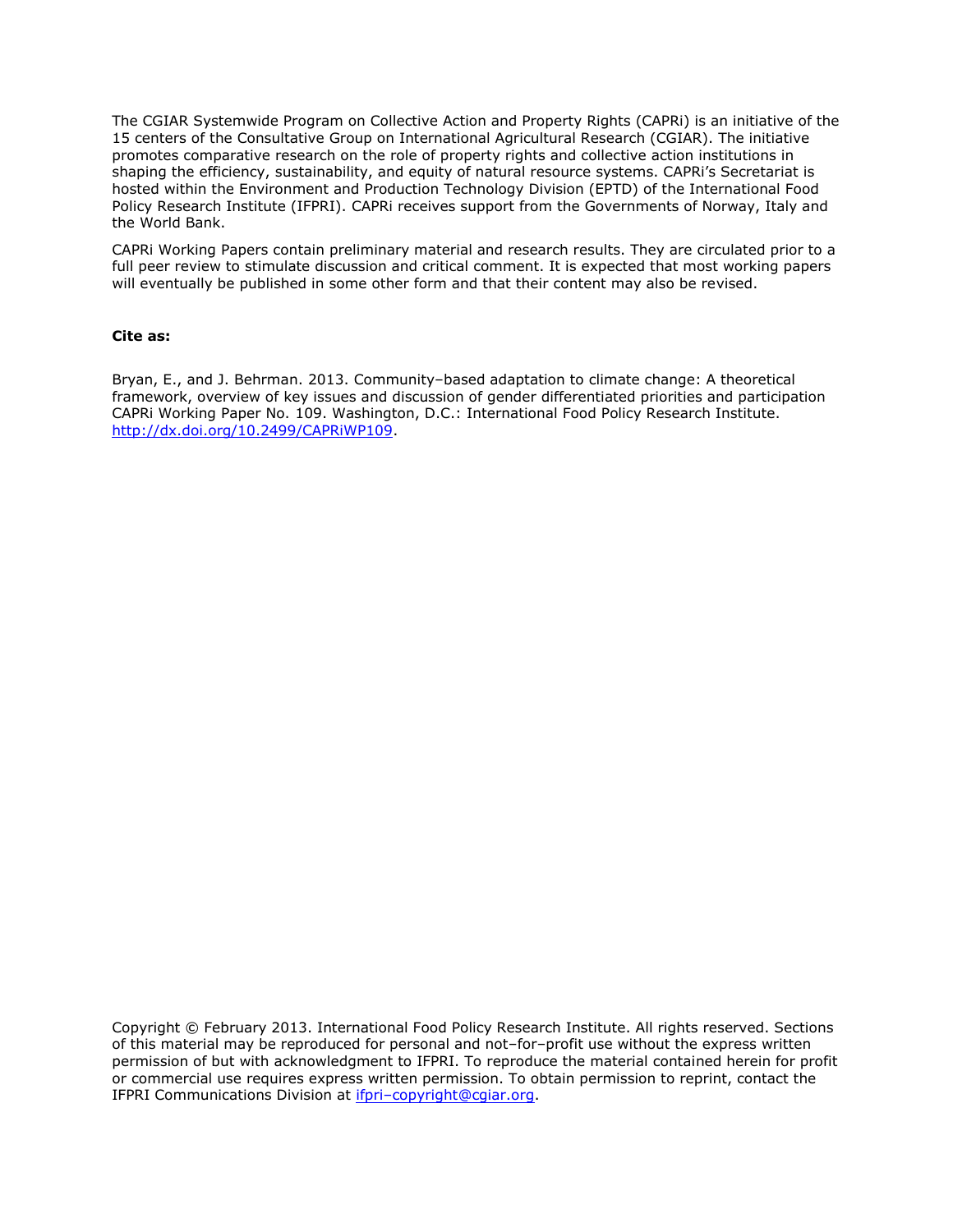#### **ABSTRACT**

This paper provides a comprehensive overview of the fundamentals of community– based adaptation (CBA) efforts. To start, it develops and describes a framework on adaptation to climate change used as the basis for this research. The paper then defines the characteristics or principles of CBA and describes why it is an essential part of the adaptation process. Following this, it identifies the limitations of or constraints to CBA in practice, including the need to link CBA to the larger adaptation and development processes and discusses institutional arrangements for CBA. The paper also explores institutional barriers to successful adaptation at the community level in more detail, focusing on issues of participation in group–based approaches to adaptation and the extent to which men and women have different priorities or needs for adaptation. The paper concludes with observations on effective types of group–based approaches to CBA and recommendations on how to promote equal participation in community responses to climate change in order to ensure that both men and women increase their resilience to climate change and to maximize the effectiveness of adaptation efforts.

**Keywords:** gender, climate change, collective action, community–based adaptation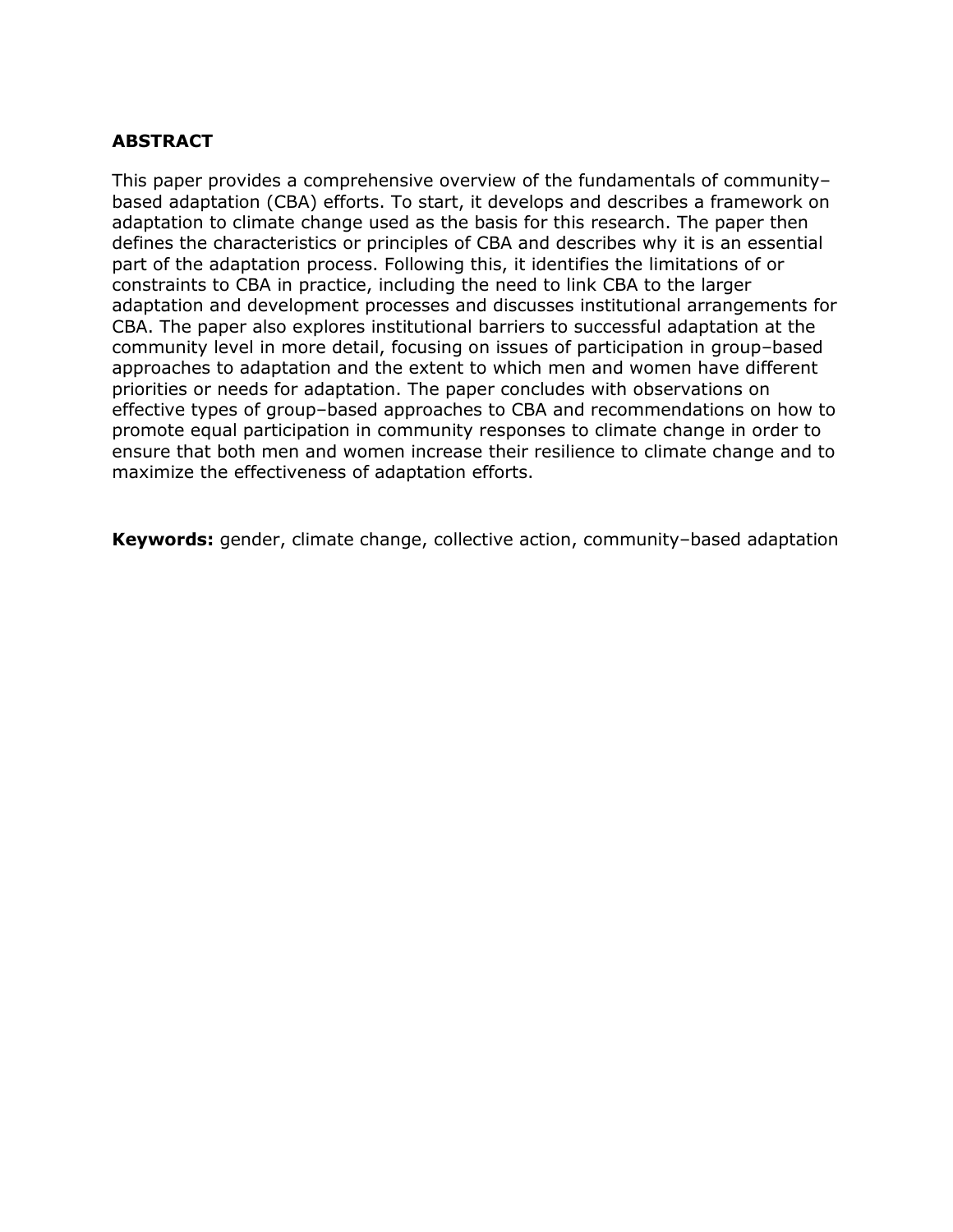#### **ACKNOWLEDGMENTS**

This work is supported by the Federal Ministry for Economic Cooperation and Development, Germany under the project ''Enhancing Women's Assets to Manage Risk under Climate Change: Potential for Group–Based Approaches,'' and forms part of the CGIAR program on Policies Institutions and Markets (PIM).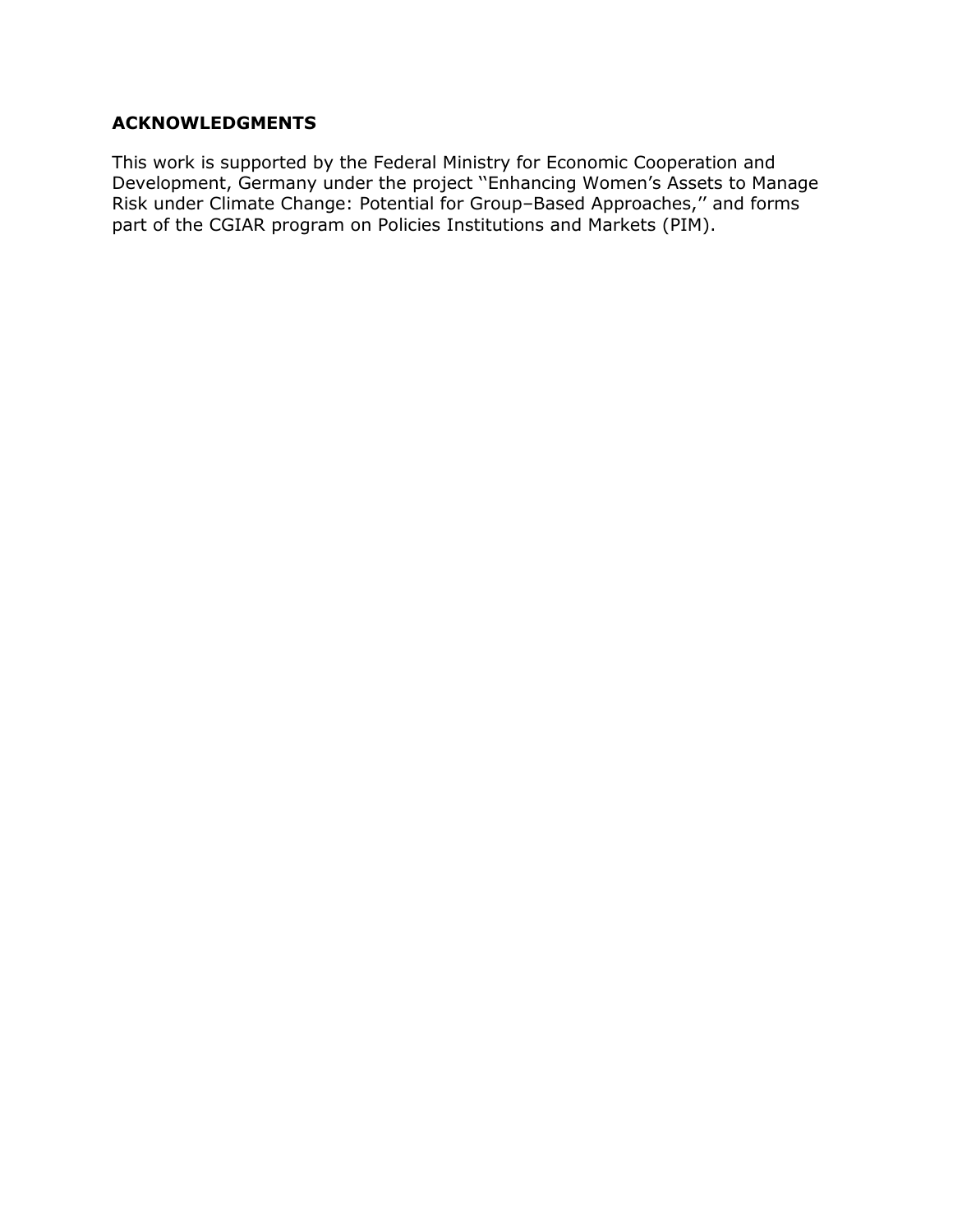## **Table of Contents**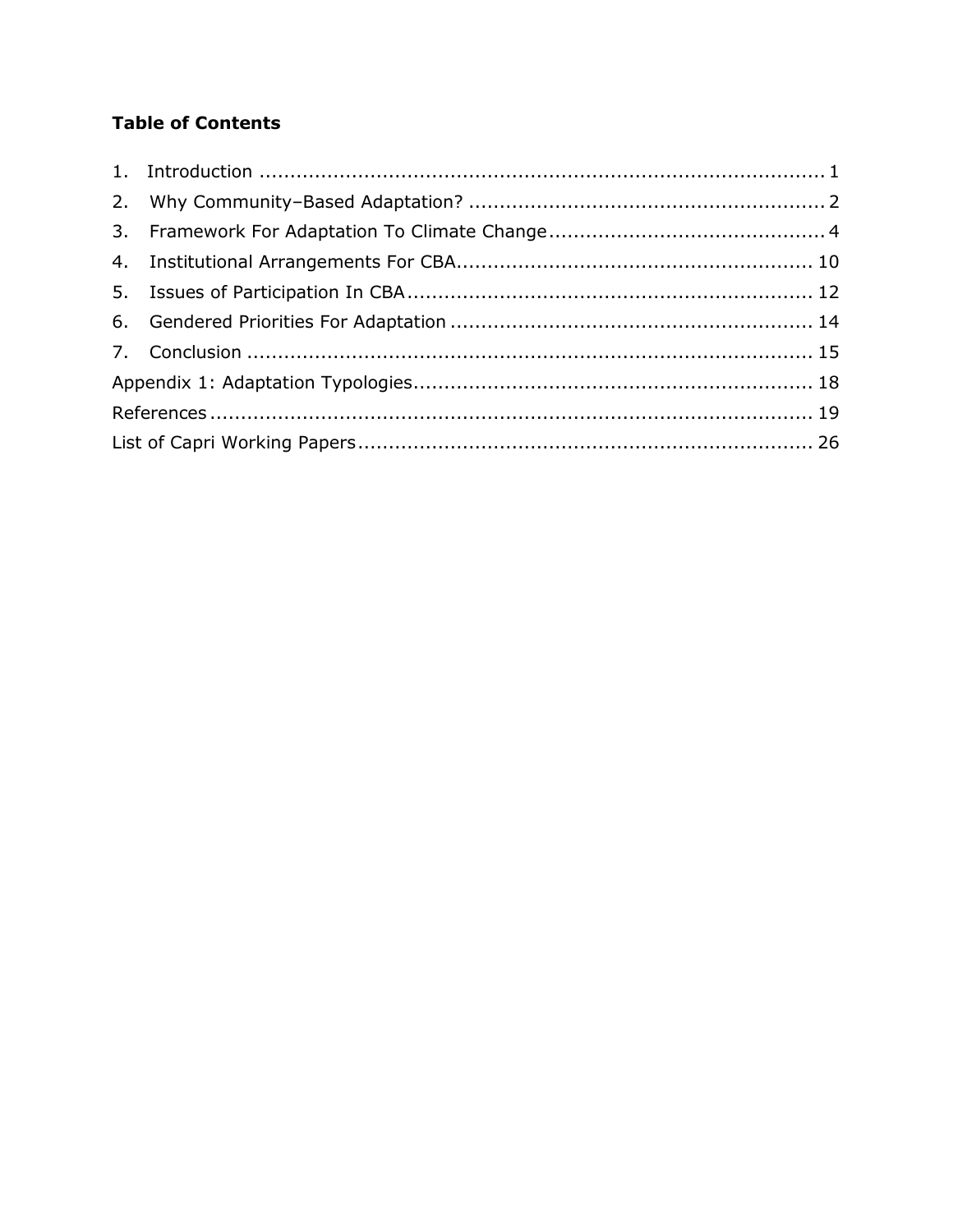# COMMUNITY–BASED ADAPTATION TO CLIMATE CHANGE

A Theoretical Framework, Overview of Key Issues, and Discussion of Gender–Differentiated Priorities and Participation

Elizabeth Bryan<sup>1</sup> and Julia Behrman

## <span id="page-5-0"></span>**1. INTRODUCTION**

Climate change poses great challenges for the rural poor in developing countries who tend to rely on natural resources for their livelihoods and have limited capacity to adapt to climate change (Smit and Piliphosova 2001; UNFCCC 2007). Long–term changes in temperature and precipitation and increases in climate variability and extreme weather–related events are already evident in many parts of the world. It has become increasingly clear that even serious efforts to mitigate climate change will be inadequate to prevent devastating climate change impacts that threaten to reverse many of the economic gains made in the developing world in recent decades. Therefore, individuals, communities, and policymakers must adapt to a new climate reality to increase resilience against future climate change, much of which remains highly uncertain.

Though the literature on climate change adaptation is quite extensive, much of it focuses on policy responses to climate change (either nationally or internationally) or autonomous adaptation at the individual or household level, often leaving out community–level adaptation efforts. However, a small but growing body of literature draws on the literature of collective action and rural development and focuses on collective adaptation efforts of community members for the benefit of a larger group (Adger 2003; Ayers and Forsyth 2009; Dodman and Mitlin 2011). This paper concentrates on adaptation responses at the community level and the context or factors that influence adaptation at this level. In particular, this paper focuses on the ways in which communities organize to adapt collectively to climate change, the extent to which all stakeholders (both men and women) participate in community–based adaptation (CBA) efforts, and the factors that influence how men and women respond to climate change.

This paper highlights the importance of community–based adaptation (CBA) efforts and draws attention to the fact that social differentiation influences how individual community members participate in collective adaptation efforts in order to guide the design of more inclusive and effective adaptation projects and programs. In the following section, this paper defines the characteristics or principles of CBA and describes why it is an essential part of the adaptation process. Section 3 develops and describes a framework for adaptation to climate change used as the basis for this research. Section 4 discusses institutional arrangements for CBA. Sections 5 and 6 explore institutional barriers to successful adaptation at the community level in more detail, focusing on issues of participation in group–based approaches to adaptation and the extent to which men and women have different priorities or needs for adaptation. The paper concludes with

l

<sup>&</sup>lt;sup>1</sup> Corresponding Author: **e.bryan@cgiar.org**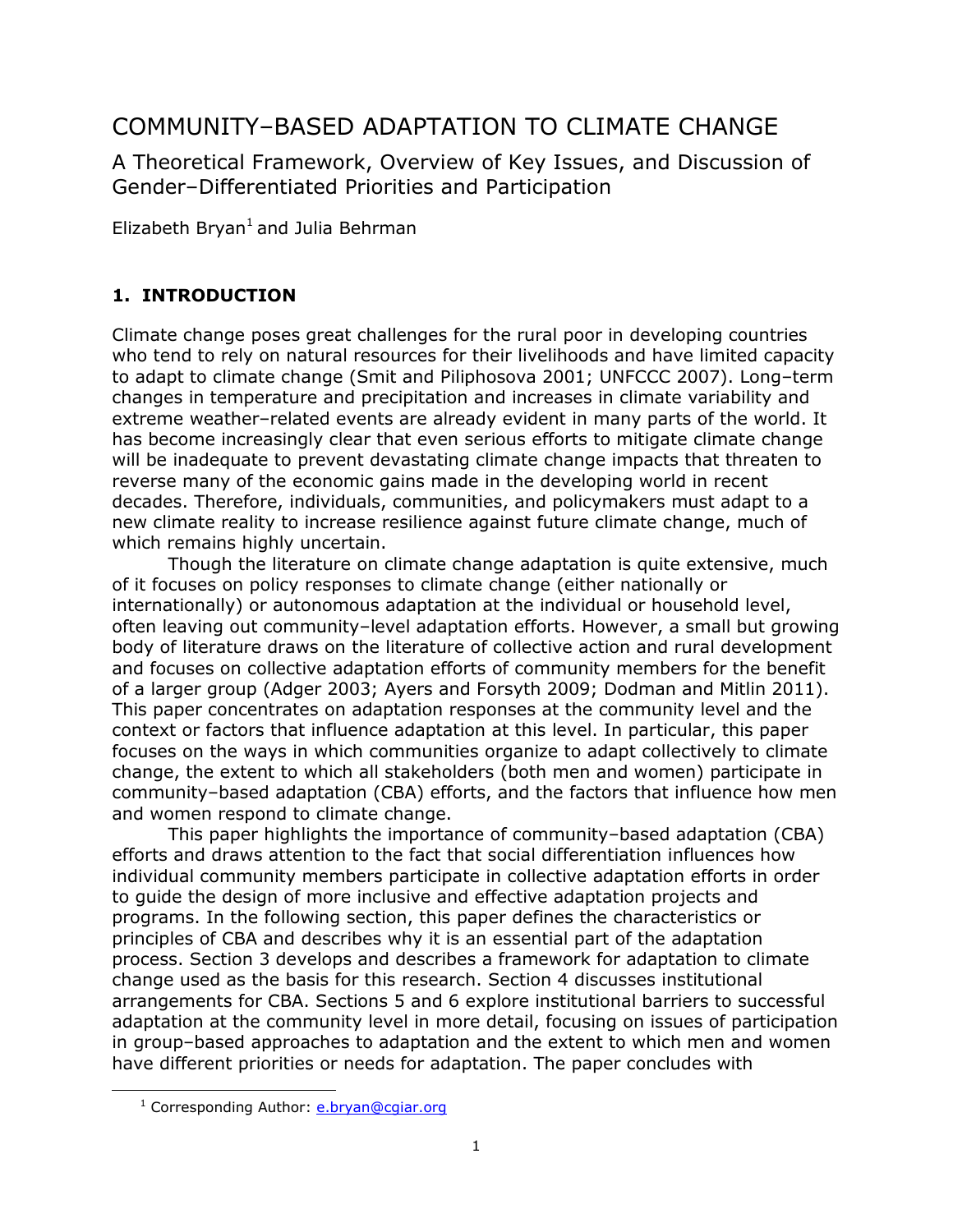observations on effective types of group–based approaches to CBA and recommendations on how to promote equal participation in community responses to climate change in order to ensure that both men and women increase their resilience to climate change and to maximize the effectiveness of adaptation efforts.

### <span id="page-6-0"></span>**2. WHY COMMUNITY–BASED ADAPTATION?**

While the international community has increasingly emphasized the need for adaptation in recent years and more funding has been made available for adaptation, most efforts to help countries adapt have centered on top–down approaches and policy solutions (Wilbanks and Kates 1999; Reid et al. 2009). However, given that climate change impacts, appropriate responses, and, to some extent, adaptive capacity, are location–specific, adaptation at the community level is critical to the process of adaptation. Community organizing for adaptation to climate change in itself also increases resilience to climate risks by strengthening and expanding social networks and links with supporting institutions (Adger 2003; Tompkins and Adger 2004).

The recent emphasis on CBA in both theory and practice reflects the significance of community–based development efforts (Hickey and Mohan 2004; Dodman and Mitlin 2011), as well as research on participatory disaster risk management (Allen 2006; Mercer et al. 2008; van Aalst, Cannon, and Burton 2008). This paper defines CBA as any group–based approach to adaptation with the following characteristics:

- It requires collective action and social capital.
- It incorporates information about long–term climate change and the anticipated impacts into planning processes.
- It integrates local knowledge and perceptions of climate change and risk management strategies.
- It emphasizes local decisionmaking processes.
- It is in accordance with community priorities and needs.
- It provides poverty reduction or livelihood benefits.

Autonomous adaptation (that is, individuals adapting their behavior according to perceived climate change) is insufficient to address the challenge of climate change. For example, farmers acting individually may choose to expand agricultural production in response to climate change, leading to resource degradation and increasing the burden on other members of the community. To avoid this negative outcome, communities must work collectively to address the many challenges they face. Furthermore, effective autonomous adaptation seldom transpires without some degree of CBA. Collective adaptation influences individual adaptation decisions and resilience to climate change by facilitating information diffusion and risk sharing (Boahene, Snijders, and Folmer 1999; Isham 2002; Fafschamps and Lund 2003; Bandiera and Rasul 2006). Given that adaptation is often location specific, local forums frequently are the best site for co–production of forecasts and discussion of strategies to be taken up by individuals. Valdivia et al.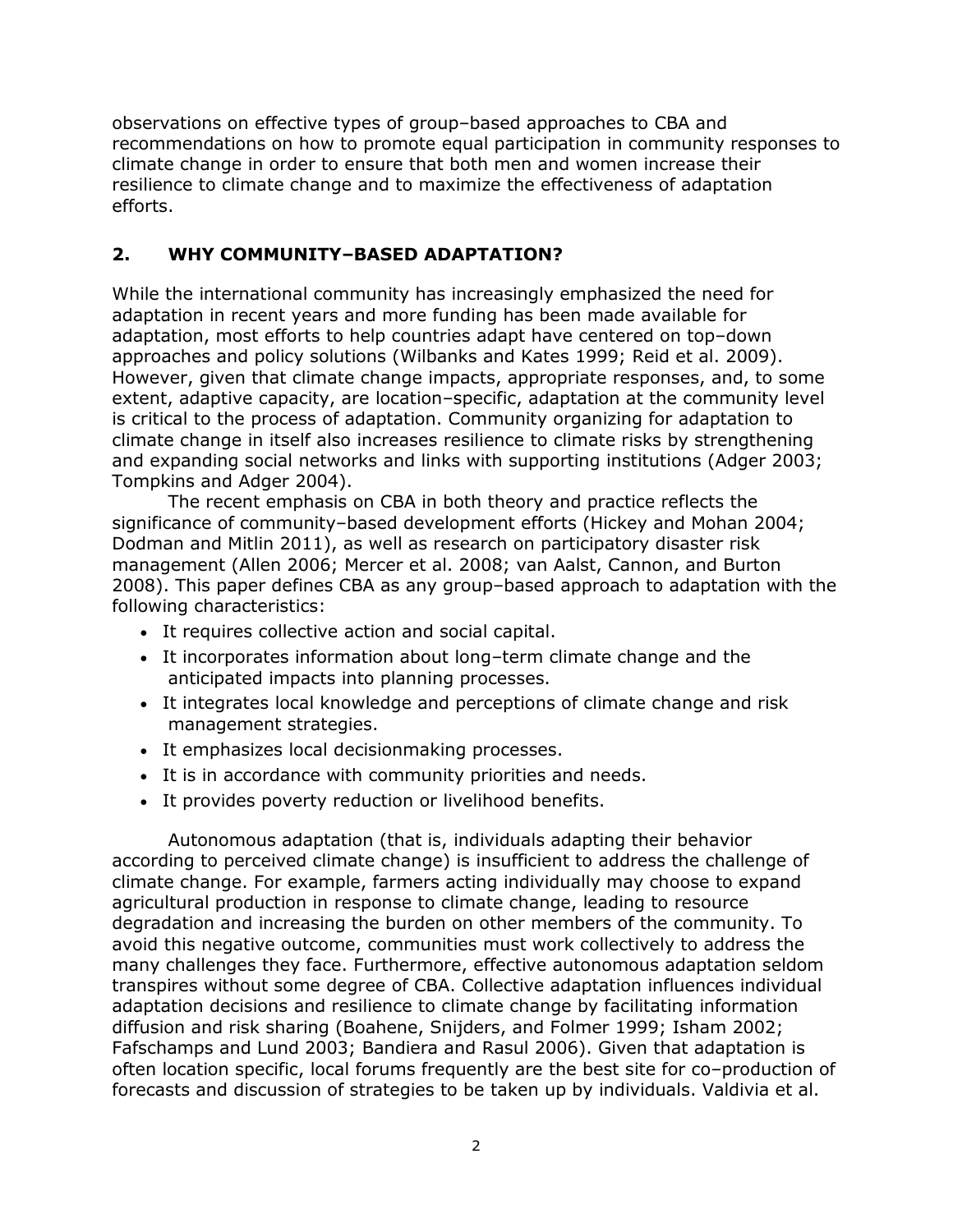(2010) found that community workshops helped individuals identify local climate trends and adaptation strategies.

Similarly, top–down approaches may not be in the best interest of the community. In particular, National Adaptation Plans of Action (NAPAs) often fail to adequately include local communities and institutions in the policy–making process and in implementation of adaptation efforts (Agrawal and Perrin 2008). In Bangladesh, for instance, although guidelines for the NAPA process stressed participatory approaches, in practice it became a top–down effort, resulting in approaches to adaptation that addressed sectoral risks, rather than the causes of livelihood vulnerability in local communities (Ayers 2011). Therefore, rather than a purely top–down or bottom–up approach, adaptation requires collective action and coordination between multiple scales, from the local to the international, with significant linkages between institutions at the various levels (Wilbanks and Kates 1999; Adger 2003; Agrawal and Perrin 2008; Ayers 2011).

Climate information is also critical to the process of adaptation and it is the incorporation of information about long–term climate change that sets CBA apart from traditional disaster risk management. Successful CBA incorporates both scientific knowledge of climate changes as well as local knowledge about environmental change and risk management based on past experiences. More local–level data gathering and analysis are needed, given the limitations of and uncertainty in downscaled global and regional climate projections and insufficient data from local weather stations (Wilbanks and Kates 1999; Valdivia et al. 2010). In particular, co–production of knowledge between the local and scientific communities offers great potential to monitor and assess climate and environmental change, to devise appropriate responses, and to build trust in forecast data among local decisionmakers (Carolan 2006; Reed, Dougill, and Taylor 2007; Reed, Dougill, and Baker 2008; Gilles and Valdivia 2009; Valdivia et al. 2010; Newsham and Thomas 2009).

CBA considers local decisionmaking processes in both the design of adaptation strategies and the approach to implementation. This emphasis on decisionmaking suggests that CBA efforts are more likely to be appropriate to the local social, environmental, economic, and political context compared to top–down, one–size–fits–all strategies (Chambers 1983). While community–based initiatives are typically defined as being demand–driven, this paper argues that CBA initiatives may be led or initiated by the state, donors, or national or international NGOs (such as some weather insurance schemes and social protection programs), as long as there is significant involvement of community members in design and implementation of the initiatives.

CBA also influences individual adaptation and resilience to climate change. The literature on the links between social capital or networks and adaptation to climate change suggests a rather complex relationship. Several studies have found that social networks help individuals adopt new crop varieties or types (Boahene, Snijders, and Folmer 1999; Bandiera and Rasul 2006) and fertilizer (Isham 2002) by facilitating information diffusion. Other studies have shown that social networks provide a form of informal insurance following shocks (for example, Fafschamps and Lund 2003). Such studies suggest that groups may play a positive role in increasing individual resilience to climate change. However, two recent studies suggest that while social capital encourages the private adoption of some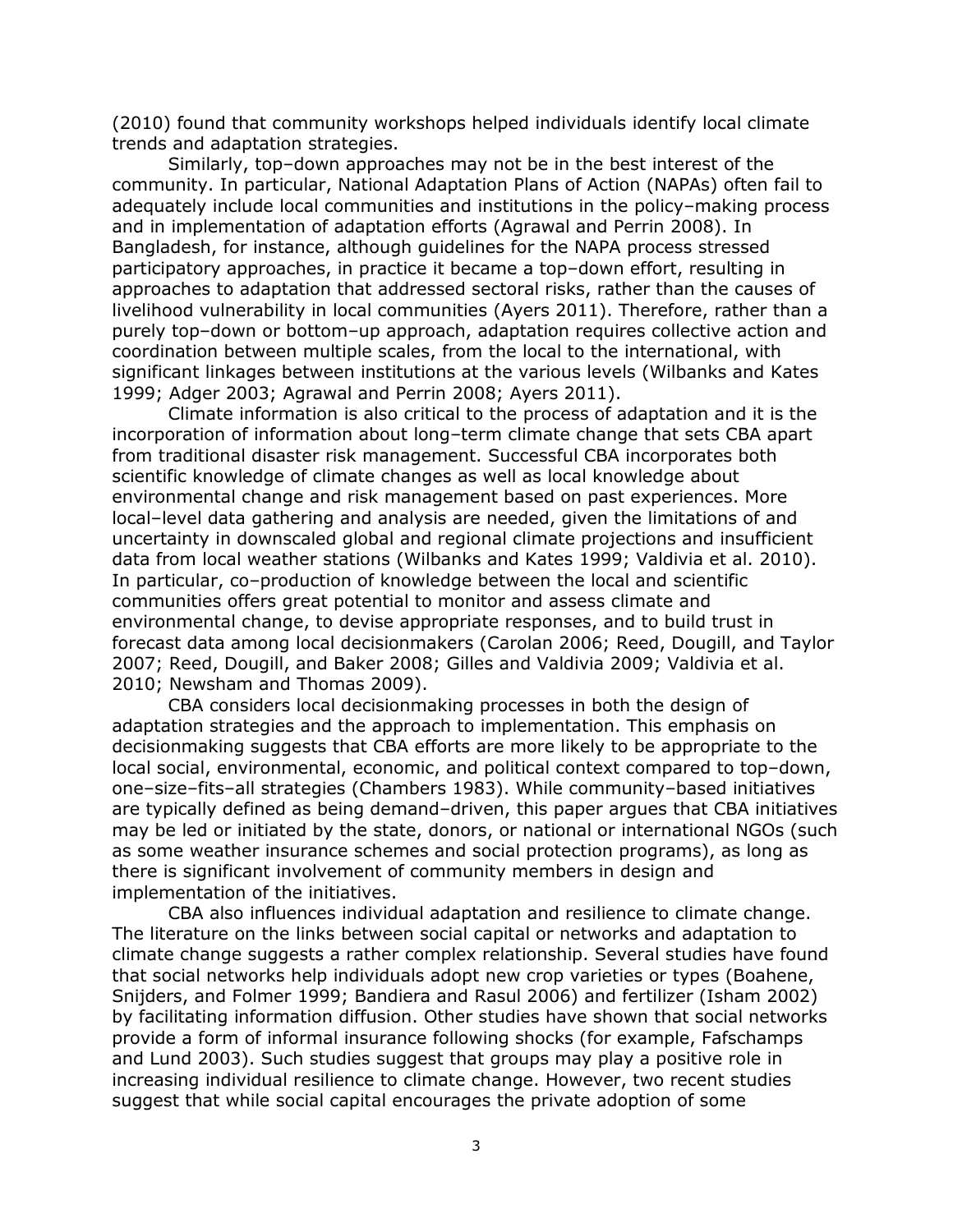adaptation strategies, it either does not influence or negatively influences adoption of others (Di Falco and Bulte 2009; Nam 2011). These studies demonstrate that the influence of social capital on private adaptation decisions depends on the nature of the adaptation measures and that different individuals may have different preferences for collective or individual approaches to adaptation.

Poor people in developing countries face a host of livelihood challenges that complicate the adaptation process. Therefore, CBA must be integrated with other ongoing development, social protection, and disaster risk reduction efforts in order to increase livelihood resilience to climate change (Davies et al. 2009; Heltberg, Siegel, and Jorgensen 2009). This integration in planning and implementation should include climate–proofing elements as well as the addition of climate adaptive strategies. Failure to adequately integrate strategies for development, social protection, disaster risk management, and climate change adaptation may lead to a duplication of efforts and a waste of scare resources, or in the worst case, conflicting outcomes (Lipper and Pelling 2006).

### <span id="page-8-0"></span>**3. FRAMEWORK FOR ADAPTATION TO CLIMATE CHANGE**

Adaptation to climate change is a complex, multidimensional, and multi–scale process (Bryant et al. 2000). The extensive literature on climate change characterizes the adaptation process in terms of type, scale, timing, and outcome of the responses, as well as the factors that influence adaptation (Smit, McNabb, and Smithers 1996; Smithers and Smit 1997; Burton, 1997; Bryant et al. 2000; Smit and Skinner 2002; Agrawal and Perrin 2008; Heltberg, Siegel, and Jorgensen 2009). However, this paper aims to integrate a number of other social issues and factors that all play important roles in CBA, including gender, assets, and institutions. While existing frameworks explore some of these issues, the literature lacks a framework that comprehensively integrates all of these components. Therefore, this paper develops a new framework (Figure 1) that incorporates components reflecting important gender and climate change interactions, drawing on the Sustainable Livelihoods (SL) Framework (DfID 2001), the Institutional Analysis and Development (IAD) framework (Ostrom 2005), the IFPRI Gender and Assets (GAAP) framework (Meinzen–Dick et al. 2010), and the climate change framework of the Third Assessment Report of the IPCC (IPCC 2001).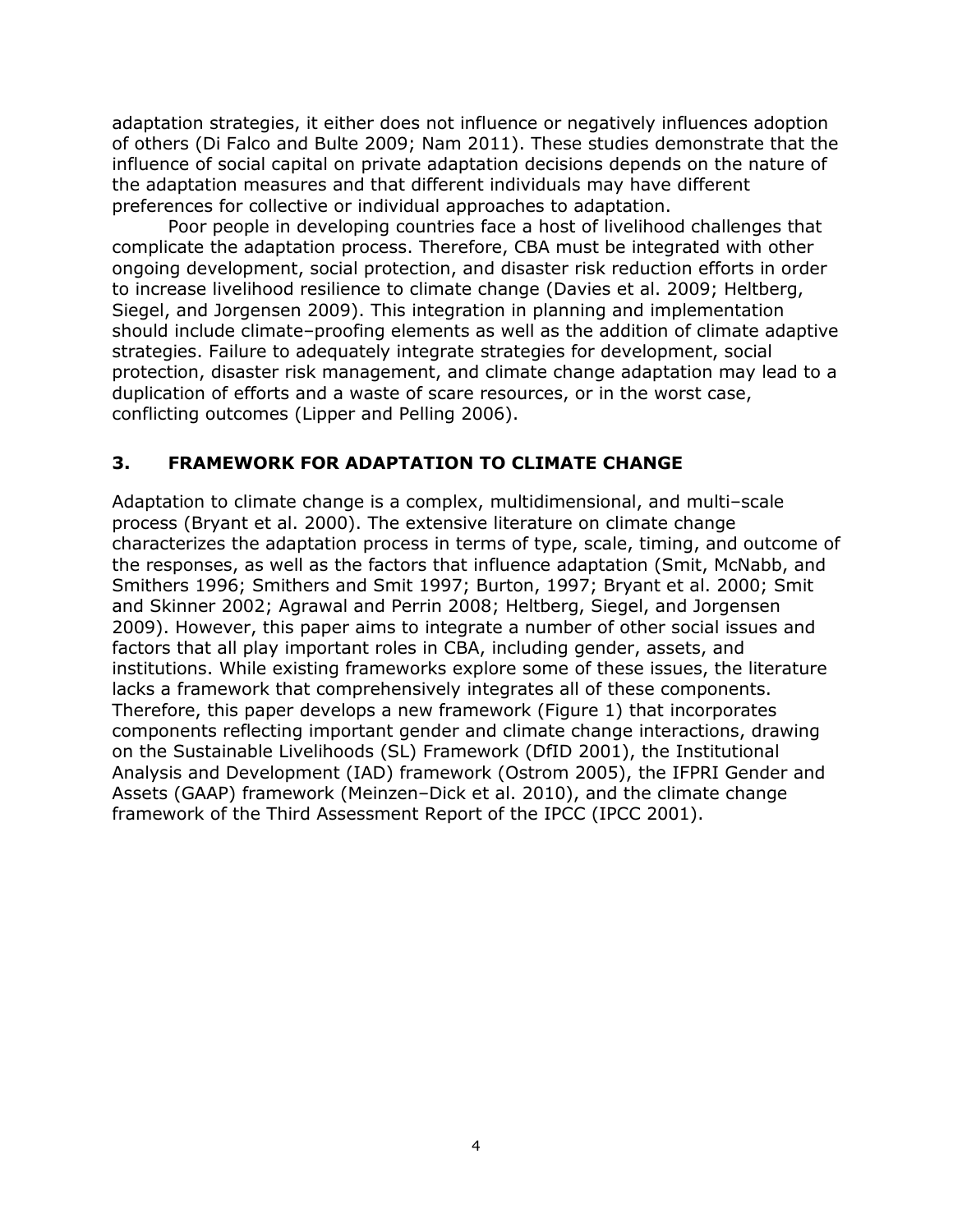



Source: Authors

Climate signal: The climate signal comprises long–term changes in average climate conditions, as well as changes in climate variability such as changes in the timing, intensity and duration of precipitation and extreme weather events, like droughts and floods. The response of actors and systems depends on the characteristics of the climate stimulus, including the degree of exposure to the stress and the scale and magnitude of the event (Smithers and Smit 1997).

Context of vulnerability: The impact of climate change on the well–being of individuals, households, and communities and their ability to respond to those changes depends on the context in which climate change occurs (Adger et al. 2009). The context includes all the factors that determine an individual's, household's, group's, or community's vulnerability to climate change. This framework categorizes the main components of the vulnerability as biophysical characteristics, user characteristics, information and technology, and institutional arrangements. All of these components are interrelated, as indicated by the arrows connecting them.

The climate change literature often defines vulnerability in terms of exposure, sensitivity, and adaptive capacity based on the IPCC (2001, 2007). The IPCC definition takes a broad, top–down view of vulnerability in terms of sectors, systems, and regions and characterizes highly vulnerable systems as those that are very sensitive to modest changes in climate, including the potential for substantial harmful effects, and have limited ability to adapt (IPCC 2001). In order to sharpen the focus on human vulnerability, this paper uses the SL and IAD frameworks to describe the determinants of livelihood vulnerability—as biophysical characteristics, user characteristics, information and technology, and institutional arrangements as well as their interlinkages. Each of these components is further defined below: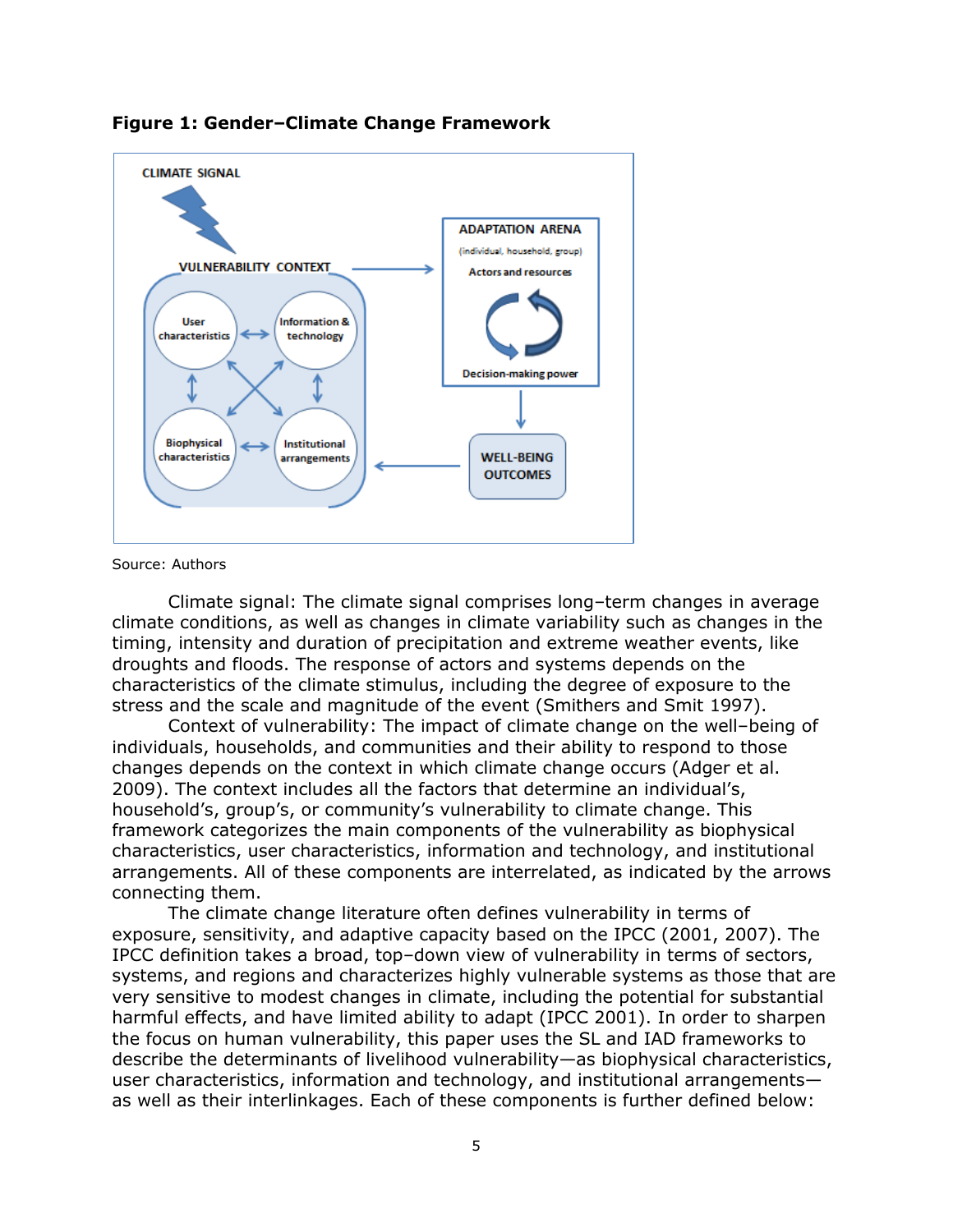• User characteristics: Some actors or groups can be considered more vulnerable to climate change impacts given their livelihood activities, assets, social characteristics, and cognitive ability. For example, those that rely on natural resources for their livelihoods may be more sensitive to climate change impacts. Other constraints include lack of availability or access to financial resources or assets to adopt practices that would minimize the risks of climate change (Brouwer et al. 2007; Gbetibouo 2009; Deressa 2009; Bryan et al. 2013). For instance, in Kenya, several communities expressed a desire to develop irrigation infrastructure in response to changing climate conditions but lacked the financial resources to invest in such measures (Bryan et al. 2013).

Other users may face difficulties in pursuing particular adaptation options by a lack of access to or control over assets or social status, which further constrains their control over assets. Gender, in particular, is one user characteristic that may have profound impacts on individuals' ability to cope with climate change, a theme this paper returns to in later sections. This paper defines assets to include the following categories of tangible and intangible assets: natural resource capital, physical capital, human capital, financial capital, social capital, and political capital (DfID 2001; Meinzen–Dick et al. 2010).

The vulnerability and adaptive capacity of particular users also depends on the cognitive and normative factors (Grothmann and Patt 2005; Ostrom 2005; Frank, Eakin, and Lopez–Carr 2011; Jones and Boyd 2011; Reser and Swim 2011). Cognitive factors include the ability to perceive the risks posed by climate change or unwillingness to accept the need to act in response to climate risks (Grothmann and Patt 2005; Maddison 2007; Hamilton and Kasser 2009). Normative factors refer to social or cultural norms of behavior or beliefs that may limit adaptation, despite adequate awareness and knowledge (Ostrom 1990).

 Biophysical characteristics: Biophysical characteristics refer to the sensitivity of physical and ecological systems, which defines the natural limits to adaptation. In the climate change literature, these natural limitations are often viewed as thresholds beyond which change becomes irreversible and limits the ability to adapt (Fischlin et al. 2007; Stern 2007). That is, climate change may alter ecosystems beyond the point at which human activities can be supported (IPCC 2007). For example, water availability may decline to an extent that makes certain types of agricultural production nearly impossible. These changes in biophysical systems have profound effects on the individuals, households, or communities that access and depend on those resources. Moreover, climate change may exacerbate tensions between environmental conservation and ecosystem services on the one hand and agricultural production and food security concerns on the other (Robertson and Swinton 2005; Scherr and McNeely 2008; Power 2010).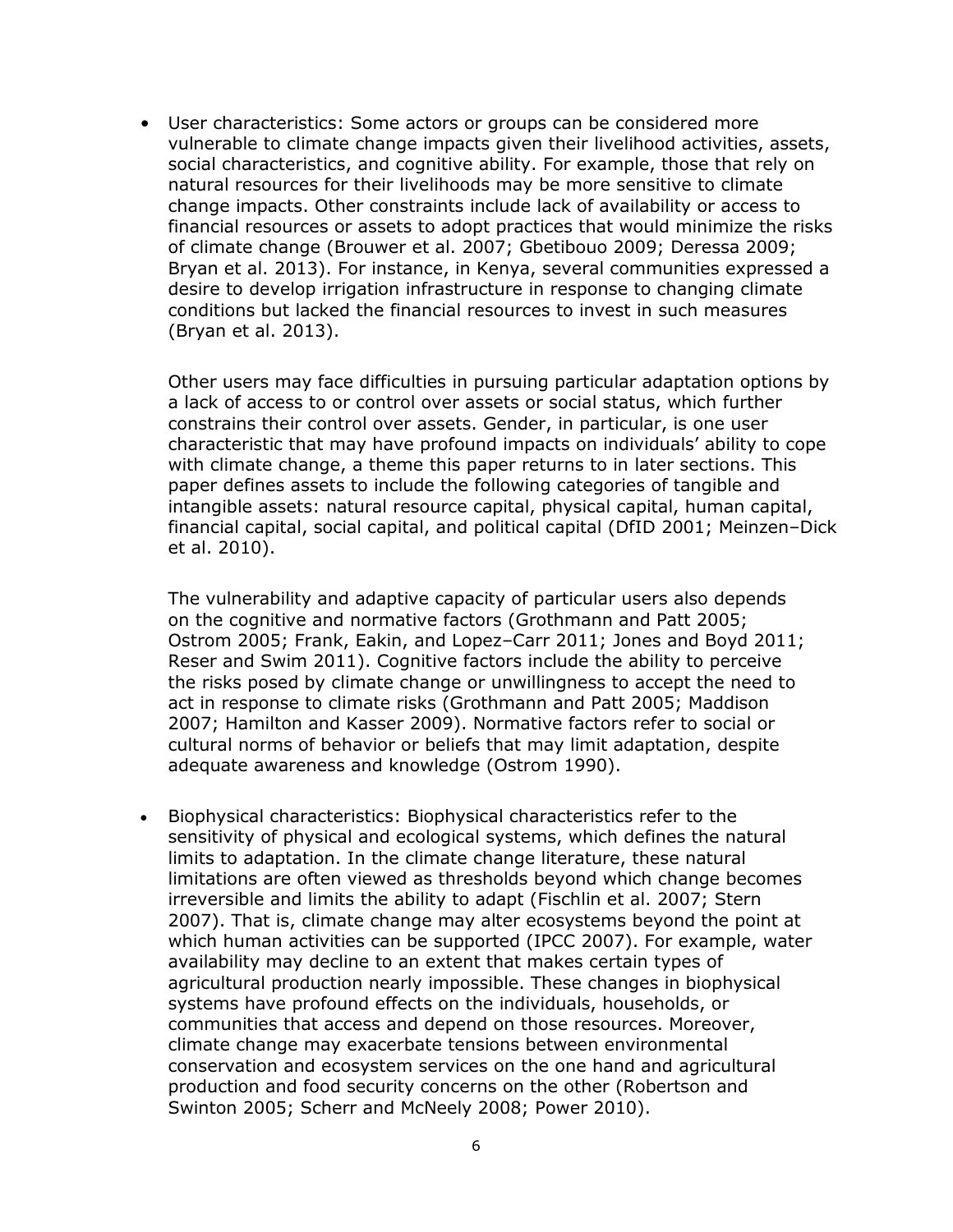• Information and technology: The ability and nature of the adaptation response depends on an individual's, household's, or community's access to information about climate risks and the appropriate responses. While many communities have developed their own systems for monitoring climate conditions, this information may not be adequate to inform adaptation if the climate changes in unprecedented ways. For example, farmers in Burkina Faso traditionally rely on observation of environmental indicators to predict climate patterns, but they have lost confidence in their ability to predict rainfall given increased climate variability and increasingly seek to incorporate scientific information (Roncoli, Ingram, and Kirshen 2002). Socio–cultural changes also account for the shift away from traditional practices such as the use of bio–indicators for agricultural production, even when such practices continue to provide useful information (Gilles et al. 2013). In the absence of credit and insurance markets, climate uncertainty often results in reluctance by farmers to make investments in production technologies, such as fertilizer, which would enable them to improve their well–being over the long run (Dercon and Christiansen 2011).

Access to climate information and technologies for adaptation is, therefore, essential to enable actors to anticipate long–term risks and make the appropriate adjustments to increase their resilience. However, despite significant scientific gains in predicting the climate, often there is a lack of climate information available at the local level due to uncertainty in climate projections and seasonal forecasts, or due to lack of information on particular climate indicators, such as rainfall variability (Roncoli, Ingram, and Kirshen 2002; Hulme et al. 2005; Vogel and O'Brien 2006). Even when climate information is available, incorporation of scientific climate information into local decisionmaking may not often occur because of the way such information is communicated and disseminated (Patt and Gwata 2002; Vogel and O'Brien 2006). Several studies have shown that there is a need to make climate information more accurate, accessible, and useful for rural communities (Roncoli, Ingram, and Kirshen 2002, Ziervogel et al. 2005, Vogel and O'Brien 2006; Hansen et al. 2007).

It is also important for scientists and local communities to work collectively to monitor and assess environmental change and come up with solutions to reduce or avoid the negative impacts of such changes (Wilbanks and Kates 1999; Valdivia et al. 2010). However, while co– production of knowledge of climate and environmental change is essential to CBA, the ways in which information is produced and distributed in most cases is far from this principle (Carolan 2006; Reed, Dougill, and Taylor 2007; Reed, Dougill, and Baker 2008; Newsham and Thomas 2009). Moreover, climate information alone will not protect farmers from climate shocks that can have devastating impacts on their long–term well–being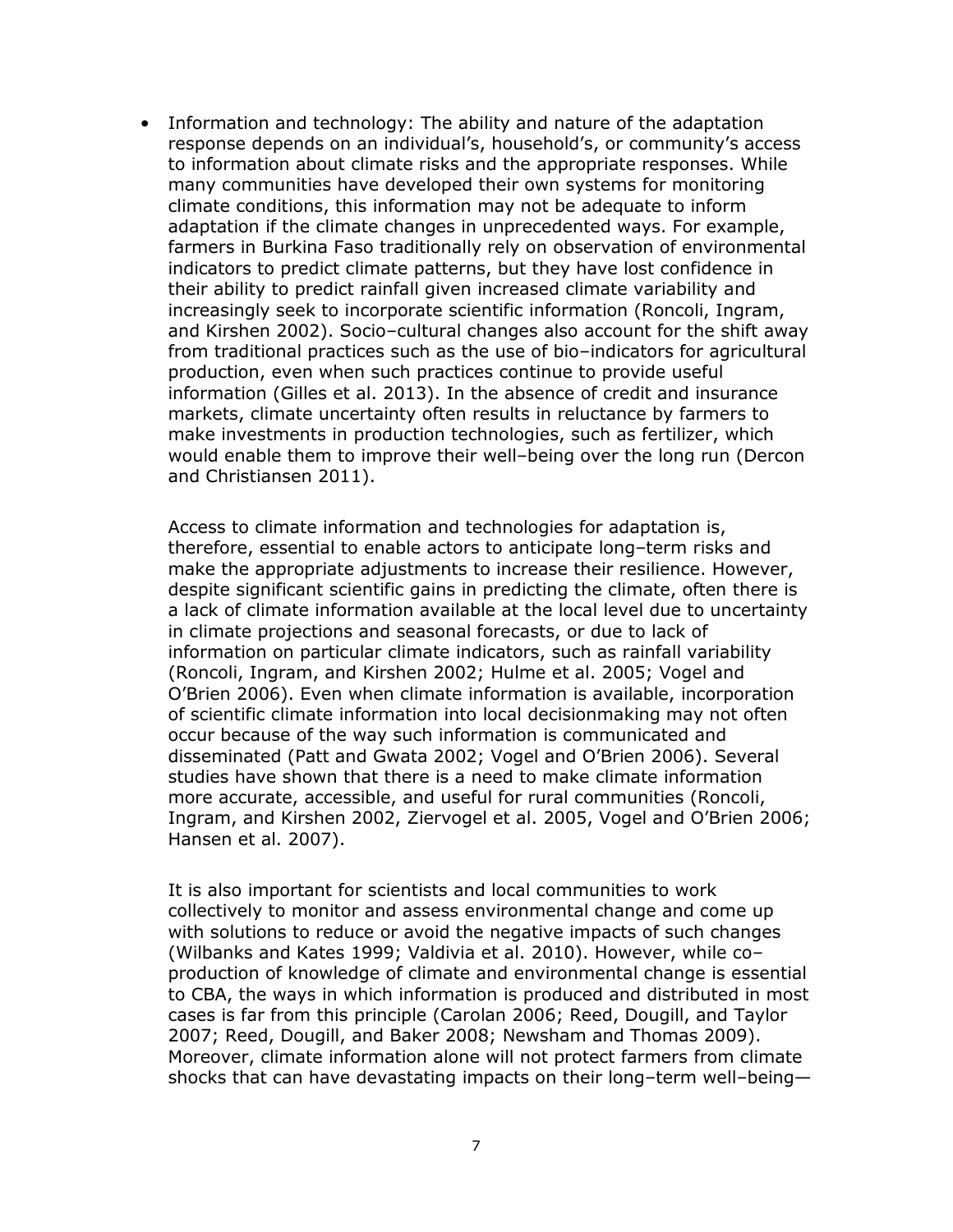they also need access to insurance and credit to protect their livelihoods and rebound from climate shocks (Dercon et al. 2004; Carter et al. 2007).

 Institutional arrangements: Adaptation depends not only on access to assets, information, and biophysical characteristics, but must also be viewed within the context of the institutional environment in which it takes place, including the ongoing development process (Smit and Wandel 2006; Jones, Ludi, and Levine 2010). Institutions, including markets, laws, policies, organizations, and social and cultural norms influence how an individual, household, or community perceives, is affected by, and responds to climate change. For example, local organizations have a large influence on how climate risks and impacts are distributed across different social groups and populations (Agarwal and Perrin 2008). More generally, institutions affect the roles governing access to and control over resources and assets for adaptation (Jones, Ludi, and Levine 2010). Social and cultural norms, and other rules governing behavior, influence the extent to which individuals and groups within a community are able to participate in and benefit from collective action (Thomas et al. 2007; Eriksen and Lind 2009; Patt, Dazé, and Suarez 2009; Quisumbing and Kumar 2011).

Adaptation also depends on the institutional capacity of the community. Institutional capacity refers to the degree of social capital in the community, the ability of community members to work collectively, and their ability to access resources and information from higher–level institutions such as government agencies and nongovernmental organizations (NGOs). Many factors, such as the characteristics of the community or group (for example, size, degree of homogeneity, and so on), the ways in which members of the community organize (group type), and the linkages with higher level institutions (for example, with supporting government or donor agencies), influence the effectiveness of collective efforts to adapt to climate change (Ostrom 1990; Rasmussen and Meinzen–Dick 1995; Tompkins and Adger 2004).

Adaptation arena: Adaptation can improve well–being outcomes while reducing vulnerability to future climate change by increasing the ability of actors to withstand climate change and variability, and to moderate and cope with adverse consequences (IPCC 2001). Actors at multiple scales, from the individual to the community, have different perceptions, needs, and preferences; these actors make adaptation decisions given their access to and control over resources (such as assets, time, and habitus) and decisionmaking power (Ostrom 2005). Institutions, the rules of the game, also influence adaptation actions. These institutions can include formal laws as well as social and cultural norms that govern behavior.

In this framework, the adaptation arena is dynamic. The resources to which individuals, households, and communities have access to implement adaptation strategies change over time. Well–being improvements resulting from adaptation decisions taken today may reduce future vulnerability to climate change and variability and give actors more freedom to implement additional adaptation decisions in the future. On the other hand, inability to take protective measures against future climate change and extreme events may reduce well–being and increase vulnerability to future climate change, leaving actors with more limited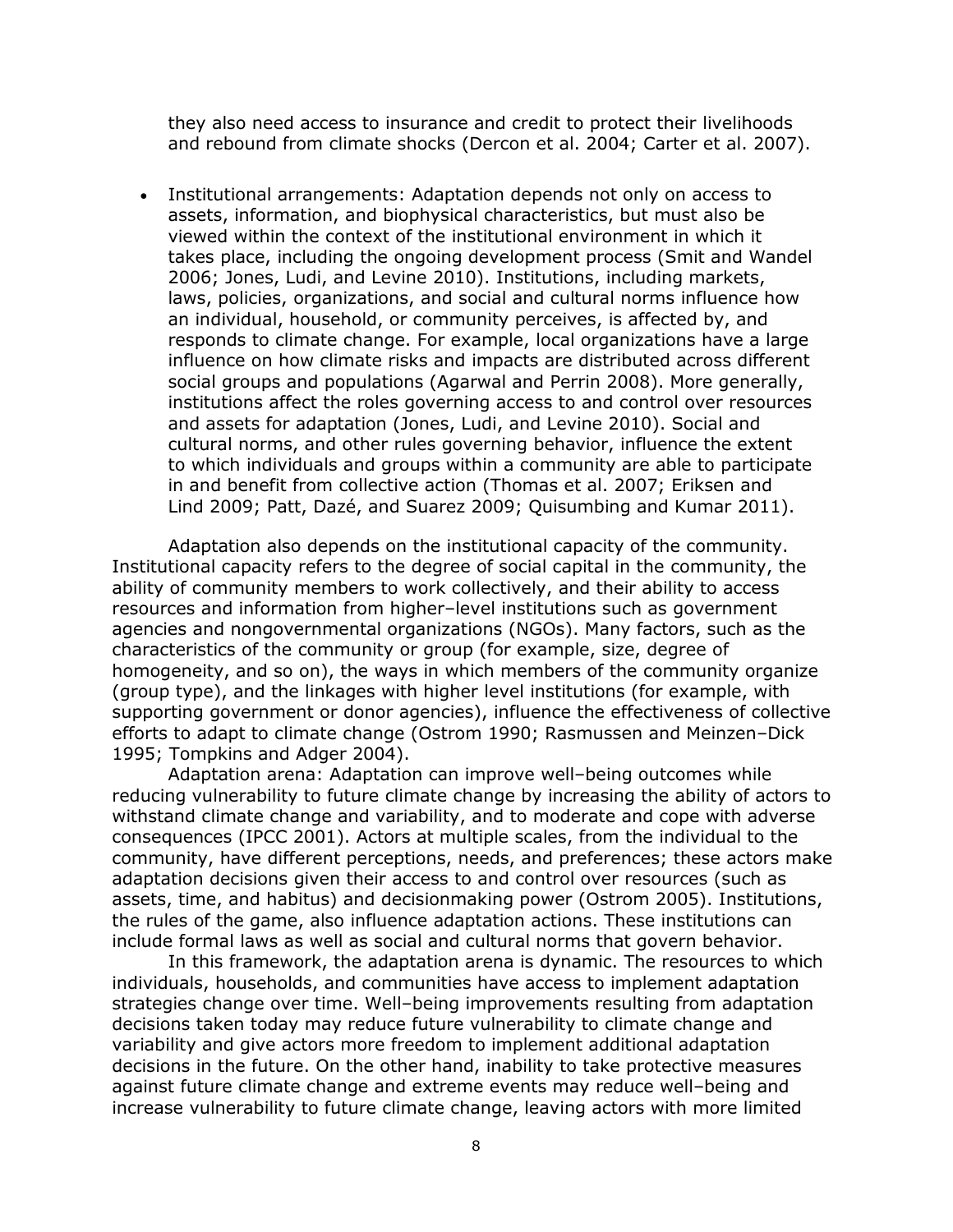space to make adaptation decisions in the future. In addition, the external environment in which adaptation decisions are made is constantly changing. These changes, such as policy shifts, changes in social networks, and changes in the availability of new technologies and information, also affect the ability of actors to make decisions.

The climate change literature classifies adaptation responses according to the spatial scale at which they occur (such as from top–down, state–led investments in infrastructure to community investments in food storage facilities to changes in individual farming practices); intent (either reactive or proactive); timing with respect to the climate stress; duration (short– or long–term); form/type (for example, technological developments, government programs, behavior change, and insurance); and effect (enhanced stability or resilience) (Smit, McNabb, and Smithers 1996; Smithers and Smit 1997; Burton, 1997; Bryant et al. 2000; Smit and Skinner 2002; Agrawal and Perrin 2008; Heltberg, Siegel, and Jorgensen 2009). See Appendix A for some examples of adaptation typologies.

Agrawal and Perrin (2008) group adaptation strategies according to their form or type—mobility, storage, diversification, communal pooling, and exchange and function with respect to risk (that is, pooling, avoiding, or reducing risk). Similarly, Heltberg, Siegel, and Jorgensen (2009) use a social risk management framework to group adaptation strategies into three categories according to their timing and effect: those that prevent or reduce risk, those that mitigate risk, and those that compensate for risk. The first two are ex ante measures while the third is an ex post measure which they call "risk coping."

Given that adaptation strategies often overlap with development objectives, McGray et al. (2007) place adaptation activities on a development continuum from pure adaptation on the one hand to pure development on the other. On the development side of the continuum, they place measures that reduce poverty and vulnerability; these measures may also help buffer households against climate shocks and changes. On the adaptation side, measures that incorporate information to reduce climate risk or protect against the negative impacts of climate change also have development benefits under future climate changes (McGray et al. 2007).

However, sound development policies are necessary but not sufficient to ensure that development outcomes are achieved under climate change. Adaptation requires more targeted investments in agricultural research, irrigation, rural roads, information technologies, market support, and information and extension services to counter the negative impacts of climate change on agricultural production, food security, and rural livelihoods. These investments should be targeted to regions where the benefits are magnified because of climate change and reduced in areas where climate change impacts are minimal.

This framework takes a wide definition of adaptation, by including interventions that increase the resilience of individuals and communities to changing climate conditions and climate shocks, even if the interventions are not defined in terms of climate change adaptation. Examples of adaptation decisions that are likely to have positive outcomes include changing farming practices, livelihood diversification, asset accumulation and diversification, investments in human and social capital formation, insurance, and natural resource management. Actors with few resources or assets and limited decisionmaking authority are more likely to resort to coping mechanisms in response to climate shocks, such as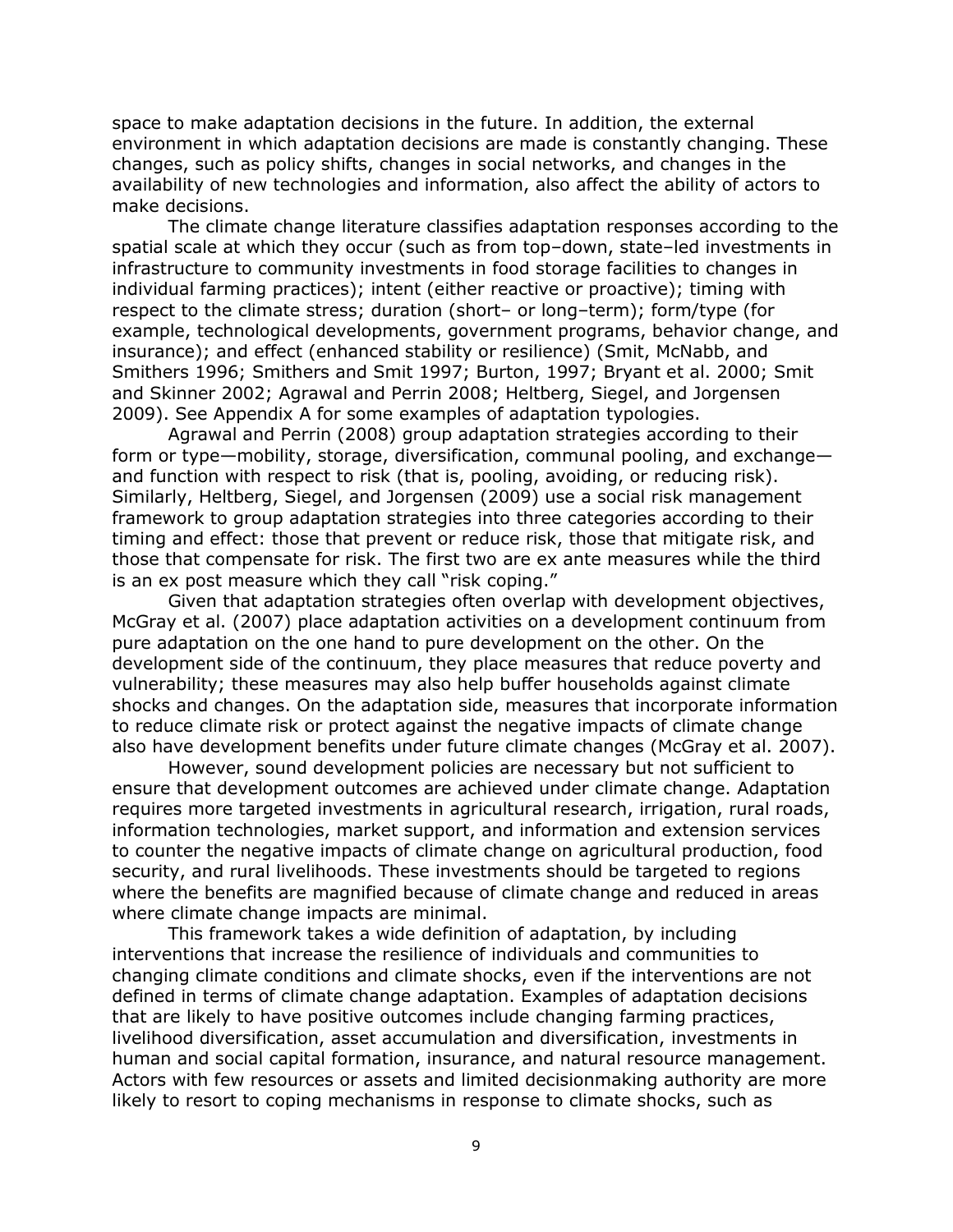reducing consumption and asset depletion, with negative long–term repercussions for their future well–being (Dercon et al. 2004; Alderman et al. 2006; Carter et al. 2007). Some adaptation decisions, such as migration, may also have ambiguous impacts, depending on duration and on whether migrants are able to find employment.

Collective action through local organizations influences the ways in which households and communities respond to and cope with climate risk and is essential to link local adaptation efforts with the larger process of adaptation at higher scales (Adger 2003; Agarwal and Perrin 2008). Links between the local scale and the state enable communities to access resources for adaptation and influence or support state investments in key infrastructure such as irrigation or roads. This framework can be used to explore the implications of various types of institutional arrangements (for example, group–based or community–based approaches) for adaptation and well–being outcomes.

Well–being outcomes: Adaptation decisions (or lack thereof) affect well– being outcomes for individuals, households, groups, and communities. Well–being is viewed in terms of income, basic needs, security of person and property, sustainability, and empowerment/inclusion (DfID 2001; Ostrom 2005). The effect of adaptation on these well–being outcomes depends on the nature of adaptation. For instance, ex–ante adaptation strategies that increase resilience against risks of climate variability and change, such as livelihood diversification or insurance mechanisms, will have positive well–being outcomes. However, ex–post coping strategies, such as asset depletion or reduced investment in human capital (such as keeping children home from school), or mal–adaptations, such as the expansion of agricultural production through unsustainable means, may result in negative outcomes, such as reduced income, resource degradation, and disempowerment in the long run for the actors implementing such measures as well as for others in the community. Well–being outcomes also affect future vulnerability to climate change, and thus, future adaptation decisions.

#### <span id="page-14-0"></span>**4. INSTITUTIONAL ARRANGEMENTS FOR CBA**

As discussed above, CBA depends on the ability of communities to work collectively through social networks to manage the risks of climate change (Adger 2003; Tompkins and Adger 2004). However, the ways in which community groups organize to collectively adapt to climate change influences the success of these efforts. The literature on the principles for successful collective action for natural resource management sheds some light on the ways in which communities can organize to increase resilience to the shared risks posed by climate change. To the extent that climate change (along with other global changes) intensifies conflicts over resources within communities, strong institutional arrangements supporting collective adaptation efforts may be key to preserving the peace while seeking common solutions to environmental challenges.

This literature highlights several preconditions that influence the success of collective action (Wade 1987; Ostrom 1990; Rasmussen and Meinzen–Dick 1995; Ostrom et al. 1999; Agrawal 2001; Dietz, Ostrom, and Stern 2003). One of these preconditions is that boundaries and rules for collective action are well defined and conform to local conditions; necessary rules include those dealing with the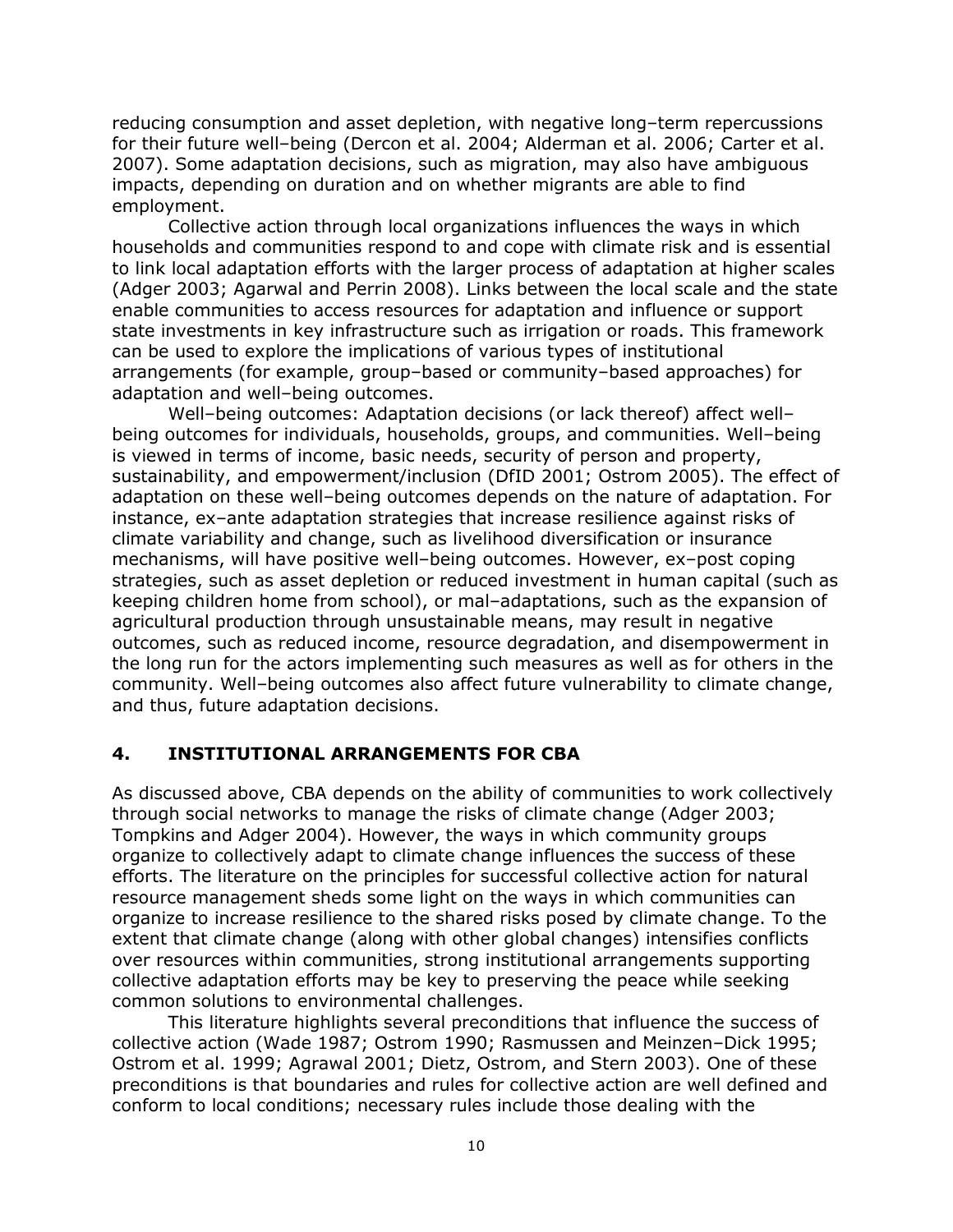appropriation and provision of the resource, conflict resolution, monitoring mechanisms, and sanctions for rules violators (Wade 1987; Ostrom 1990). In addition, the rules must also ensure that the benefits to users outweigh the costs of participation (Ostrom 1990; Cox, Arnold, and Villamayor Tomás 2010).

Moreover, effective collective action requires that external agencies recognize the right of communities to organize, and that local organizations are "nested" within other vertical and horizontal governance institutions (Ostrom 1990). The degree of vertical and horizontal linkages to other supporting institutions and governance structures has been shown to be important for the success of collective adaptation efforts (Adger 2000; Tompkins and Adger 2004; Agarwal and Perrin 2008). Such co–management between local and higher level institutions is particularly important for environmental challenges such as climate change that extend beyond the local scale (Ostrom et al. 1999; Dietz, Ostrom and Stern 2003; Tompkins and Adger 2004). These linkages provide local communities with access to funding, inputs, training, and other support for adaptation so that the burden of adapting to climate change does not fall entirely on the communities themselves (Allen 2006). The degree to which adaptation efforts are integrated with economic development, social protection, and risk management is also particularly important if CBA efforts are to maximize poverty reduction or livelihood benefits (Smit and Wandel 2006; Dodman and Mitlin 2011).

Another important principle for effective collective action is that all members of the group participate in decisionmaking and rule setting. However, in practice, the extent to which the needs, interests, and priorities of all members of the community are incorporated depends on local power structures. The literature highlights many cases of collective action for natural resource management or community development in which local elites dominate decisionmaking processes, control over resources, and distribution of benefits (Cleaver 2009, Platteau 2004). However, the problems of elite capture may be avoided through the design of institutional procedures such as democratic election of leaders, investments in capacity–building and information–sharing activities, and incorporation of mechanisms ensuring accountability and transparency (Dasgupta and Beard 2007; Fritzen 2007). Elite capture is not the only concern for group participation in decisionmaking and rule setting. As will be discussed below, gender norms often exclude women from participating in such group decision making and rule setting.

The literature also points to several other factors that may affect the success of collective action, including the size of the group, the degree of heterogeneity of group members, and adaptability of the institution to change (Wade 1987; Ostrom et al. 1999; Agrawal 2001; Dietz, Ostrom, and Stern 2003). However, the extent to which these factors influence the success of collective efforts appears to be contextually driven (Stein and Edwards 1999; Poteete and Ostrom 2004). Again, good institutional design that is suited to the local context may help overcome factors that threaten group effectiveness, such as a high degree of heterogeneity of group members (Varughese and Ostrom 2001).

However, climate change may complicate many of the lessons from the literature on collective action for natural resource management and participatory development. For instance, climate change may introduce new shocks to communities or intensify existing ones, which will pose additional challenges for collective action. For example, through collective action communities may be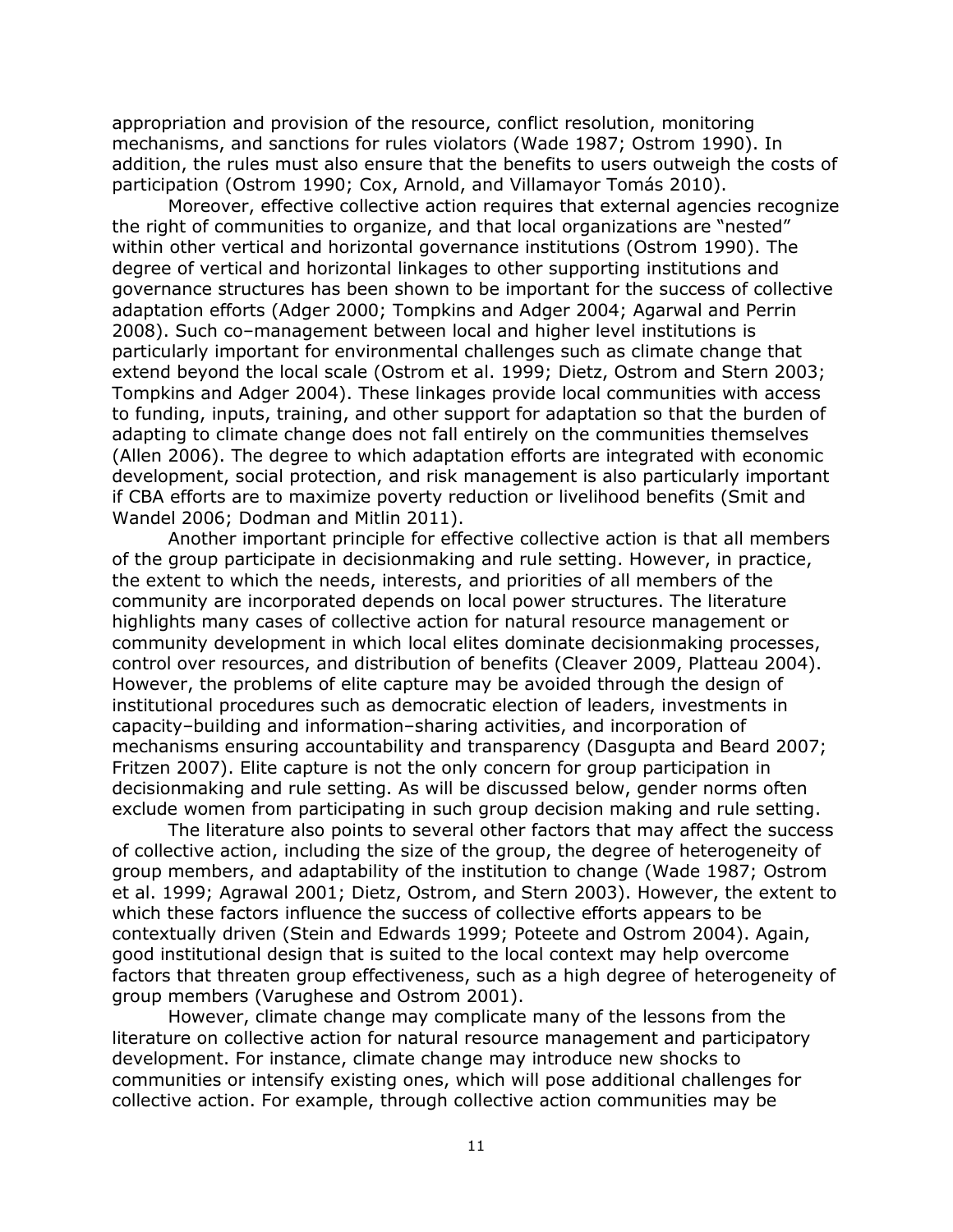resilient to one drought every ten years but may be unable to recover from severe droughts if they occur more frequently. In addition, collective adaptation requires location–specific information on anticipated climate change and appropriate responses which may not be available in many communities. In many cases, climate change may introduce a considerable degree of uncertainty which may complicate collective decisionmaking.

The following sections illustrate how one particular user characteristic gender—intersects with institutional arrangements for CBA, focusing on the different ways that men and women participate in collective adaptation efforts and their priorities for adaptation. These sections make use of existing literature on adaptation at the community level and the broader literature on development and collective action. Though adaptation and development often encompass related or overlapping processes, this paper recognizes that they are not necessarily related or dependent on each other. Nonetheless, when looking at issues of social differentiation at the community level, the broader development literature provides relevant examples for understanding how different social groups have been included or excluded from community development processes in other contexts. These examples provide a basis for understanding how related issues may play out in the context of community based adaptation, particularly in light of the limited existing evidence base on social differentiation and CBA.

#### <span id="page-16-0"></span>**5. ISSUES OF PARTICIPATION IN CBA**

The broader impact of CBA will ultimately depend on who within the community is able to participate in CBA strategies. A number of variables, including age, wealth, ethnicity, social status or gender, will shape the ability of community members to participate in CBA strategies (Thomas and Twyman 2005; Eriksen and Lind 2009; Schwartz et al. 2011). Gender—in particular—is an important variable given a growing body of evidence indicating that climate change and climate shocks will differentially impact men and women (Masika 2002; Patt, Dazé, and Suarez 2009; Goh 2012). Further evidence demonstrates that risk is not equally shared between men and women at the household or community levels (Dercon and Krishnan 2000; Duflo and Udry 2003). Literature on climate change adaptation strategies indicates that adaptation is an inherently "political" process in that it produces "winners" and "losers" in terms of distribution of benefits and costs (Adger et al. 2006; Eriksen and Lind 2009). It is important to also remember that neither men nor women within communities have a monolithic set of interests, priorities, or abilities to participate. Thus, social differentiation by economic status, age, ethnicity, and social status is important.

Community members taking part in CBA activities may have differences in the scope of their participation. For example, certain members may disproportionately hold decisionmaking power or control over community assets. Along these lines, Cleaver (2009) argues that development practitioners advocating for participatory natural resource management projects too often overlook the fact that deeply entrenched social institutions and norms may influence which group members will be able to have a voice and ultimately exercise rights.

Evidence indicates that targeting modalities, such as the gender composition of groups used for information dissemination, matter for outcomes of group–based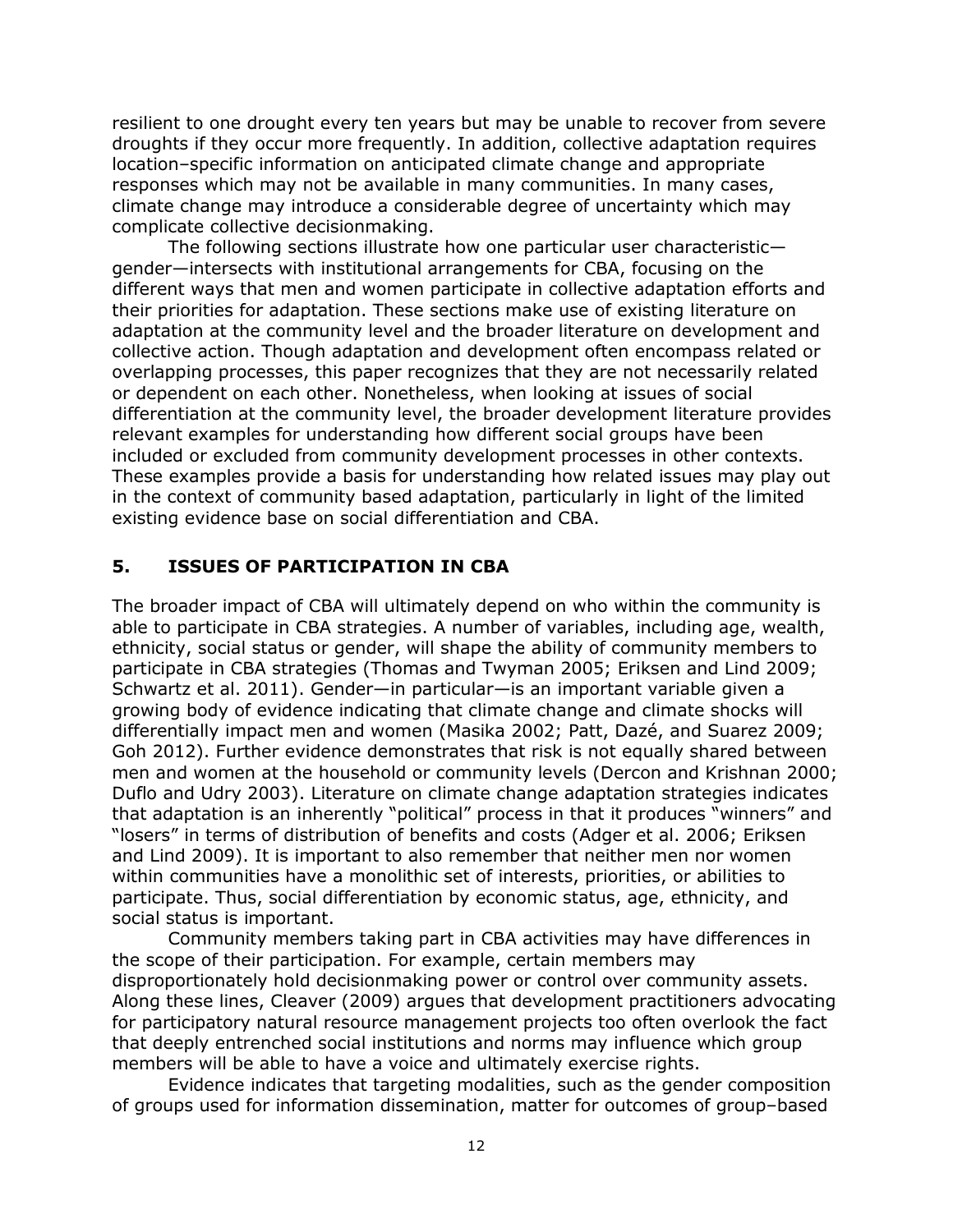agricultural technologies (Kumar and Quisumbing 2011). In rural Bangladesh, for example, Quisumbing and Kumar (2011) find women's assets increase more relative to men's when technologies are disseminated through women's groups as opposed to mixed–sex groups. In other cases, mixed–sex groups may be more effective at meeting project objectives, especially when women and men are both key users of a resource. In Bangladesh, Sultana and Thompson (2008) found that compliance with rules limiting fishing in protected areas is higher when both men and women are actively involved in fishery management groups because each has a distinct role. Women, because they control the catches, exert pressure to ensure compliance with fishing rules, while men patrol the fish sanctuaries at night, when it is unsafe for women to do so. In Madhya Pradesh, India, when women belong to forest protection committees, participate in committee meetings, and patrol the forest, control of illicit grazing and felling increases, as does the regeneration of allotted forest (Agrawal et al. 2006).

On a broader level, not all community members will be able to participate in CBA activities in the first place. Many poorer community members may not have access to key complimentary assets, such as land or financial capital, necessary for participation in CBA activities. Empirical evidence indicates that a "gender–asset gap" exists with respect to quantity, quality, and type of assets (Antonopolous and Floro 2005; Peterman, Behrman, and Quisumbing 2010; Meinzen–Dick et al 2010). Many adaption strategies targeted at improving agricultural production, such as tree planting or local seed banks are predicated on the assumption that participants will have secure access to and control over land. Field evidence and statistics available at country and regional levels demonstrate that most land tenure systems are inherently gender–biased with primary rights preferentially allocated to male members of the community (Deere and Leon 2001; FAO 2002, Razavi 2003; World Bank et al. 2009). Several studies suggest that women are less likely to adopt agroforestry systems because they lack rights to plant trees and secure land rights (Fabiyi, Idowu, and Oguntade 1991; Tonye, Meke–Me–Ze, and Titi–Nwel 1993; Diaw 1997; Fortmann, Antinori, and Nabane 1997). Going beyond "tangible" assets, many CBA schemes require access to intangible assets, such as information, social capital, or education. Evidence indicates that women are disadvantaged with respect to human capital across a variety of dimensions ranging from formal education to agricultural extension services (Peterman, Behrman, and Quisumbing 2010; World Bank and IFPRI 2010).

Furthermore, vulnerable community members may face pre–existing time constraints that limit their ability to participate in CBA. For example, women in poor households often have a full load of childcare and domestic responsibilities that limit both their mobility and their free time available to participate in community groups (Meinzen–Dick et al. 2010). Other authors note the role of social norms related to racial or ethnic prejudices in influencing social capital accumulation (Alesina and La Ferrara 2000). In qualitative case studies of adaptation strategies in Kitui and Turkana Kenya, Eriksen and Lind (2009) document ongoing ethnic tensions between well owners, traders, and nomadic Orma and Somali pastoralists over access to wells and grazing area during drought. In this case, community members actually used group–based approaches to mobilize against granting well access to ethnic minorities.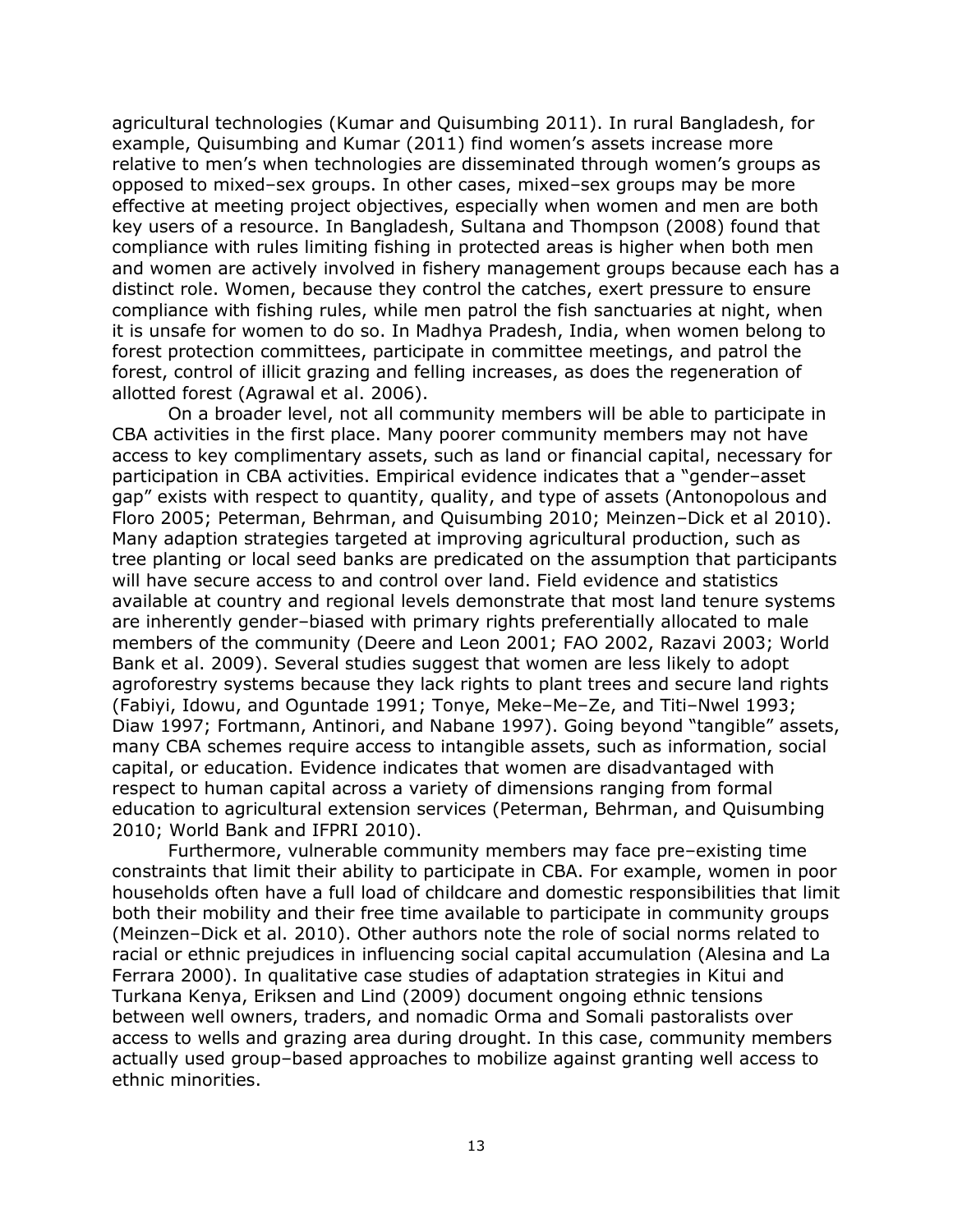#### <span id="page-18-0"></span>**6. GENDERED PRIORITIES FOR ADAPTATION**

Community members involved in CBA will be a diverse array of men and women with different resources, opinions, preferences, and priorities. Given all of this, it stands to reason that there will be observable gender differences in priority setting when it comes to group–based climate change adaptation strategies. Men's and women's priorities for adaptation will be shaped by the existing norms, roles, and responsibilities and how adaptation strategies build on, ameliorate, or distort these. An extensive body of evidence from around the world indicates that culturally specific gender norms define the roles that men and women play in farm and natural resource management. Though these will vary across culture and context, Meinzen–Dick et al. (2010) identify a number of trends observable on a larger scale. In terms of roles, women often have greater responsibility for family food production, processing, and food preparation for the household, whereas men have greater involvement in market–oriented production. In addition, evidence indications that norms related to dissemination and distribution of foodstuff, nutrient and calories often have gender dimensions. Even in normal conditions, women often eat last and consume fewer calories and few nutrients; in crisis times, as a coping strategy, they may resort to skipping meals or eating non–traditional foods, which may have implications for their ability to adapt to climate shocks (Patt, Dazé, and Suarez 2009) or longer–term health consequences. For example, women in Bangladesh are more calorie–deficient than men and consequently cannot recover as well from the negative effects of flooding on health (Cannon 2002). Thus, women may prioritize CBA strategies that promote long term food and nutrition security within the community, such as community level projects, trainings, and facilities focused on food storage and preservation or development of community gardens with micronutrient–rich food.

Throughout the world, women typically perform the time–consuming task of collecting water, fuel, and fodder for domestic consumption (White, Bradley, and White 1972; Karlsson 2008). These already arduous tasks may become more difficult in light of climate changes, which may force women to go further under tougher conditions to find water and fuel. Community–level investments in domestic water supplies, such as rainwater collection or other types of community water storage, may be a priority for women. Such investments would have the dual benefit of lightening women's workload and reducing their exposure to water borne diseases such as cholera and dysentery (Denton 2004). In Morocco, UNDP–GEF found local women had valuable input about a well building program given that they were responsible for fetching water (UNDP 2010). However, UNDP–GEF realized that women needed to be supported in sharing their opinions with the community otherwise their voices and perspectives would be overlooked in the highly gender– and class–stratified society. Related to this, women may also prioritize community– level investments in access to alternative energy sources, particularly clean energy sources (such as biomass, biogas, solar power, improved stoves and battery operated lamps). In addition to reducing women's workload, clean energy sources can reduce the many health risks affiliated with cooking over an open fire (Denton 2004; Terry 2009; UNDP 2010).

Throughout much of the world, responsibilities for child care and care for the sick and elderly remain primarily a female task. Women, thus, may prefer CBA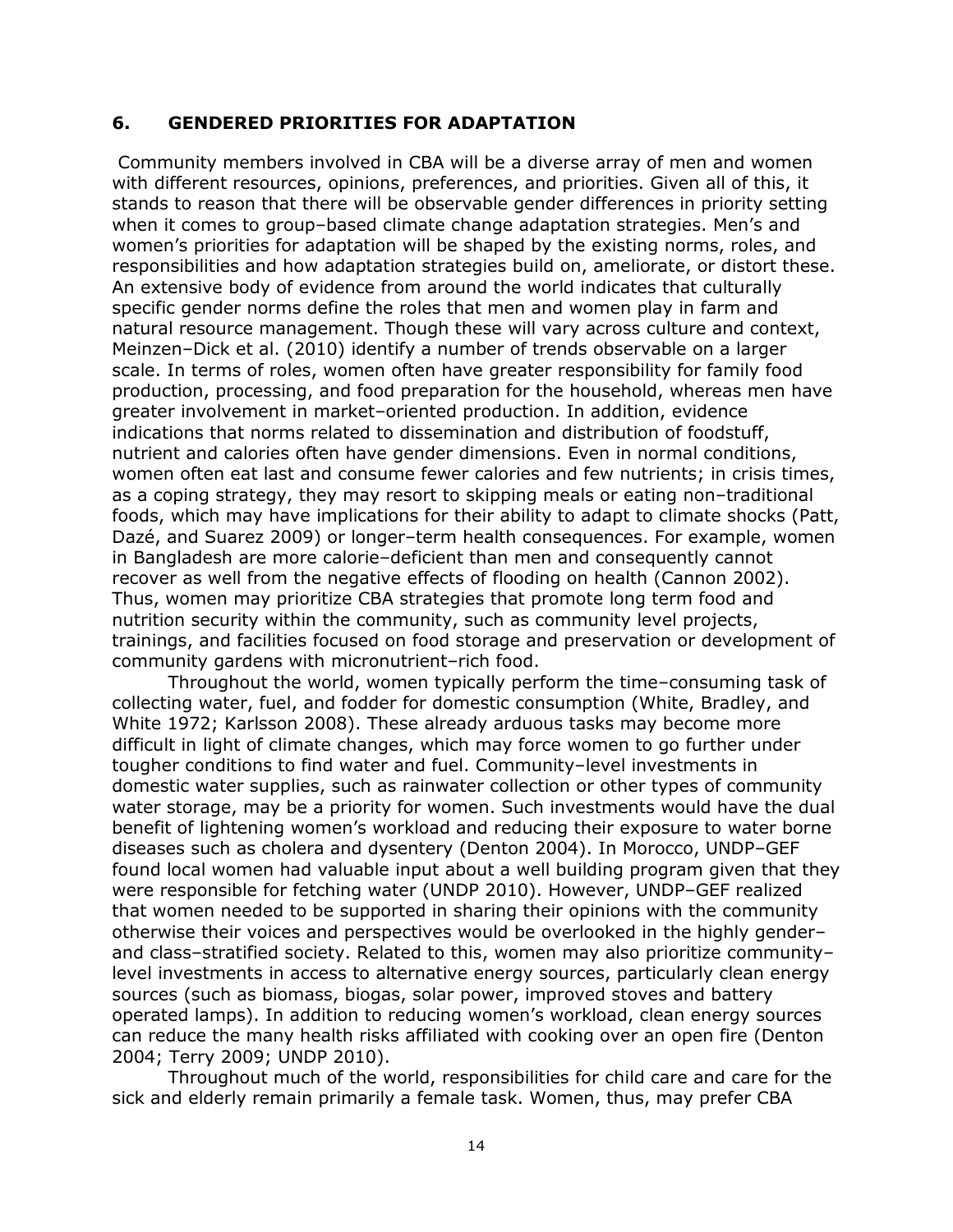strategies that do not require mobility and allow them to stay close to the homestead to attend to these duties. In some contexts, social norms related to female mobility may further shape women's preferences for CBA strategies. For example in Bangladesh, where strong norms of seclusion severely limit female movement and access to information, Patt et al. (2009) find that women were not comfortable living in mixed–sex recovery shelters and chose to remain in homesteads in spite of the elevated risk level. Further evidence from Bangladesh indicates women's lack of mobility may be a principal reason why they are less likely to survive cyclone–induced floods (Ikeda 1995; Cannon 2002). CBA strategies which take into account these context specific norms are likely to be more successful and adopted by a wider range of community members. In a CARE evaluation in Bangladesh, Patt, Dazé, and Suarez (2009) find the adaptation strategies taken most by women were those that could be adopted in the homestead, such as duck rearing. Hallman, Lewis, and Begum (2007) and Quisumbing and Kumar (2011) evaluate the uptake of group vegetable and fishpond interventions in Bangladesh and find women have more success with vegetable gardens that could take place at the homestead and did not require excessive mobility. All of this being said, roles and norms will change depending on country and context, and CBA strategies will need to be appropriately adjusted. Likewise, adaptation strategies may bring important trade–offs for rural women and men. For example, a climate intervention in Kenya increased the workload of women but also gave them greater control of income (Eriksen and Lind 2009).

Evidence indicates that men and women may actually perceive climate risks differently; a fact that may further feed into the development of gender– differentiated priorities for CBA. In a study of small farmers in South Africa, Thomas et al. (2007) found gendered livelihood patterns impacted climate risk perception; men in the study community, charged with livestock rearing, were primarily concerned with drought, and women in the community, charged with agriculture, primarily concerned with heavy rains. In addition to perceiving different risks as important, the same risk may have different meanings for men and women (Gustafson 1998). Furthermore, evidence indicates that men and women may have fundamentally differential risk taking behaviors. In a meta–analysis of 150 studies over a period of 50 years Byrnes and colleagues (1999) find men tend to be more risk–taking than women which is attributed, in part, to over confidence and enjoyment of challenges. Women's more "risk adverse" behavior may afford them certain benefits when it comes to climate change adaptation. In a field experiment on risk taking in Zimbabwe, Patt, Dazé, and Suarez (2009) find women are more likely to seek advice, listen to advice, and learn from experience than their male counterparts. In addition, women in the study considered social context and social cues to a greater extent than men. All of this may relate to men's and women's relative propensity to adopt ex–post group based adaptation strategies, such as weather insurance, that require foresight and risk aversion.

## <span id="page-19-0"></span>**7. CONCLUSION**

Given the exclusion of certain groups from the decisionmaking process, CBA may not adequately reflect the priorities and needs of all members of the community. As a result, CBA strategies may end up benefiting the "less vulnerable" in the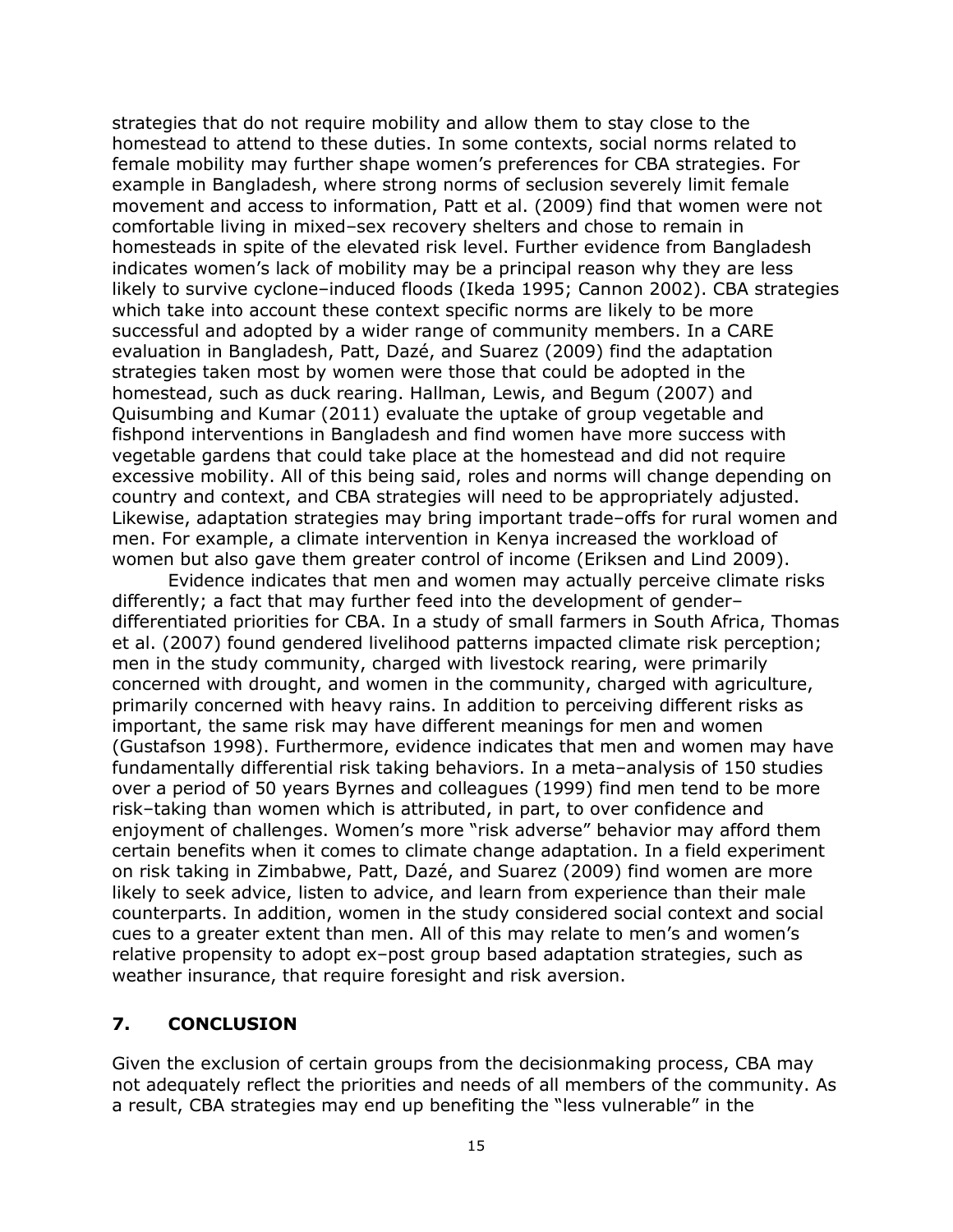community (Adger et al. 2006). For example, in rural Bangladesh, Amin, Rai, and Topa (2003) find that the Grameen Bank's group–based community activities are successful in reaching the poor; however they are less successful in reaching the vulnerable, and unsuccessful in reaching the vulnerable poor. It may be that less vulnerable individuals join, and are able to join, groups. In rural Bangladesh, Quisumbing (2009) finds women who are less vulnerable, meaning they bring more assets to marriage, live closer to their natal villages, have sons, and are more likely to belong to a group. Arguably, CBA that benefits the "less vulnerable" may actually increase the vulnerability of some community members by denying them access to valuable community resources or opportunities or by reallocating existing community–level resources. Related to this, literature on rural development projects from across a variety of contexts indicate that women's livelihood activities and/or assets may be appropriated by men as they increase in value due to development interventions (Meinzen–Dick et al. 2010). Even if CBA strategies are successful at improving women's assets or livelihood strategies there is a risk of appropriation by members of the community with more power or influence.

Despite the challenges discussed above, the collective action literature provides strategies that may be useful to promote broader levels of participation and incorporate vulnerable community members into CBA activities. Reducing barriers to entry and participation for vulnerable groups is an important first step. For example, less wealthy members may prefer to contribute small amounts during each meeting rather than pay lump–sum fees. Pandolfelli, Meinzen–Dick, and Dohrn (2008) identify a number of other strategies to this end including allowing non– household heads and non–landowners to be group members; timing meetings to accommodate the workload of women and other vulnerable community members; ensuring that poorer women or vulnerable community members have opportunities to voice their concerns in group meetings; and soliciting the feedback of women and other vulnerable groups in project monitoring and evaluation. In Bangladesh, microfinance programs targeted to poor women have developed innovative means to address context–specific constraints. For example, group liability acts as a substitute for personally owned assets that can be used as collateral (Quisumbing and Pandolfelli 2010). Alternative methods of information dissemination, such as using innovative information communications technologies (ICT), can also be used to reach poorer sections of the population who tend to have lower literacy rates or who may be limited in mobility due to cultural norms of seclusion. For example, radio broadcasts have been used transmit educational content to rural women (Maskow 2000).

Many existing group–based asset and cash transfer programs operated by governments and civil society organizations also have a history of directly targeting female beneficiaries largely because of the evidence base on the different ways in which men and women allocate resources within the household. Examples of such programs include Progresa in Mexico, BRAC in Bangladesh, and Helen Keller International in South Asia and Burkina Faso. Government policy may also have a role to play in ensuring vulnerable sub–populations are adequately represented in local governance or community organizations working on CBA. For example, in Rwanda and Tanzania, legislation mandates that local land committees throughout the country and local government management committees be composed of at least 30 percent women, which has increased the voices and visibility of rural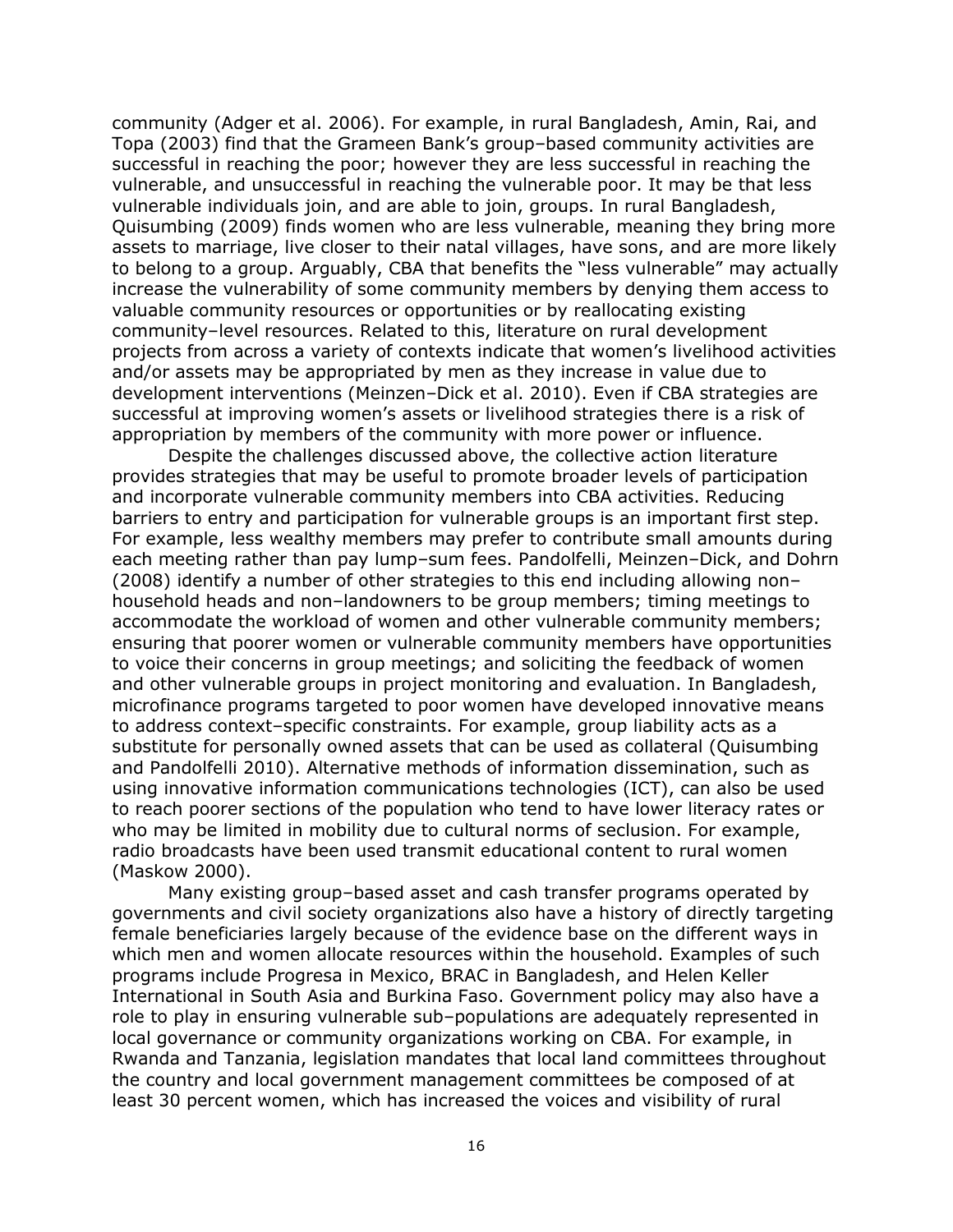women throughout land reform projects in the country (Daley et al. 2010; Walker 2002). Furthermore, research from India has shown that women in leadership positions are more likely to make policy decisions that directly address the needs of women in the community (Chattopadhyay and Duflo 2004).

Vulnerable community members are also more likely to participate when projects directly incorporate their concerns and priorities. For example, in the Philippines, attempts to have women monitor lake water to determine if soil conservation techniques were reducing silting were unsuccessful until project staff realized that women were more interested in health issues than in soil loss. When the project began to raise awareness about how water quality affected the health of families and the program expanded to include monitoring for E. coli, women's participation significantly increased (Diamond et al. 1997). In addition, CBA may be more successful at integrating a wide range of actors when it builds upon or takes advantage of existing indigenous strategies for adaptation which are often the domain of women or other marginalized community members, such as soil preservation and management techniques, biodiversity and foraging for wild medicinal plants for food, medicine and fuel (Denton 2002; Rossi and Lambrou 2008). For example, Chowdury (2001) shows how women's indigenous knowledge of the charlands in Bangladesh would be useful to incorporate into adaptation strategies; however this knowledge has largely been ignored in development projects.

<span id="page-21-0"></span>If the needs of a wider range of community members are taken into account, CBA may be leveraged to the benefit of vulnerable community members. For example, investments in improving community natural resources (such as the construction of terraces, irrigation, water catchment areas, drainage, and regular composting) can be particularly labor intensive and may be too expensive to undertake in households with limited access to labor. This has negative implications for female–managed plots or female–headed households, which tend to have more difficulty accessing labor (Peterman, Behrman, and Quisumbing 2010). CBA provides an opportunity for women or other vulnerable community members to gain access to these necessary resources via community level action.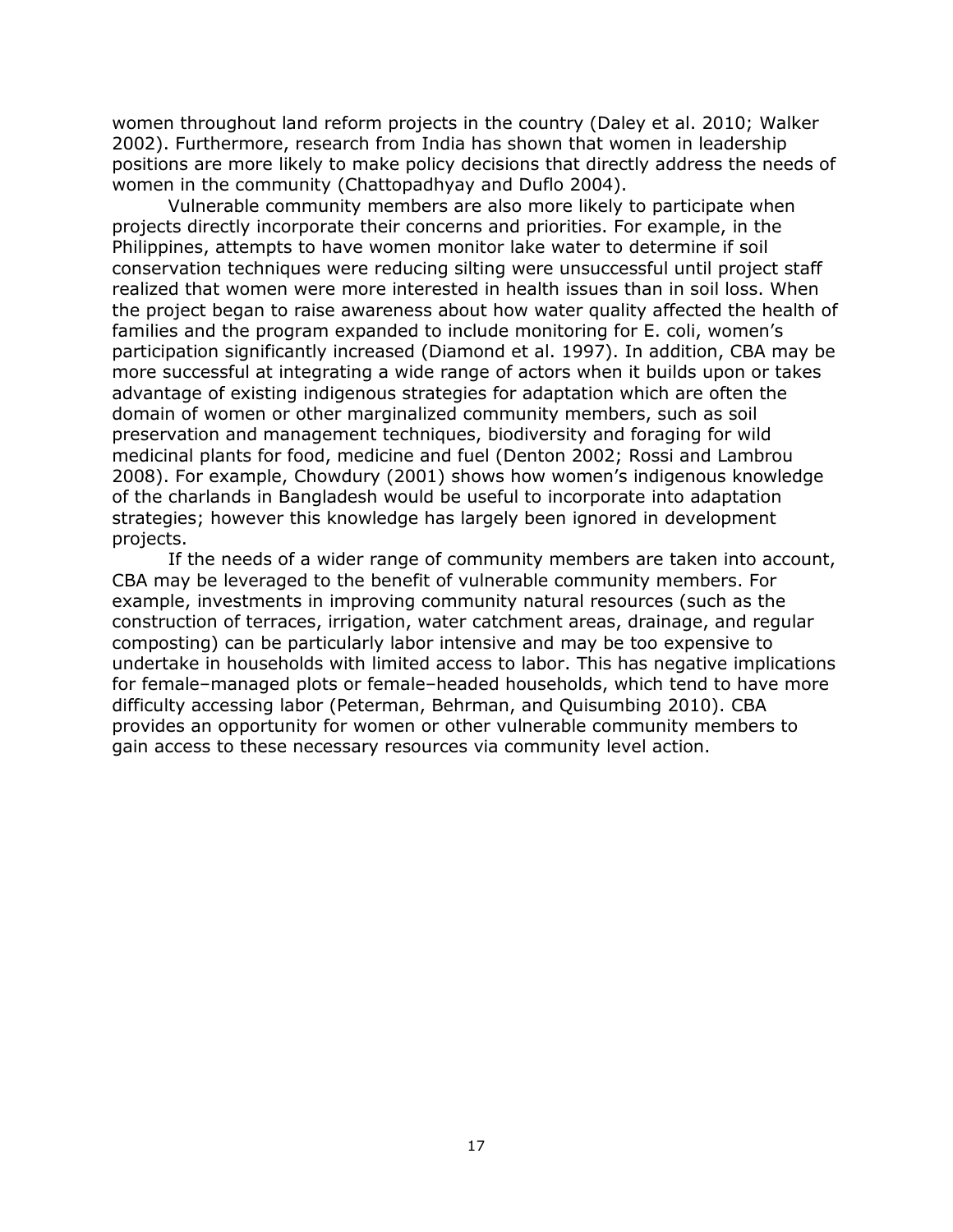## **APPENDIX 1: ADAPTATION TYPOLOGIES**

| Form/Type           | <b>Function</b>                                   | <b>Examples</b>                                                                                             |
|---------------------|---------------------------------------------------|-------------------------------------------------------------------------------------------------------------|
| Mobility            | Pools or avoids risks<br>across space             | Migration or relocation of animals<br>Wage-labor migration                                                  |
| Storage             | Pools or reduces risks<br>over time               | Water storage<br>Food storage (crops, seeds, products)<br>Asset accumulation (livestock)                    |
| Diversification     | Reduces risks across<br>assets/livelihood sources | Asset diversification<br>Livelihood diversification<br>Skills and occupational training                     |
| Communal<br>pooling | Pools risks across<br>households                  | Infrastructure development<br>Information gathering and dissemination<br>Disaster risk management           |
| Exchange            | Reduces risk through<br>access to markets         | Group-based weather insurance<br>Group-based credit facilities<br>Improved market access<br>Input purchases |

#### **Table 1: Community–based adaptation strategies according to their type/function**

Source: Agrawal and Perrin (2008)

### **Table 2: Community–based adaptation strategies according to their timing**

| Ex-ante     | Risk prevention<br>strategies<br>(reduction of<br>exposure or<br>sensitivity) | Investments to protect and enhance community assets<br>Investments in physical and social infrastructure<br>Investments in human capital (education, literacy, training)<br>Building social capital<br>Rights and security                                                   |
|-------------|-------------------------------------------------------------------------------|------------------------------------------------------------------------------------------------------------------------------------------------------------------------------------------------------------------------------------------------------------------------------|
|             | Risk mitigation<br>strategies (or<br>compensation)                            | Group-based insurance schemes<br>Group credit or saving mechanisms<br>Collective storage facilities (e.g. food, seed)<br>Collective livelihood diversification schemes (e.g. income-generating<br>activities)<br>Local weather monitoring, information gathering and sharing |
| $Ex - post$ | Ex-post coping<br>strategies                                                  | Depleting community assets<br>Receiving external aid (e.g. food aid, emergency relief)<br>Migration of animals                                                                                                                                                               |

Source: Heltberg Siegel, and Jorgensen (2009)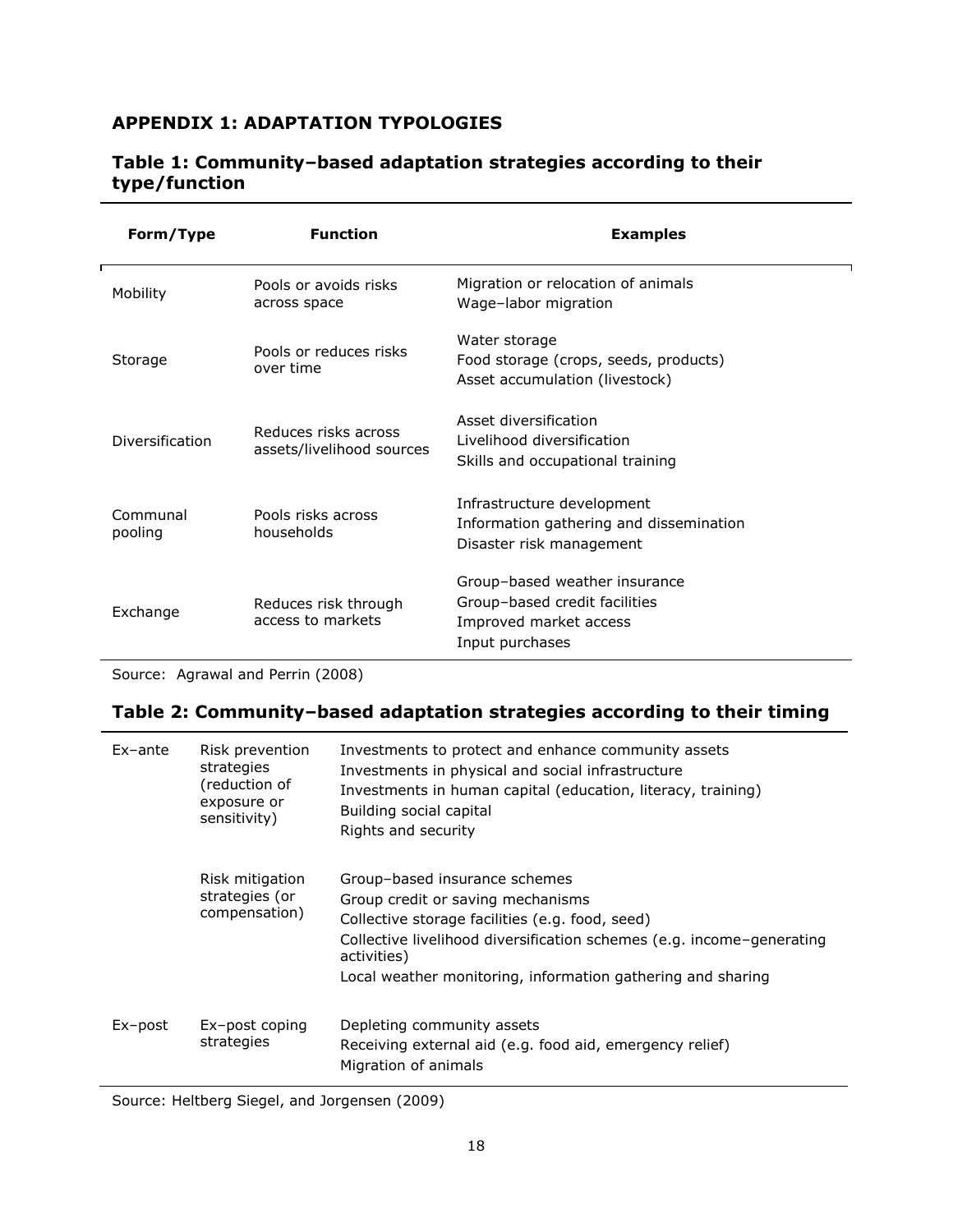#### <span id="page-23-0"></span>**REFERENCES**

- Adger, W. N. 2000. Institutional Adaptation to Environmental Risk under the Transition in Vietnam. *Annals of the Association of American Geographers* 90(4): 738–758.
- Adger, W. N. 2003. Social capital, collective action, and adaptation to climate change. *Economic Geography* 79: 387–404.
- Adger, W. N., J. Paavola, S. Huq, M. J. Mace, eds. 2006. *Fairness in adapting to climate change*. MIT Press.
- Adger, W. N., S. Dessai, M. Goulden, M. Hulme, I. Lorenzoni, D. R. Nelson, L. O. Naess, J. Wolf, and A. Wreford. 2009. Are there social limits to adaptation to climate change? *Climatic Change* 93: 335–354.
- Agrawal, A. 2001. Common property institutions and sustainable governance of resources. *World Development* 29 (10): 1649–1672.
- Agrawal, A., G. Yadama, R. Andrade, and A. Bhattacharya. 2006. Decentralization and environmental conservation: Gender effects from participation in joint forest management. CAPRi Working Paper 53. Washington, D.C.: IFPRI.
- Agrawal, A. and N. Perrin. 2008. Climate adaptation, local institutions, and rural livelihoods. IFRI Working Paper W081-6. Ann Arbor, Michigan: International Forestry Resources and Institutions Program and University of Michigan.
- Alderman, H., and T. Haque. 2006. Countercyclical safety nets for the poor and vulnerable. *Food Policy* 31 (4):372–383.
- Alesina, A., and E. La Ferrara. 2000. Participation in heterogeneous communities. *Quarterly Journal of Economics* 115 (3): 847–904.
- Allen, K. M. 2006. Community-based disaster preparedness and climate adaptation: local capacitybuilding in the Philippines. *Disasters* 30: 81–101.
- Amin, S., A. Rai, and G. Topa. 2003. Does microcredit reach the poor and vulnerable? Evidence from Northern Bangladesh. *Journal of Development Economics* 70: 59–82.
- Antonopoulos, R., and M. S. Floro. 2005. Asset ownership along gender lines: Evidence from Thailand. Levy Economics Institute Working Paper No. 418. Annandale–on–Hudson, NY: Levy Economics Institute.
- Ayers, J., and T. Forsyth. 2009. Community–based adaptation to climate change: Strengthening resilience through development. *Environment* 51 (4):22–31.
- Ayers, J. 2011. Resolving the adaptation paradox: Exploring the potential for deliberative adaptation policy–making in Bangladesh. *Global Environmental Politics* 11(1): 62–88.
- Bandiera, O., and I. Rasul. 2006. Social networks and technology adoption in northern Mozambique. *The Economic Journal* 116 (514): 869–902.
- Boahene, K., T. Snijders, and H. Folmer. 1999. An integrated socioeconomic analysis of innovation adoption: The case of hybrid cocoa in Ghana. *Journal of Policy Modeling* 21: 167–184.
- Brouwer, R., S. Akter, L. Brander, and E. Haque. 2007. Socioeconomic vulnerability and adaptation to environmental risk: A case study of climate change and flooding in Bangladesh. *Risk Analysis* 27(2): 313–326.
- Bryan, E., C. Ringler, B. Okoba, C. Roncoli, S. Silvestri, and M. Herrero. 2013. Adapting agriculture to climate change in Kenya: Household strategies and determinants. *Journal of Environmental Management* 114: 26–35.
- Bryant, R. C., B. Smit, M. Brklacich, R. T. Johnston, J. Smithers, Q. Chiotti, and B. Singh. 2000. Adaptation in Canadian agriculture to climatic variability and change. *Climatic Change* 45: 181–201.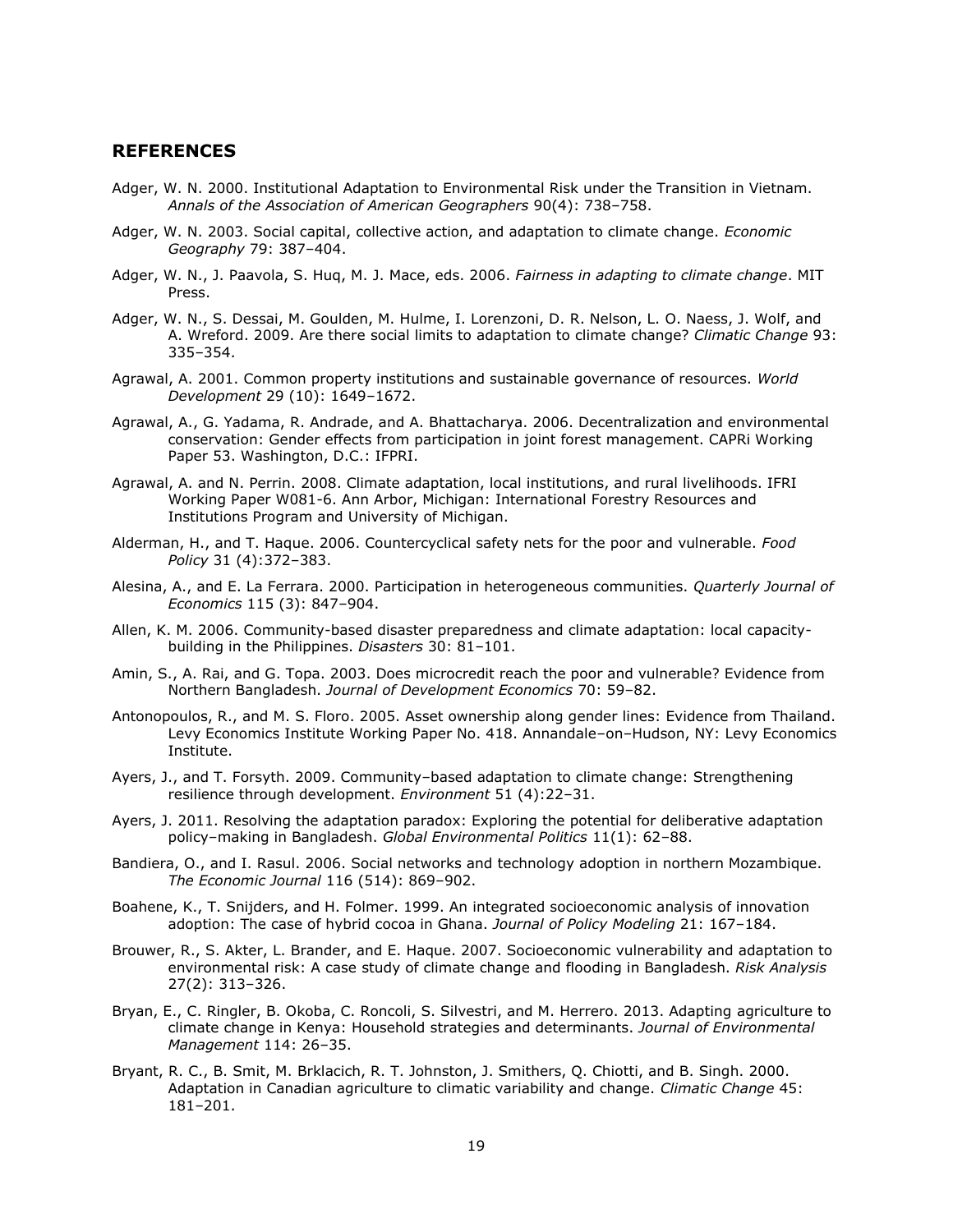- Burton, I. 1997. Vulnerability and adaptive response in the context of climate and climate change. *Climatic Change* 36:185–196.
- Byrnes, J., D. Miller, and W. Schafer.1999. Gender differences in risk taking: A meta–analysis. *Psychological Bulletin* 125: 367–83.
- Cannon, T. 2002, Gender and climate hazards in Bangladesh. *Gender and Development* 10: 45–50.
- Carolan, M. S., 2006. Sustainable agriculture, science and the co–production of 'expert' knowledge: The value of interactional expertise. *Local Environment: The International Journal of Justice and Sustainability* 11(4): 421–431.
- Carter, M. R., P. D. Little, T. Mogues, and W. Negatu. 2007. Poverty traps and natural disasters in Ethiopia and Honduras. *World Development* 35(5): 835–856.
- Chambers, R. 1983. *Rural Development: Putting the last first*. Essex, England: Longmans Scientific and Technical Publishers.
- Chattopadhyay, R. and E. Duflo. 2004. Women as policy makers: Evidence from a randomized policy experiment in India. *Econometrica* 72(5): 1468–0262.
- Chowdury, M. 2001. Women's technological innovation and adaptations for disaster mitigation: A case study of charlands in Bangladesh. Paper prepared for UNDAW/ISDR expert meeting, "Environmental Management and the Mitigation of Natural Disasters: A Gender Perspective," Ankara, Turkey, November 6–9.
- Cleaver, F. 2009. Rethinking agency, rights, and natural resource management. In *Rights–based approaches to development: Exploring the potential and pitfalls,* S. Hickey and D. Mitlin, eds. Washington, D.C.: Kumarian Press.
- Cox, M., G. Arnold, and S. Villamayor Tomás. 2010. A review of design principles for community– based natural resource management. *Ecology and Society* 15(4): 38.
- Dasgupta, A. and V. A. Beard. 2007. Community driven development, collective action and elite capture in Indonesia. *Development and Change* 38(2): 229–249.
- Daley, E. 2010. Commercial pressures on land gender study. Final report for the International Land Coalition's Global Study of Commercial Pressures on Land. Headington, U.K.: Mokoro.
- Davies, M., B. Guenther, J. Leavy, T. Mitchell, and T. Tanner. 2009. Climate change adaptation, disaster risk reduction, and social protection: Complementary roles in agriculture and rural growth? IDS Working Paper 320. University of Sussex Brighton: Institute of Development Studies.
- Deere, C. D., and M. Leon. 2001. *Empowering women: Land and property rights in Latin America*. Pittsburgh: University of Pittsburgh Press.
- Denton, F. 2002. Climate change, vulnerability, impacts and adaptation: Why does gender matter? In *Gender, development and climate change*, Caroline Sweetman, ed. Oxfam.
- Denton, F. 2004. Gender and climate change: Giving the "Latecomer" a head start. *IDS Bulletin* 35(3): 42–49.
- Deressa, T. T., R. M. Hassan, C. Ringler, T. Alemu, and M. Yesuf. 2009. Determinants of farmers' choice of adaptation methods to climate change in the Nile Basin of Ethiopia. *Global Environmental Change* 19: 248–255.
- Dercon, S. 2004. Growth and shocks: Evidence from rural Ethiopia. *Journal of Development Economics* 74(2): 309–329.
- Dercon, S., and P. Krishnan. 2000. In sickness and in health: Risk-sharing within households in rural Ethiopia. *Journal of Political Economy* 108(4): 688–727.
- Dercon, S. and L. Christiansen. 2011. Consumption risk, technology adoption and poverty traps: Evidence from Ethiopia. *Journal of Development Economics* 96: 159–173.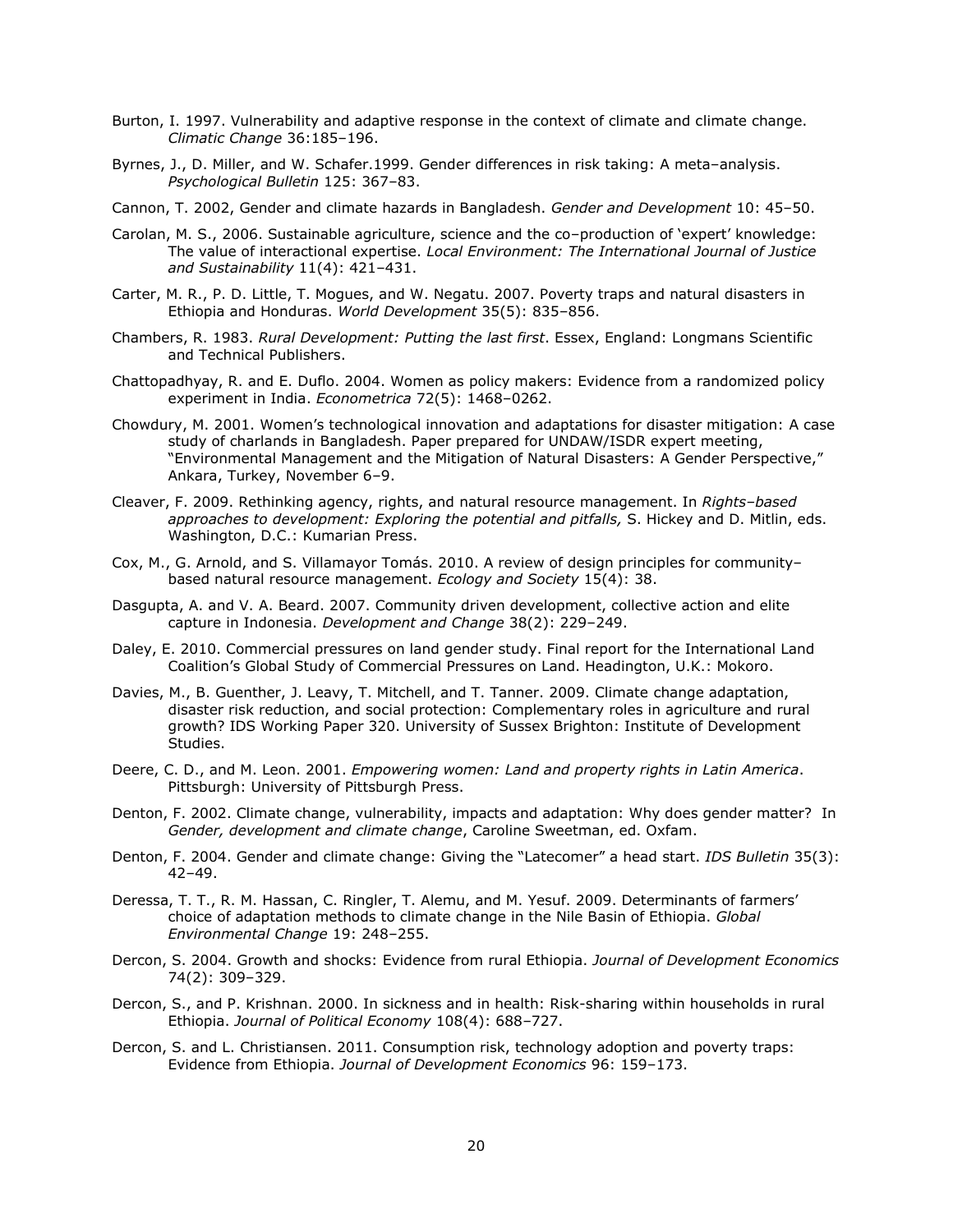- Diamond, N., H. Sims, D. Feldstein, D. Gambill, and M. Hill Rojas. 1997. A working session on communities, institutions and policies: Moving from environmental research to results. Washington, D. C.: WIDTECH (funded by the Office of Women in Development, Bureau for Global Programmes, Field Support and Research, U.S. Agency for International Development)
- Diaw, C., 1997. Si Ndabot and Ayong: Shifting cultivation, land use and property rights in southern Cameroon. Network Paper 21e. UK: Rural Development Forestry Network, ODI.
- Dietz, T., E. Ostrom, and P. C. Stern. 2003. The struggle to govern the commons. *Science* 302: 1907– 1912.
- Di Falco, S. and E. Bulte. 2009. Social capital and weather shocks in Ethiopia: Climate change and culturally–induced poverty traps. Working Paper, London School of Economics, London.
- DfID (Department for International Development). 2001. Sustainable livelihoods guidance sheets. http://www.livelihoods.org/info/info\_guidancesheets.html (accessed December 2007).
- Dodman, D. and D. Mitlin. 2011. Challenges for community–based adaptation: Discovering the potential for transformation. *Journal of International Development*, published online 25 Feb 2011.
- Duflo, E., and C. Udry. 2003. Intrahousehold resource allocation in Côte d'Ivoire: Social norms, separate accounts and consumption choices. Economic Growth Center Discussion Paper No. 857. New Haven, CT, US: Yale University.
- Eriksen, S., and J. Lind. 2009. Adaptation as a political process: Adjusting to drought and conflict in Kenya's drylands. *Environmental Manageme*nt 43: 817–835.
- Fabiyi, Y. L., E. O. Idowu, and A. E. Oguntade. 1991. Land tenure and management constraints to the adoption of alley farming by women in Oyo State of Nigeria. *Nigerian Journal of Agricultural Extensions* 6(1/2): 40–46.
- Fafchamps, M. and S. Lund. 2003. Risk sharing networks in rural Philippines. *Journal of Development Studies* 71: 261–287.
- Fischlin, A., G. F. Midgley, J. T. Price, R. Leemans, B. Gopal, C. Turley, M. D. A. Rounsevell, O. P. Dube, J. Tarazona, A. A. Velichko, 2007. Ecosystems, their properties, goods, and services. Climate Change 2007: Impacts, Adaptation and Vulnerability. Contribution of Working Group II to the Fourth Assessment Report of the Intergovernmental Panel on Climate Change, M.L. Parry, O. F. Canziani, J. P. Palutikof, P. J. van der Linden and C. E. Hanson, eds. Cambridge: Cambridge University Press.
- Food and Agriculture Organization. 2002. Gender and law—Women's rights in agriculture. FAO Legislative Study Vol. 76. Rome: FAO.
- Fortmann, L., C. Antinori, and N. Nabane. 1997. Fruits of their labors: Gender, property rights, and tree planting in two Zimbabwe villages. *Rural Sociology* 62(3): 295–314.
- Frank, E., H. Eakin, and D. Lopez–Carr. 2011. Social identity, perception and motivation in adaptation to climate risk in the coffee sector of Chiapas, Mexico. *Global Environmental Change* 21: 66– 76.
- Fritzen, S. A. 2007. Can the design of community–driven development reduce the risk of elite capture? Evidence from Indonesia. *World Development* 35(8): 1359–1375.
- Gbetibouo, G. A. 2009. Understanding farmers' perceptions and adaptations to climate change and variability: The case of the Limpopo Basin, South Africa. IFPRI Discussion Paper 849. Washington, D.C.: IFPRI.
- Gilles, J., J. L. Thomas, C. Valdivia, and E. S. Yucra. 2013. Laggards or leaders: Conservers of traditional agricultural knowledge in Bolivia. *Rural Sociology* doi: 10.1111/ruso.12001.
- Gilles J. and C. Valdivia. 2009. Forecast communication in the Altiplano. *Bulletin of the American Meteorological Society* 90(1): 3–8.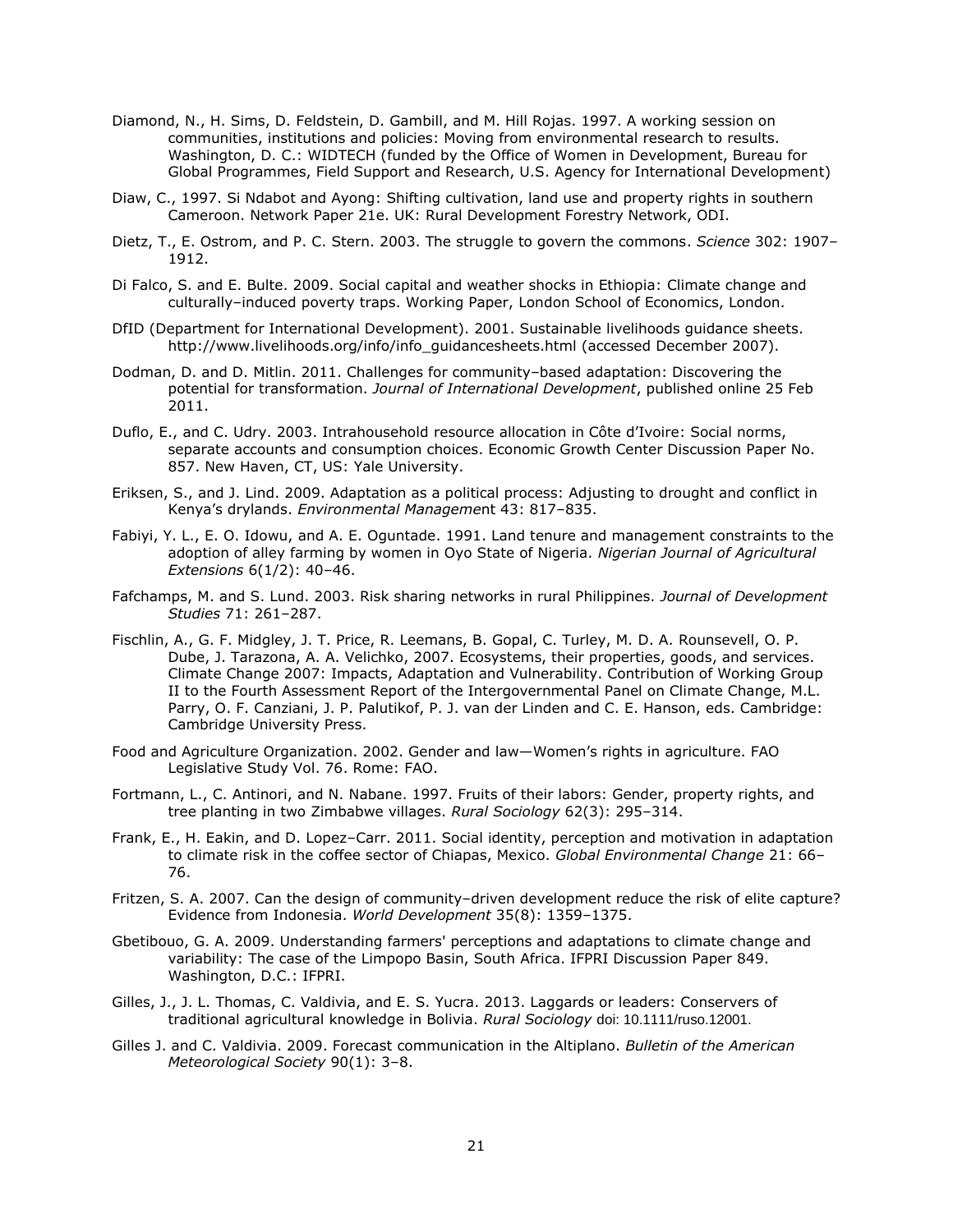- Goh, A. 2012. A literature review on the gender differentiated impacts of climate change on women's and men's assets and wellbeing in developing countries. CAPRi Working Paper 106. Washington, D.C.: IFPRI.
- Grothmann, T. and A. Patt. 2005. Adaptive capacity and human cognition: The process of individual adaptation to climate change. *Global Environmental Change* 15(3): 199–213.
- Gustafson, P. 1998. Gender differences in risk perception: Theoretical and methodological perspectives. *Risk Analysis* 18(6): 805–811.
- Hallman, K., D. Lewis, and S. Begum. 2007. Assessing the impact of vegetable and fishpond technologies on poverty in rural Bangladesh. In *Agricultural research, livelihoods, and poverty: studies of economic and social impacts in six countries*, M. Adato and R. Meinzen–Dick, eds. Baltimore, USA: John's Hopkins University Press.
- Hamilton, C., and T. Kasser. 2009. Psychological adaptation to the threats and stresses of a four degree world. Paper presented at the conference Four Degrees and Beyond at the Environmental Change Institute. Oxford, UK: Oxford University. See http://www.eci.ox.ac.uk/4degrees/.
- Hansen, J., W. Baethgen, D. Osgood, P. Ceccato, and R. K. Ngugi. 2007. Innovations in climate risk management: Protecting and building rural livelihoods in a variable and changing climate. *Journal of Semi–Arid Tropical Agricultural Research* 4(1).
- Heltberg, R., P. B. Siegel, and S. L. Jorgensen. 2009. Addressing human vulnerability to climate change: Toward a 'no–regrets' approach. *Global Environmental Change* 19 (1): 88–99.
- Hickey, S., and G. Mohan. 2004. Towards participation as transformation: Critical themes and challenges. In *Participation: From tyranny to transformation*, S. Hickey and G. Mohan, eds. London and New York: Zed Books.
- Hulme, M., R. Doherty, T. Ngara, and M. New. 2005. Global warming and African climate change: A reassessment. In *Climate change and Africa*, P. S. Low, ed. Cambridge, UK: Cambridge University Press.
- Ikeda, K. 1995. Gender differences in human loss and vulnerability in natural disasters: A case study from Bangladesh. *Indian Journal of Gender Studies* 2(2): 171–93.
- IPCC (Intergovernmental Panel on Climate change). 2001. Climate change 2001: Impacts, adaptation, and vulnerability. Contribution of Working Group II to the Third Assessment Report of the Intergovernmental Panel on Climate Change. Cambridge, UK: Cambridge University Press.
- IPCC. 2007. Impacts, adaptation and vulnerability. Contribution of Working Group II to the Fourth Assessment Report of the Intergovernmental Panel on Climate Change, M. L. Parry, O. F. Canziani, J. P. Palutikof, P. J. van der Linden, and C. E. Hanson, eds. New York and Cambridge: Cambridge University Press.
- Isham, J. 2002. The effect of social capital on fertilizer adoption: Evidence from rural Tanzania. *Journal of African Economies* 11(1): 39–60.
- Jones, L., E. Ludi, and S. Levine. 2010. Towards a characterization of adaptive capacity: A framework for analyzing adaptive capacity at the local level. Overseas Development Institute (ODI) Background Note. United Kingdom: ODI.
- Jones, L., and E. Boyd. 2011. Exploring social barriers to adaptation to climate change: Insights from the mid and far-western regions of Nepal. *Global Environmental Change* 21(4): 1262–1274.
- Karlsson, G. 2008. Engaging women in small scale production of biofuels for rural energy. The International Network on Gender and Sustainable Energy (ENERGIA). PowerPoint presentation.
- Kumar, K., and A. Quisumbing. 2011. Access, adoption, and diffusion: Understanding the long–term impacts of improved vegetable and fish technologies in Bangladesh. *Journal of Development Effectiveness* 3(2): 193–219.
- Lipper, L. and M. Pelling. 2006. Disaster risk, climate change and international development: Scope for, and challenges to, integration. *Disasters* 30 (1): 19−38.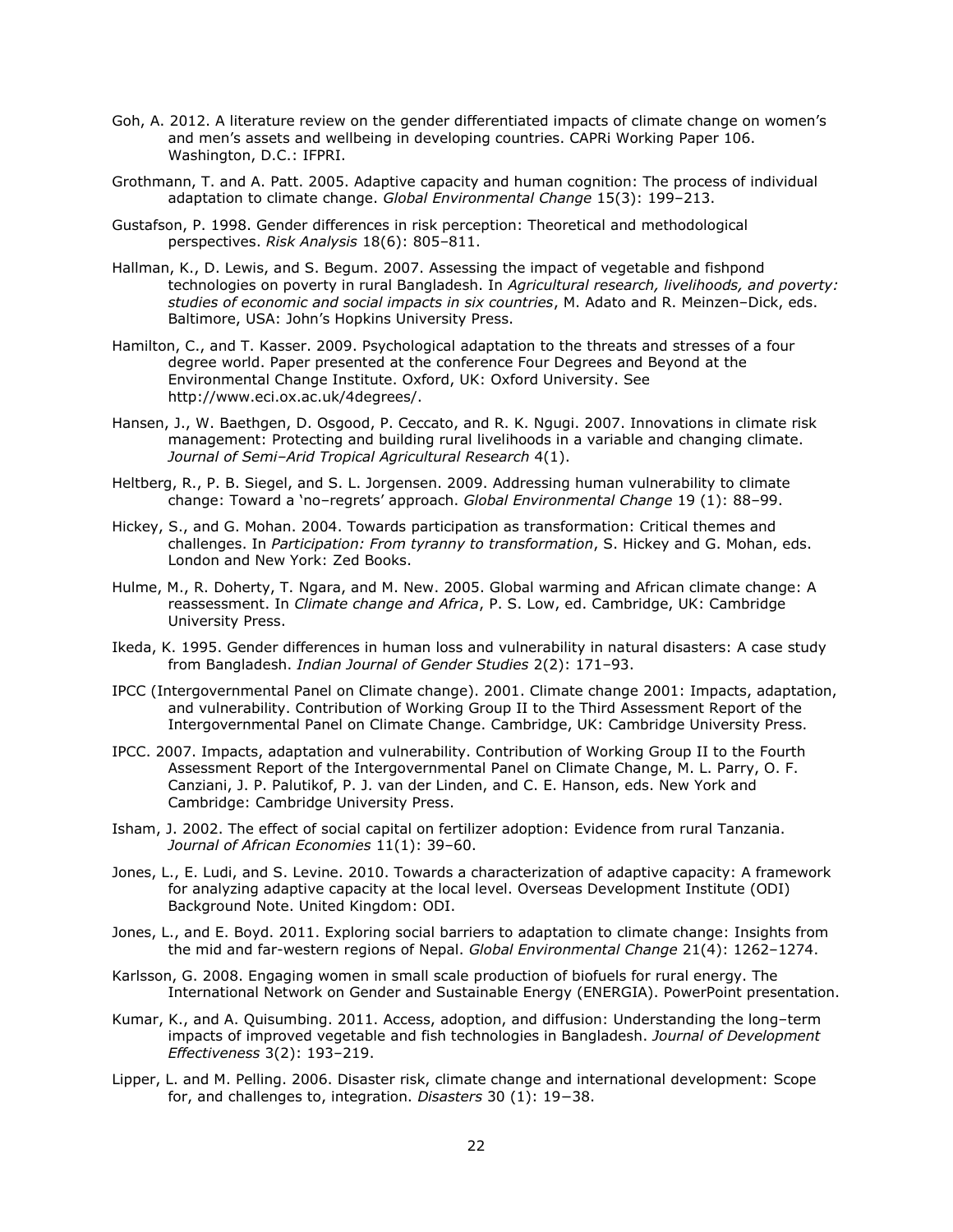- Maddison, D. 2007. The perception of and adaptation to climate change in Africa. World Bank Policy Research Working Paper, 4308.
- Masika, R. 2002. *Gender, development and climate change*. UK: Oxfam.
- Maskow, M. 2000. Radio as a learning technology. In *New directions for adult and continuing education: The strategic use of learning technologies,* E. J. Burge, ed. San Francisco, CA: Jossey-Bass.
- McGray, H., A. Hammill, R. Bradley, E. L. Schipper, and J. E. Parry. 2007. *Weathering the storm: Options for framing adaptation and development*. Washington, D.C.: World Resources Institute.
- Meinzen–Dick, R., A. Quisumbing, J. Behrman, P. Biermayr–Jenzano, V. Wilde, M. Noordeloos, C. Ragasa, and N. Beintema. 2010. Engendering agricultural research. IFPRI Discussion Paper 973. Washington, D.C.: IFPRI.
- Mercer J., I. Kelman, K. Lloyd, and S. Suchet–Pearson. 2008. Reflections on the use of participatory research for disaster risk reduction. *Area* 40(2): 172–183.
- Nam, P. K. 2011. Social capital and private adaptation to climate change: Evidence from the Mekong River Delta in Vietnam. Paper presented at the Institute for International Economic Policy (IIEP) conference on the "Economics of Adaptation to Climate Change," at George Washington University, Washington, DC.
- Newsham, A. and D. Thomas. 2009. Agricultural adaptation, local knowledge and livelihoods diversification in North–Central Namibia. Tyndall Centre for Climate Change Research Working Paper 140. UK: Tyndall Centre for Climate Change Research.
- Ostrom, E. 1990. *Governing the commons: The evolution of institutions for collective action*. Cambridge, UK: Cambridge University Press.
- Ostrom, E. 2005. *Understanding institutional diversity*. Princeton: Princeton University Press.
- Ostrom, E., J. Burger, C. B. Field, R. B. Norgaard, and D. Policansky. 1999. Revisiting the commons: Local lessons, global challenges. *Science* 284: 278–282.
- Pandolfelli, L., R. Meinzen–Dick, and S. Dohrn. 2008. Gender and collective action: Motivations, effectiveness and impact. *Journal of International Development* 20(1): 1–11.
- Patt, A. and C. Gwata. 2002. Effective seasonal climate forecast applications: Examining constraints for subsistence farmers in Zimbabwe. *Global Environmental Change* 12(3): 185–195.
- Patt, A. G., A. Dazé, and P. Suarez. 2009. Gender and climate change vulnerability: What's the problem, what's the solution? In *Distributional impacts of climate change and disasters: Concepts and cases*, M. Ruth, M. E. Ibarraran, eds. Cheltenham, UK: Edward Elgar.
- Peterman, A., J. Behrman, and A. Quisumbing. 2010. A review of empirical evidence on gender differences in nonland agricultural inputs, technology, and services in developing countries. IFPRI Discussion Paper 975. Washington, D.C.: IFPRI.
- Platteau, J. P. 2004. Monitoring elite capture in community–driven development. *Development and Change* 35(2): 223–246.
- Poteete, A. R. and E. Ostrom. 2004. Heterogeneity, group size and collective action: The role of institutions in forest management. *Development and Change* 35(3): 435–461.
- Power, A. G. 2010. Ecosystem services and agriculture: Tradeoffs and synergies. *Philosophical transactions of the Royal Society* B 365: 2959–2971.
- Quisumbing, A. R. 2009. Beyond the bari: Gender, groups, and social relations in rural Bangladesh. CAPRi Working Paper 96. Washington, D.C.: IFPRI. http://dx.doi.org/10.2499/CAPRiWP96
- Quisumbing, A. R. and N. Kumar. 2011. Does social capital build women's assets? The long–term impacts of group–based and individual dissemination of agricultural technology in Bangladesh. *Journal of Development Effectiveness* 3(2): 220–242.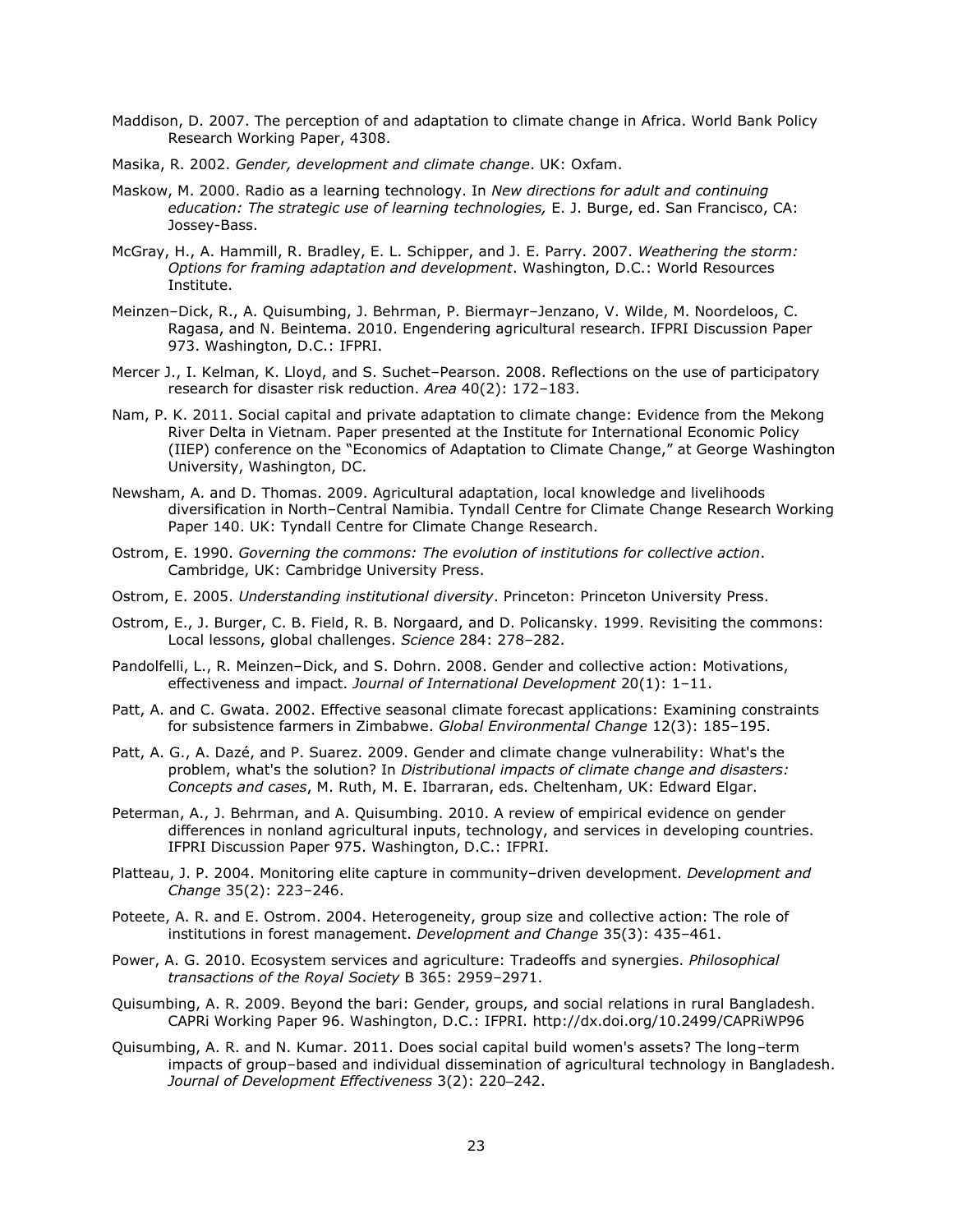- Quisumbing, A. R., and L. Pandolfelli. 2010. Promising approaches to address the needs of poor female farmers: Resources, constraints, and interventions. *World Development* 38(4): 581– 592.
- Rasmussen, L. N. and R. Meinzen–Dick. 1995. Local organizations for natural resource management. EPTD Discussion Paper 11. Washington, D.C.: International Food Policy Research Institute.
- Razavi, Shahra, ed. 2003. *Agrarian change, gender and land rights*. Oxford: Blackwell Publishing.
- Reed, M. S., A. J. Dougill, and M. J. Taylor. 2007. Integrating local and scientific knowledge for adaptation to land degradation: Kalahari rangeland management options. *Land Degradation Development* 18(3): 249–268.
- Reed, M. S., A. J. Dougill, and T. R. Baker. 2008. Participatory indicator development: What can ecologists and local communities learn from each other? *Ecological Applications* 18(5), 1253– 1269.
- Reid, H., M. Alam, R. Berger, T. Cannon, S. Huq, and A. Milligan. 2009. Community–based adaptation to climate change: An overview. *Participatory Learning and Action* 60.
- Reser, J. P. and J. K. Swim. 2011. Adapting to and coping with the threat and impacts of climate change. *American Psychologist* 66(4): 277–289.
- Robertson, G. P. and S. M. Swinton. 2005. Reconciling agricultural productivity and environmental integrity: A grand challenge for agriculture. *Frontiers in Ecology and the Environment* 3: 38– 46.
- Roncoli, C., K. Ingram, and P. Kirshen. 2002. Reading the rains: Local knowledge and rainfall forecasting among farmers of Burkina Faso. *Society and Natural Resources* 15: 411–430.
- Rossi, A., and Y. Lambrou. 2008. *Gender and equity issues in liquid biofuels production: Minimizing the risks to maximize the opportunities*. Rome: Food and Agriculture Organization of the United Nations.
- Scherr, S. J. and J. A. McNeely. 2008. Biodiversity conservation and agricultural sustainability: Towards a new paradigm of 'ecoagriculture' landscapes. *Philosophical transactions of the Royal Society* B 363: 477–494.
- Schwarz, A. M., C. Béné, G. Bennett, D. Boso, Z. Hilly, C. Paul, R. Posala, S. Sibiti, and N. Andrew. 2011. Vulnerability and resilience of remote rural communities to shocks and global changes: Empirical analysis from Solomon Islands. *Global Environmental Change* 21(3): 1128–1140.
- Smit, B., D. McNabb, and J. Smithers. 1996. Agricultural adaptation to climatic variation. *Climatic Change* 33: 7–29.
- Smit, B., and O. Pilifosova. 2001. Adaptation to climate change in the context of sustainable development and equity. Chapter 18 in *Climate change 2001: Impacts, adaptation, and vulnerability—contribution of Working Group II to the Third Assessment Report of the Intergovernmental Panel on Climate Change*. Cambridge, UK: Cambridge University Press.
- Smit, B., and M. W. Skinner. 2002. Adaptations options in Agriculture to climate change: a typology. *Mitigation and Adaptation Strategies for Global Change* 7: 85–114.
- Smit, B. and J. Wandel. 2006. Adaptation, adaptive capacity and vulnerability. *Global Environmental Change* 16: 282–292.
- Stern, N. 2007. *The economics of climate change: The Stern review*. Cambridge, UK: Cambridge University Press.
- Smithers, J. and B. Smit. 1997. Human adaptation to climatic variability and change. *Global Environmental Change* 7 (3):129–146.
- Sultana, P., and P. Thompson. 2008. Gender and local floodplain management institutions: A case study from Bangladesh. *Journal of International Development* 20 (1): 53–68.
- Terry, G. 2009. No climate justice without gender justice: An overview of the issues. *Gender and Development* 17(1): 5–18.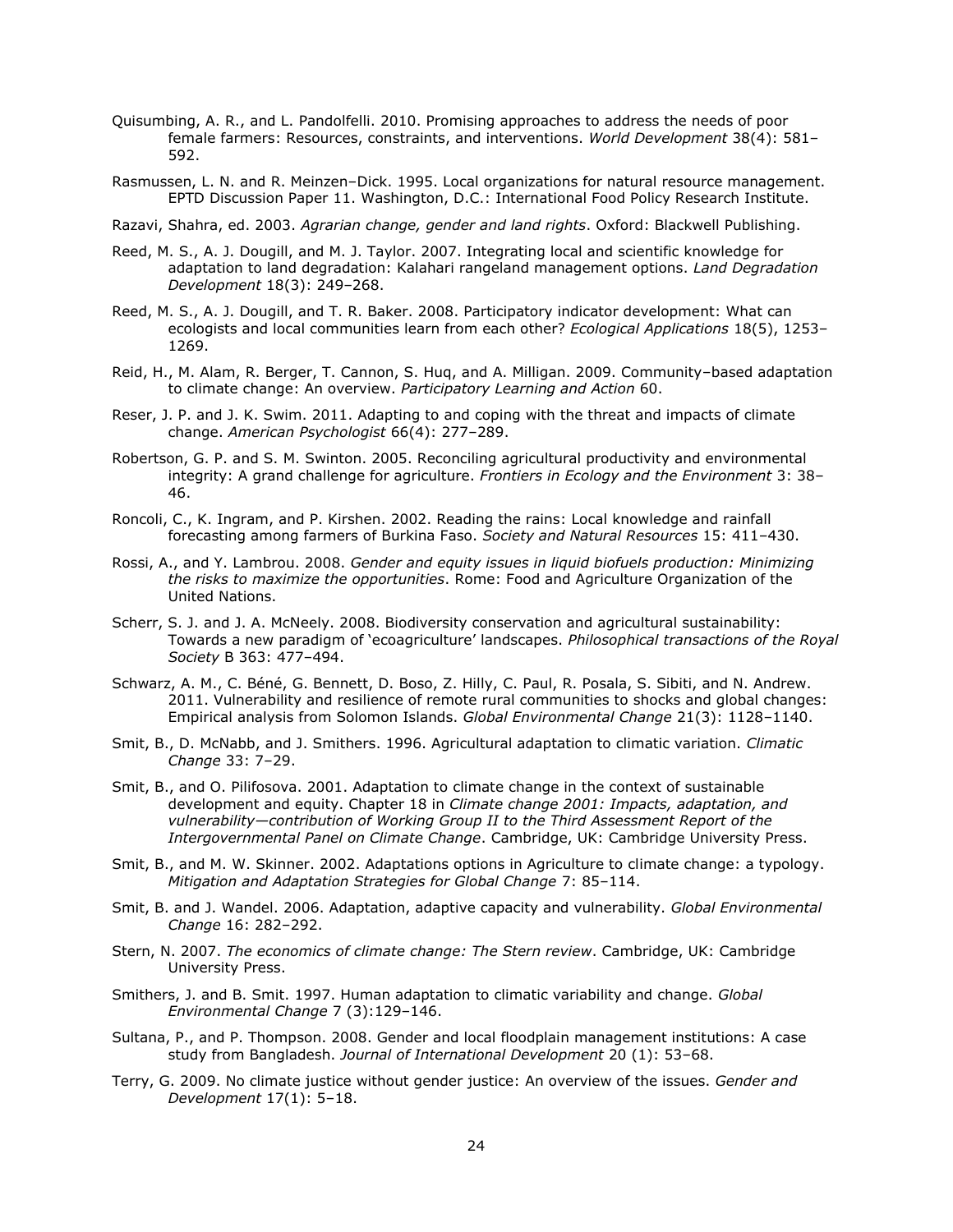- Thomas, D. S. G., and C. Twyman. 2005. Equity and justice in climate change adaptation amongst natural–resource–dependent societies. *Global Environmental Change* 15(2): 115–124.
- Thomas, D. S. G., C. Twyman, H. Osbahr and B. Hewitson. 2007. Adaptation to climate change and variability: Farmer responses to intra–seasonal precipitation trends in South Africa. *Climatic Change* 83(3): 301–22.
- Tompkins, E. L. and W. N. Adger. 2004. Does adaptive management of natural resources enhance resilience to climate change? *Ecology and Society* 9(2): 10.
- Tonye, J., C. Meke–Me–Ze, and P. Titi–Nwel. 1993. Implications of national land legislation and customary land and tree tenure on the adoption of alley farming. *Agroforestry Systems* 22: 53–160.
- UNDP. 2010. *Gender, climate change and community based adaptation*. New York, New York: United Nations Development Program
- UNFCCC. 2007. *Climate change: Impacts, vulnerabilities, and adaptation in developing countries*. Bonn, Germany: UNFCCC.
- Valdivia, C., A. Seth, J. L. Gilles, M. García, E. Jiménez, J. Cusicanqui, F. Navia, and E. Yucra. 2010. Adapting to climate change in Andean ecosystems: Landscapes, capitals, and perceptions shaping rural livelihood strategies and linking knowledge systems. *Annals of the Association of American Geographers* 100(4): 818–834.
- van Aalst, M. K., T. Cannon, and I. Burton. 2008. Community level adaptation to climate change: The potential role of participatory community risk assessment. *Global Environmental Change* 18: 165–179.
- Varughese, G. and E. Ostrom. 2001. The contested role of heterogeneity in collective action: Some evidence from community forestry in Nepal. *World Development* 29(5): 747–765.
- Vogel, C., and K. O'Brien. 2006. Who can eat information? Examining the effectiveness of seasonal climate forecasts and regional climate–risk management strategies. *Climate Research* 33: 111–122.
- Wade, R. 1987. The management of common property resources: Collective action as an alternative to privatization or state regulation. *Cambridge Journal of Economics* 11: 95–106.
- Walker, C. 2002. Land reform in Southern and Eastern Africa: Key issues for strengthening women's access to rights in land. Unpublished manuscript prepared for the Food and Agriculture Organization, Rome.
- White, G., D. Bradley, and A. White. 1972. *Drawers of water: Domestic water use in East Africa*. Chicago: University of Chicago Press.
- Wilbanks, T. J. and R. W. Kates. 1999. Global change in local places: How scale matters. *Climatic Change* 43: 601–628.
- World Bank, Food and Agriculture Organization, and IFAD. 2009. *Gender in agriculture sourcebook*. Washington, D.C.: World Bank.
- World Bank and IFPRI. 2010. Gender and governance in rural services: Insights from India, Ghana and Ethiopia. Washington, D.C.: The International Bank for Reconstruction and Development / the World Bank.
- Ziervogel, G., M. Bithell, R. Washington, and T. Downing. 2005. Agent–based social simulation: A method for assessing the impact of seasonal climate forecasts among smallholder farmers. *Agricultural Systems* 83(1): 1–26.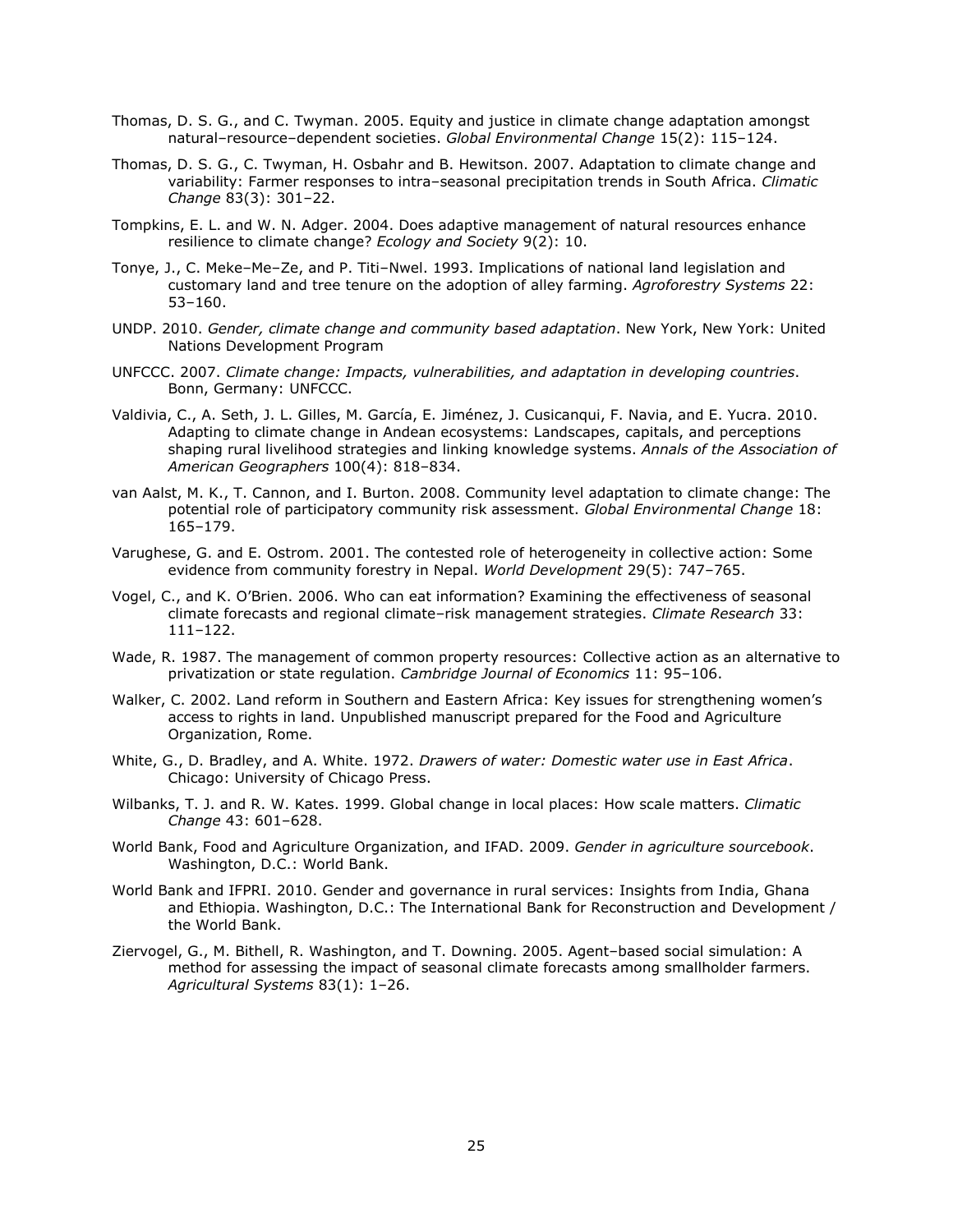#### <span id="page-30-0"></span>**LIST OF CAPRI WORKING PAPERS**

- 01. Property Rights, Collective Action and Technologies for Natural Resource Management: A Conceptual Framework, by Anna Knox, Ruth Meinzen–Dick, and Peter Hazell, October 1998.
- 02. Assessing the Relationships between Property Rights and Technology Adoption in Smallholder Agriculture: A Review of Issues and Empirical Methods, by Frank Place and Brent Swallow, April 2000.
- 03. Impact of Land Tenure and Socioeconomic Factors on Mountain Terrace Maintenance in Yemen, by A. Aw–Hassan, M. Alsanabani and A. Bamatraf, July 2000.
- 04. Land Tenurial Systems and the Adoption of a Mucuna Planted Fallow in the Derived Savannas of West Africa, by Victor M. Manyong and Victorin A. Houndékon, July 2000.
- 05. Collective Action in Space: Assessing How Collective Action Varies Across an African Landscape, by Brent M. Swallow, Justine Wangila, Woudyalew Mulatu, Onyango Okello, and Nancy McCarthy, July 2000.
- 06. Land Tenure and the Adoption of Agricultural Technology in Haiti, by Glenn R. Smucker, T. Anderson White, and Michael Bannister, October 2000.
- 07. Collective Action in Ant Control, by Helle Munk Ravnborg, Ana Milena de la Cruz, María Del Pilar Guerrero, and Olaf Westermann, October 2000.
- 08. CAPRi Technical Workshop on Watershed Management Institutions: A Summary Paper, by Anna Knox and Subodh Gupta, October 2000.
- 09. The Role of Tenure in the Management of Trees at the Community Level: Theoretical and Empirical Analyses from Uganda and Malawi, by Frank Place and Keijiro Otsuka November 2000.
- 10. Collective Action and the Intensification of Cattle–Feeding Techniques a Village Case Study in Kenya's Coast Province, by Kimberly Swallow, November 2000.
- 11. Collective Action, Property Rights, and Devolution of Natural Resource Management: Exchange of Knowledge and Implications for Policy, by Anna Knox and Ruth Meinzen–Dick, January 2001.
- 12. Land Dispute Resolution in Mozambique: Evidence and Institutions of Agroforestry Technology Adoption, by John Unruh, January 2001.
- 13. Between Market Failure, Policy Failure, and .Community Failure.: Property Rights, Crop-Livestock Conflicts and the Adoption of Sustainable Land Use Practices in the Dry Area of Sri Lanka, by Regina Birner and Hasantha Gunaweera, March 2001.
- 14. Land Inheritance and Schooling in Matrilineal Societies: Evidence from Sumatra, by Agnes Quisumbing and Keijuro Otsuka, May 2001.
- 15. Tribes, State, and Technology Adoption in Arid Land Management, Syria, by Rae, J, Arab, G., Nordblom, T., Jani, K., and Gintzburger, G., June 2001.
- 16. The Effects of Scales, Flows, and Filters on Property Rights and Collective Action in Watershed Management, by Brent M. Swallow, Dennis P. Garrity, and Meine van Noordwijk, July 2001.
- 17. Evaluating Watershed Management Projects, by John Kerr and Kimberly Chung, August 2001.
- 18. Rethinking Rehabilitation: Socio–Ecology of Tanks and Water Harvesting in Rajasthan, North– West India, by Tushaar Shah and K.V. Raju, September 2001.
- 19. User Participation in Watershed Management and Research, by Nancy Johnson, Helle Munk Ravnborg, Olaf Westermann, and Kirsten Probst, September 2001.
- 20. Collective Action for Water Harvesting Irrigation in the Lerman–Chapala Basin, Mexico, by Christopher A. Scott and Paul Silva–Ochoa, October 2001.
- 21. Land Redistribution, Tenure Insecurity, and Intensity of Production: A Study of Farm Households in Southern Ethiopia, by Stein Holden and Hailu Yohannes, October 2001.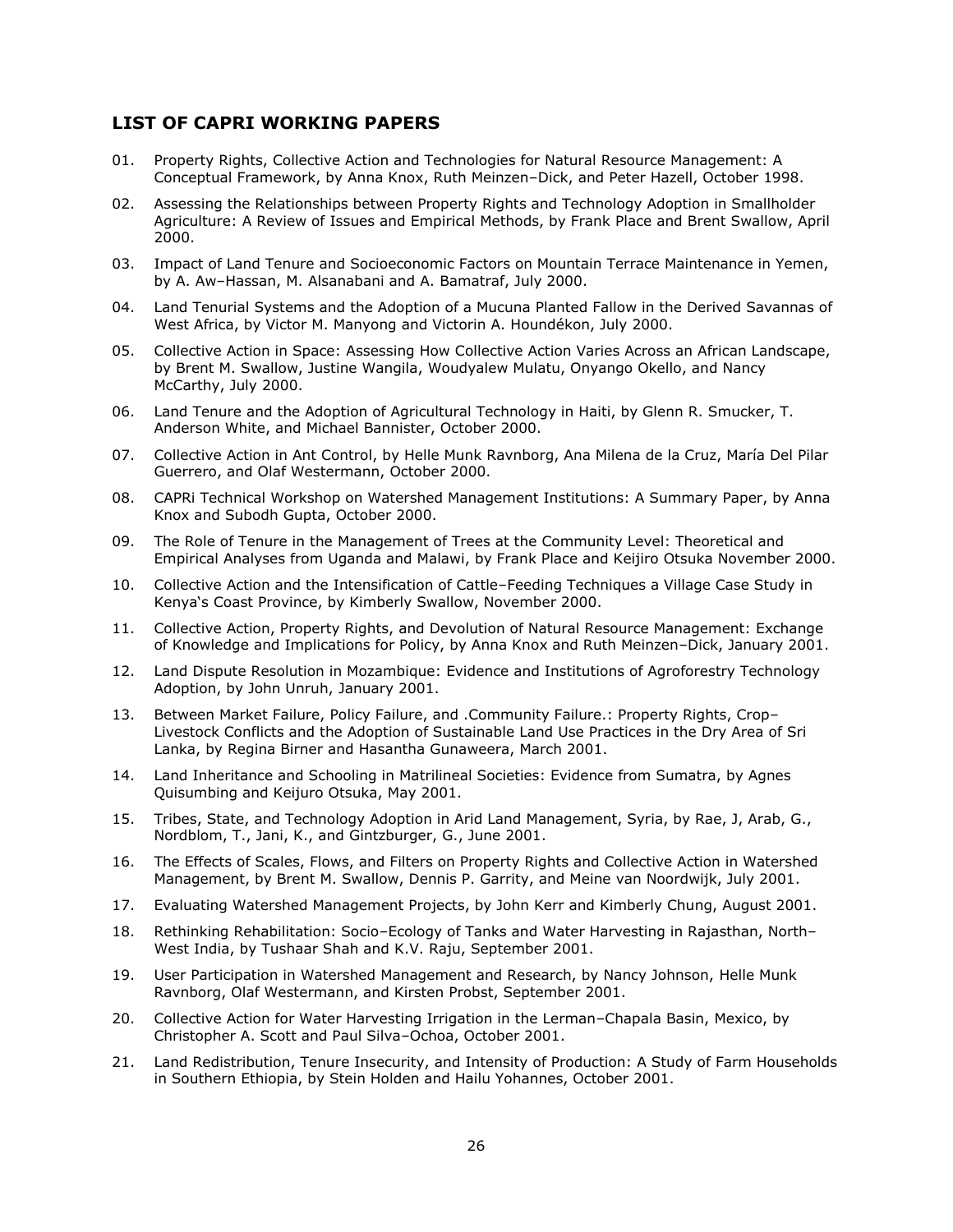- 22. Legal Pluralism and Dynamic Property Rights, by Ruth Meinzen–Dick and Rajendra Pradhan, January 2002.
- 23. International Conference on Policy and Institutional Options for the Management of Rangelands in Dry Areas, by Tidiane Ngaido, Nancy McCarthy, and Monica Di Gregorio, January 2002.
- 24. Climatic Variability and Cooperation in Rangeland Management: A Case Study From Niger, by Nancy McCarthy and Jean–Paul Vanderlinden, September 2002.
- 25. Assessing the Factors Underlying the Differences in Group Performance: Methodological Issues and Empirical Findings from the Highlands of Central Kenya, by Frank Place, Gatarwa Kariuki, Justine Wangila, Patti Kristjanson, Adolf Makauki, and Jessica Ndubi, November 2002.
- 26. The Importance of Social Capital in Colombian Rural Agro–Enterprises, by Nancy Johnson, Ruth Suarez, and Mark Lundy, November 2002.
- 27. Cooperation, Collective Action and Natural Resources Management in Burkina Faso: A Methodological Note, by Nancy McCarthy, Céline Dutilly–Diané, and Boureima Drabo, December 2002.
- 28. Understanding, Measuring and Utilizing Social Capital: Clarifying Concepts and Presenting a Field Application from India, by Anirudh Krishna, January 2003.
- 29. In Pursuit Of Comparable Concepts and Data, about Collective Action, by Amy Poteete And Elinor Ostrom, March 2003.
- 30. Methods of Consensus Building for Community Based Fisheries Management in Bangladesh and the Mekong Delta, by Parvin Sultana and Paul Thompson, May 2003.
- 31. Formal and Informal Systems in Support of Farmer Management of Agrobiodiversity: Some Policy Challenges to Consolidate Lessons Learned, by Marie Byström, March 2004.
- 32. What Do People Bring Into the Game: Experiments in the Field About Cooperation in the Commons, by Juan–Camilo Cárdenas and Elinor Ostrom, June 2004.
- 33. Methods for Studying Collective Action in Rural Development, by Ruth Meinzen–Dick, Monica Di Gregorio, and Nancy McCarthy, July 2004.
- 34. The Relationship between Collective Action and Intensification of Livestock Production: The Case of Northeastern Burkina Faso, by Nancy McCarthy, August 2004.
- 35. The Transformation of Property Rights in Kenya's Maasailand: Triggers and Motivations by Esther Mwangi, January 2005.
- 36. Farmers' Rights and Protection of Traditional Agricultural Knowledge, by Stephen B. Brush, January 2005.
- 37. Between Conservationism, Eco–Populism and Developmentalism Discourses in Biodiversity Policy in Thailand and Indonesia, by Heidi Wittmer and Regina Birner, January 2005.
- 38. Collective Action for the Conservation of On–Farm Genetic Diversity in a Center of Crop Diversity: An Assessment of the Role of Traditional Farmers' Networks, by Lone B. Badstue, Mauricio R. Bellon, Julien Berthaud, Alejandro Ramírez, Dagoberto Flores, Xóchitl Juárez, and Fabiola Ramírez, May 2005.
- 39. Institutional Innovations Towards Gender Equity in Agrobiodiversity Management: Collective Action in Kerala, South India,, by Martina Aruna Padmanabhan, June 2005.
- 40. The Voracious Appetites of Public versus Private Property: A View of Intellectual Property and Biodiversity from Legal Pluralism, by Melanie G. Wiber, July 2005.
- 41. Who Knows, Who Cares? Determinants of Enactment, Awareness and Compliance with Community Natural Resource Management Bylaws in Uganda, by Ephraim Nkonya, John Pender, Edward Kato, Samuel Mugarura, and James Muwonge, August 2005.
- 42. Localizing Demand and Supply of Environmental Services: Interactions with Property Rights, Collective Action and the Welfare of the Poor, by Brent Swallow, Ruth Meinzen–Dick, and Meine von Noordjwik, September 2005.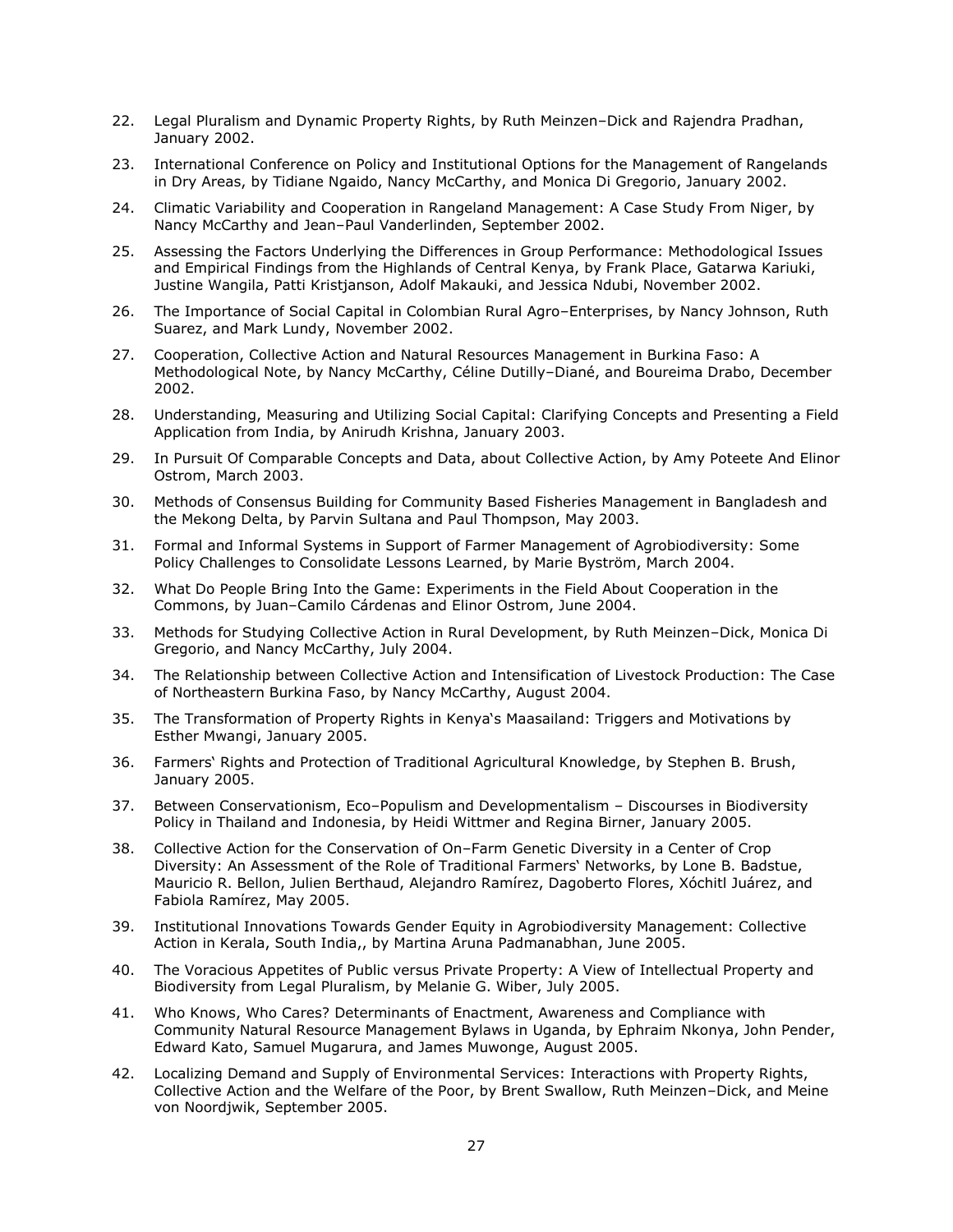- 43. Initiatives for Rural Development through Collective Action: The Case of Household Participation in Group Activities in the Highlands of Central Kenya, By Gatarwa Kariuki and Frank Place, September 2005.
- 44. Are There Customary Rights to Plants? An Inquiry among the Baganda (Uganda), with Special Attention to Gender, by Patricia L. Howard and Gorettie Nabanoga, October 2005.
- 45. On Protecting Farmers' New Varieties: New Approaches to Rights on Collective Innovations in Plant Genetic Resources by Rene Salazar, Niels P. Louwaars, and Bert Visser, January 2006.
- 46. Subdividing the Commons: The Politics of Property Rights Transformation in Kenya's Maasailand, by Esther Mwangi, January 2006.
- 47. Biting the Bullet: How to Secure Access to Drylands Resources for Multiple Users, by Esther Mwangi and Stephan Dohrn, January 2006.
- 48. Property Rights and the Management of Animal Genetic Resources, by Simon Anderson and Roberta Centonze, February 2006.
- 49. From the Conservation of Genetic Diversity to the Promotion of Quality Foodstuff: Can the French Model of =Appellation d'Origine Contrôlée' be Exported? by Valérie Boisvert, April 006.
- 50. Facilitating Collective Action and Enhancing Local Knowledge: A Herbal Medicine Case Study in Talaandig Communities, Philippines, by Herlina Hartanto and Cecil Valmores, April 2006.
- 51. Water, Women and Local Social Organization in the Western Kenya Highlands, by Elizabeth Were, Brent Swallow, and Jessica Roy, July 2006.
- 52. The Many Meanings of Collective Action: Lessons on Enhancing Gender Inclusion and Equity in Watershed Management, by Laura German, Hailemichael Taye, Sarah Charamila, Tesema Tolera, and Joseph Tanui, July 2006.
- 53. Decentralization and Environmental Conservation: Gender Effects from Participation in Joint Forest Management, by Arun Agrawal, Gautam Yadama, Raul Andrade, and Ajoy Bhattacharya, July 2006.
- 54. Improving the Effectiveness of Collective Action: Sharing Experiences from Community Forestry in Nepal, by Krishna P. Achyara and Popular Gentle, July 2006.
- 55. Groups, Networks, and Social Capital in the Philippine Communities, by Marie Godquin and Agnes R. Quisumbing, October 2006.
- 56. Collective Action in Plant Genetic Resources Management: Gendered Rules of Reputation, Trust and Reciprocity in Kerala, India, by Martina Aruna Padmanabhan, October 2006.
- 57. Gender and Local Floodplain Management Institutions––A case study from Bangladesh, by Parvin Sultana and Paul Thompson, October 2006.
- 58. Gender Differences in Mobilization for Collective Action: Case Studies of Villages in Northern Nigeria, by Saratu Abdulwahid, October 2006.
- 59. Gender, Social Capital and Information Exchange in Rural Uganda, by Enid Katungi, Svetlana Edmeades, and Melinda Smale, October 2006.
- 60. Rural Institutions and Producer Organizations in Imperfect Markets: Experiences from Producer Marketing Groups in Semi–Arid Eastern Kenya, by Bekele Shiferaw, Gideon Obare and Geoffrey Muricho, November 2006.
- 61. Women's Collective Action and Sustainable Water Management: Case of SEWA's Water Campaign in Gujarat, India, by Smita Mishra Panda, October 2006.
- 62. Could Payments for Environmental Services Improve Rangeland Management in Central Asia, West Asia and North Africa? by Celine Dutilly–Diane, Nancy McCarthy, Francis Turkelboom, Adriana Bruggeman, James Tiedemann, Kenneth Street and Gianluca Serra, January 2007.
- 63. Empowerment through Technology: Gender Dimensions of Social Capital Build–Up in Maharashtra, India, by Ravula Padmaja and Cynthia Bantilan, February 2007.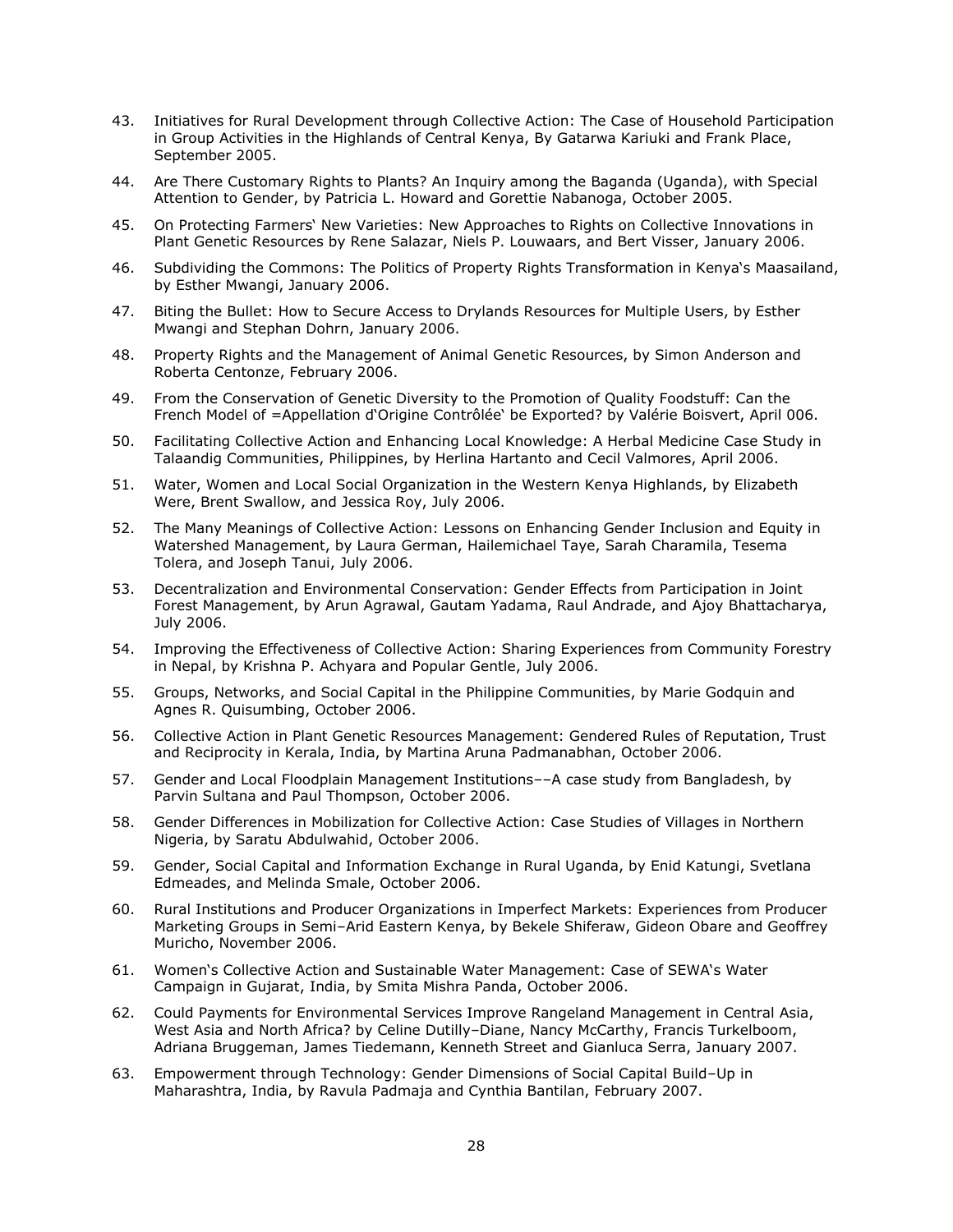- 64. Gender and Collective Action: A Conceptual Framework for Analysis, by Lauren Pandolfelli, Ruth Meinzen–Dick, and Stephan Dohrn, May 2007.
- 65. Gender, Wealth, and Participation in Community Groups in Meru Central District, Kenya, by Kristin E. Davis and Martha Negash, May 2007.
- 66. Beyond Group Ranch Subdivision: Collective Action for Livestock Mobility, Ecological Viability, and Livelihoods, by Shauna BurnSilver and Esther Mwangi, June 2007.
- 67. Farmer Organization, Collective Action and Market Access in Meso–America, by Jon Hellin, Mark Lundy, and Madelon Meijer, October 2007.
- 68. Collective Action for Innovation and Small Farmer Market Access: The Papa Andina Experience, by André Devaux, Claudio Velasco, Gastón López, Thomas Bernet, Miguel Ordinola, Hernán Pico, Graham Thiele, and Douglas Horton, October 2007.
- 69. Collective Action and Marketing of Underutilized Plant Species: The Case of Minor Millets in Kolli Hills, Tamil Nadu, India, by Guillaume P. Gruère, Latha Nagarajan, and E.D.I. Oliver King, M.S. Swaminathan Research Foundation, October 2007.
- 70. The Role of Public–Private Partnerships and Collective Action in Ensuring Smallholder Participation in High Value Fruit and Vegetable Supply Chains, by Clare Narrod, Devesh Roy, Julius Okello, Belem Avendaño, and Karl Rich, October 2007.
- 71. Collective Action for Small–Scale Producers of Agricultural Biodiversity Products, by Froukje Kruijssen, Menno Keizer, and Alessandra Giuliani, October, 2007.
- 72. Farmer Groups Enterprises and the Marketing of Staple Food Commodities in Africa, by Jonathan Coulter, October 2007.
- 73. Linking Collective Action to Non–Timber Forest Product Market for Improved Local Livelihoods: Challenges and Opportunities, by Heru Komarudin, Yuliana L. Siagian, and Ngakan Putu Oka, December, 2007.
- 74. Collective Action Initiatives to Improve Marketing Performance: Lessons from Farmer Groups in Tanzania, by James Barham and Clarence Chitemi, March 2008.
- 75. Sustaining Linkages to High Value Markets through Collective Action in Uganda: The Case of the Nyabyumba Potato Farmers, by Elly Kaganzi, Shaun Ferris, James Barham, Annet Abenakyo, Pascal Sanginga, and Jemimah Njuki, March 2008.
- 76. Fluctuating Fortunes of a Collective Enterprise: The Case of the Agroforestry Tree Seeds Association of Lantapan (ATSAL) in the Philippines, by Delia Catacutan, Manuel Bertomeu, Lyndon Arbes, Caroline Duque, and Novie Butra, May 2008.
- 77. Making Market Information Services Work Better for the Poor in Uganda, by Shaun Ferris, Patrick Engoru, and Elly Kaganzi, May 2008.
- 78. Implications of Bulk Water Transfer on Local Water Management Institutions: A Case Study of the Melamchi Water Supply Project in Nepal, by Dhruba Pant, Madhusudan Bhattarai, and Govinda Basnet, May 2008.
- 79. Bridging, Linking and Bonding Social Capital in Collective Action: The Case of Kalahan Forest Reserve in the Philippines, by Ganga Ram Dahal and Krishna Prasad Adhikari, May 2008.
- 80. Decentralization, Pro–poor Land Policies, and Democratic Governance, by Ruth Meinzen–Dick, Monica Di Gregorio, and Stephan Dohrn, June 2008.
- 81. Property Rights, Collective Action, and Poverty: The Role of Institutions for Poverty Reduction, by Monica Di Gregorio, Konrad Hagedorn, Michael Kirk, Benedikt Korf, Nancy McCarthy, Ruth Meinzen–Dick, and Brent Swallow, June 2008.
- 82. Collective Action and Property Rights for Poverty Reduction: A Review of Methods and Approaches, by Esther Mwangi and Helen Markelova, June 2008.
- 83. Collective action and vulnerability: Burial societies in rural Ethiopia, by Stefan Dercon, John Hoddinott, Pramila Krishnan, and Tassew Woldehanna, June 2008.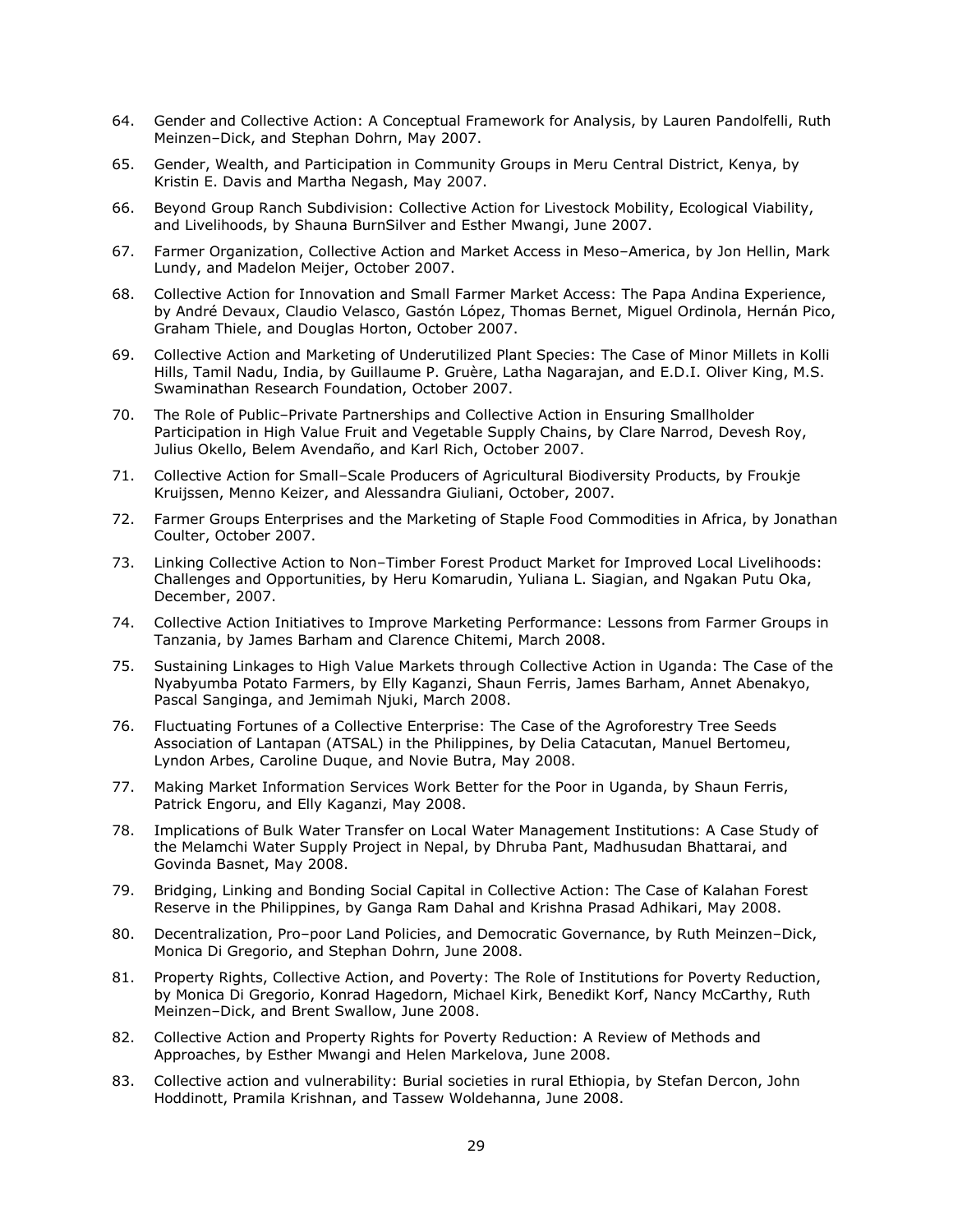- 84. Collective Action and Vulnerability: Local and Migrant Networks in Bukidnon, Philippines, by Agnes Quisumbing, Scott McNiven, and Marie Godquin, June 2008.
- 85. Community Watershed Management in Semi–Arid India: The State of Collective Action and its Effects on Natural Resources and Rural Livelihoods, by Bekele Shiferaw, Tewodros Kebede, and V. Ratna Reddy, June 2008.
- 86. Enabling Equitable Collective Action and Policy Change for Poverty Reduction and Improved Natural Resource Management in the Eastern African Highlands, by Laura German, Waga Mazengia, Wilberforce Tirwomwe, Shenkut Ayele, Joseph Tanui, Simon Nyangas, Leulseged Begashaw, Hailemichael Taye, Zenebe Admassu, Mesfin Tsegaye, Francis Alinyo, Ashenafi Mekonnen, Kassahun Aberra, Awadh Chemangei, William Cheptegei, Tessema Tolera, Zewude Jote, and Kiflu Bedane, June 2008.
- 87. The Transformation of the Afar Commons in Ethiopia: State Coercion, Diversification, and Property Rights Change among Pastoralists, by Bekele Hundie and Martina Padmanabhan, June 2008.
- 88. Unmaking the Commons: Collective Action, Property Rights, and Resource Appropriation among (Agro–) Pastoralists in Eastern Ethiopia, by Fekadu Beyene and Benedikt Korf, June 2008.
- 89. Escaping Poverty Traps? Collective Action and Property Rights in Post–War Rural Cambodia, by Anne Weingart and Michael Kirk, June 2008.
- 90. Collective Action to Secure Property Rights for the Poor A Case Study in Jambi Province, Indonesia, by Heru Komarudin, Yuliana Sigian, and Carol Colfer, June 2008.
- 91. Land Tenure in Ethiopia: Continuity and Change, Shifting Rulers, and the Quest For State Control by Wibke Crewett, Ayalneh Bogale, and Benedikt Korf. September 2008.
- 92. Forest Incomes after Uganda's Forest Sector Reform: Are the Rural Poor Gaining? by Pamela Jagger. December 2008.
- 93. Effectiveness of Bylaws in the management of natural resources: The West African Experience by Koffi Alinon, and Antoine Kalinganire. December 2008.
- 94. Everyday Forms of Collective Action in Bangladesh: Learning from Fifteen Cases by Peter Davis. January 2009.
- 95. Looking Beyond the Obvious: Uncovering the Features of Natural Resource Conflicts in Uganda by Ephraim Nkonya and Helen Markelova. December 2009.
- 96. Beyond the Bari: Gender, Groups and Social Relations in Rural Bangladesh by Agnes R. Quisumbing. December 2009.
- 97. Does Social Capital Build Women's Assets? The Long–Term Impacts of Group–Based and Individual Dissemination of Agricultural Technology in Bangladesh by Neha Kumar and Agnes R. Quisumbing. July 2010.
- 98. Common–Pool Resources A Challenge for Local Governance: Experimental Research in Eight Villages in the Mekong Delta of Cambodia and Vietnam by Christine Werthmann, Anne Weingart, and Michael Kirk. December 2010.
- 99. Gender, Assets, and Agricultural Development Programs: A Conceptual Framework by Ruth Meinzen–Dick, Nancy Johnson, Agnes Quisumbing, Jemimah Njuki, Julia Behrman, Deborah Rubin, Amber Peterman, and Elizabeth Waithanji. November, 2011.
- 100. Resource Conflict, Collective Action, and Resilience: An Analytical Framework by Blake D. Ratner, Ruth Meinzen–Dick, Candace May, and Eric Haglund. December, 2010.
- 101. Power, Inequality, and Water Governance: The Role of Third Party Involvement in Water– Related Conflict and Cooperation, by Ligia Gomez and Helle Munk Ravnborg. December, 2011.
- 102. Forest conflict in Asia and the role of collective action in its management, by Yurdi Yasmi, Lisa Kelley, and Thomas Enters. December, 2011.